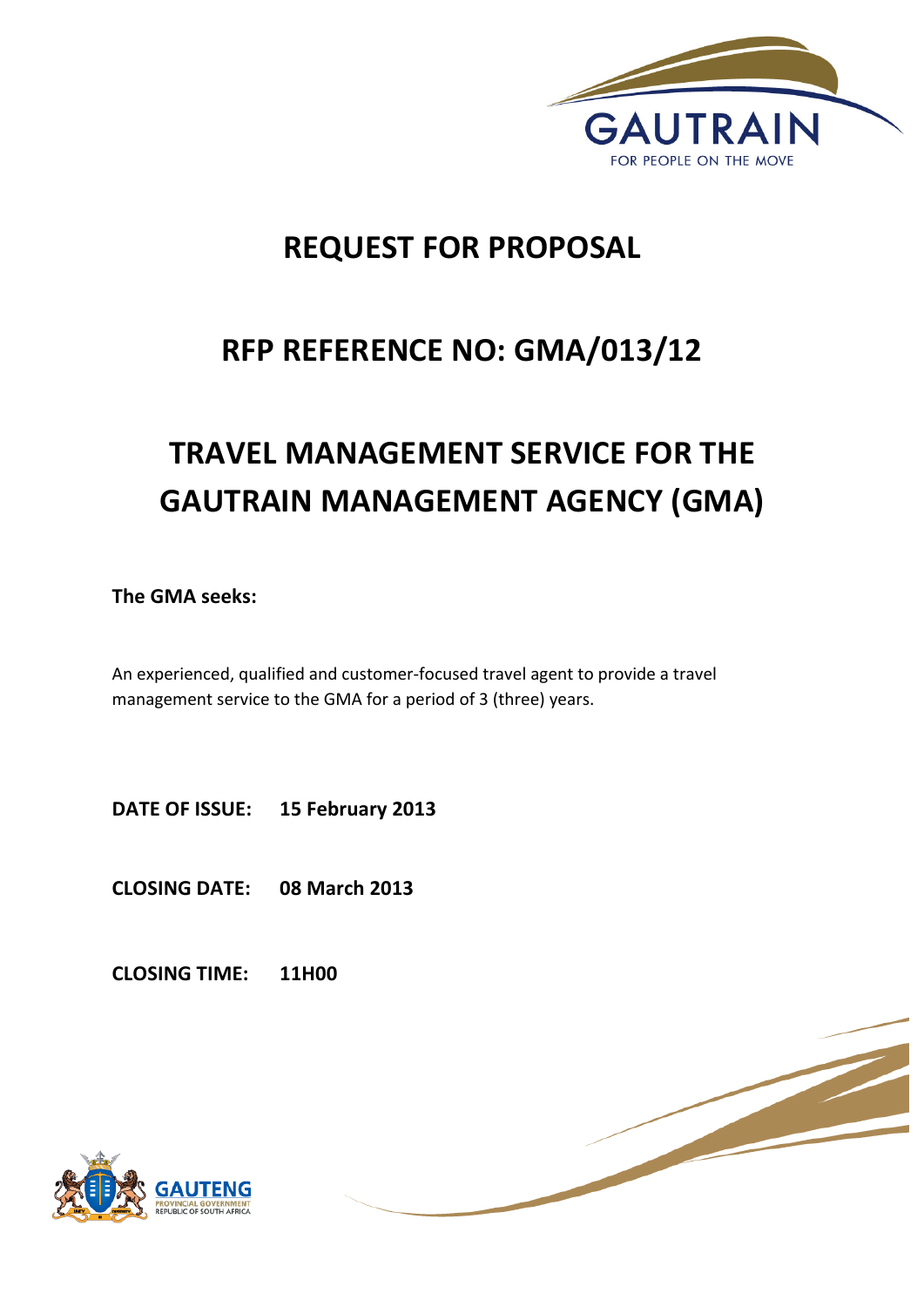## **CONTENTS**

## **GAUTRAIN MANAGEMENT AGENCY - REQUEST FOR PROPOSAL**

|                                                    | Page |
|----------------------------------------------------|------|
|                                                    | 4    |
|                                                    | 4    |
|                                                    | 5    |
| RFP PART A                                         |      |
|                                                    | 6    |
|                                                    | 7    |
|                                                    | 7    |
|                                                    | 8    |
| Rules governing this RFP and the Tendering Process |      |
|                                                    | 9    |
| <b>REQUEST FOR PROPOSAL</b>                        |      |
|                                                    | 9    |
|                                                    | 9    |
|                                                    | 10   |
|                                                    | 10   |
|                                                    | 10   |
| Communication during the tender process            |      |
|                                                    | 10   |
|                                                    | 11   |
|                                                    | 11   |
|                                                    | 11   |
|                                                    | 12   |
|                                                    | 12   |
|                                                    |      |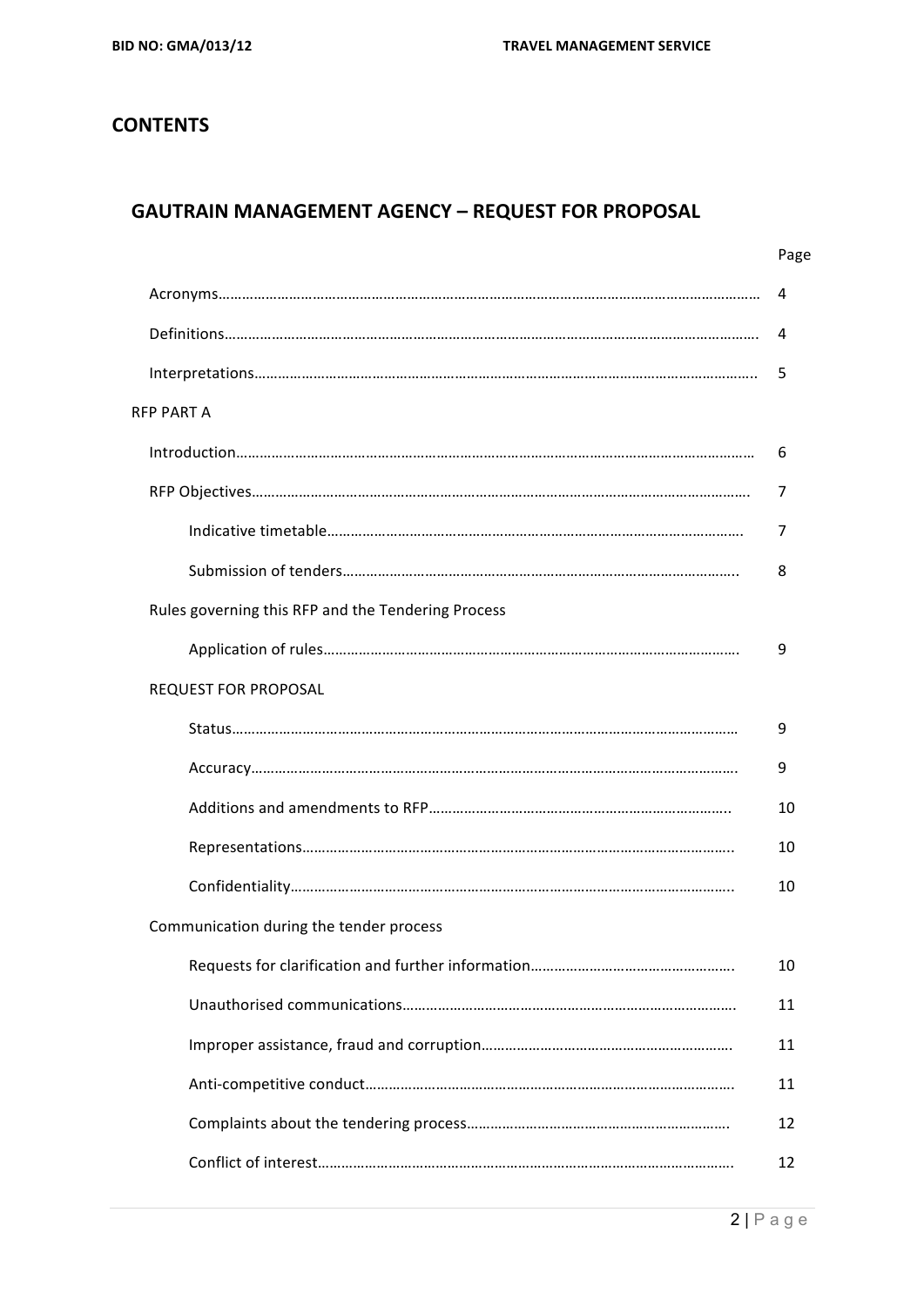|                                         | 13 |
|-----------------------------------------|----|
| <b>Tender documents</b>                 |    |
|                                         | 13 |
|                                         | 14 |
|                                         | 14 |
|                                         | 14 |
|                                         | 14 |
|                                         | 15 |
|                                         | 15 |
|                                         | 15 |
|                                         | 16 |
| <b>Tender Response</b>                  |    |
|                                         | 16 |
|                                         | 17 |
|                                         | 17 |
|                                         | 18 |
| <b>Contract Disclosure Requirements</b> |    |
|                                         | 18 |
|                                         | 19 |
|                                         | 19 |
| <b>Evaluation of tenders</b>            |    |
|                                         | 19 |
|                                         | 20 |
|                                         | 21 |
|                                         | 22 |
|                                         | 22 |
|                                         | 23 |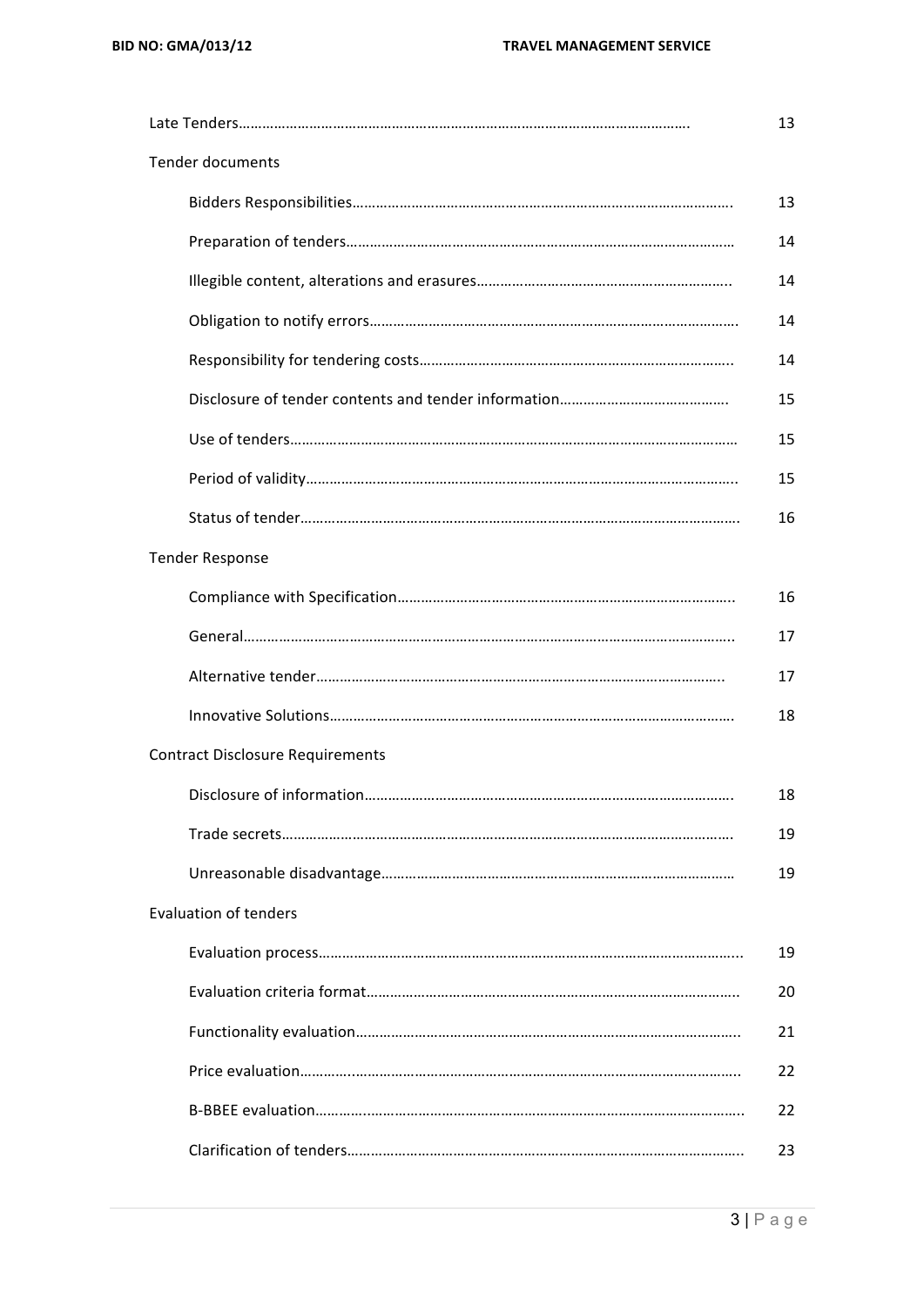|                           |                                      | 23 |
|---------------------------|--------------------------------------|----|
|                           |                                      | 23 |
| <b>Successful Tenders</b> |                                      |    |
|                           |                                      | 24 |
|                           |                                      | 24 |
|                           |                                      | 24 |
|                           |                                      | 24 |
|                           |                                      | 25 |
|                           |                                      | 25 |
|                           |                                      | 26 |
|                           |                                      | 26 |
| <b>RFP PART B-TENDER</b>  |                                      | 27 |
|                           | RFP PART C - BIDDERS DECLARATION AND | 34 |
| SBD <sub>2</sub>          |                                      | 37 |
| SBD 3.1                   |                                      | 38 |
| <b>SBD 3.2</b>            |                                      | 39 |
| SBD <sub>4</sub>          |                                      | 41 |
| SBD <sub>6</sub>          |                                      | 45 |
| SBD <sub>7</sub>          |                                      | 55 |
| SBD <sub>8</sub>          |                                      | 57 |
| SBD <sub>9</sub>          |                                      | 59 |
| <b>CHECKLIST</b>          |                                      | 62 |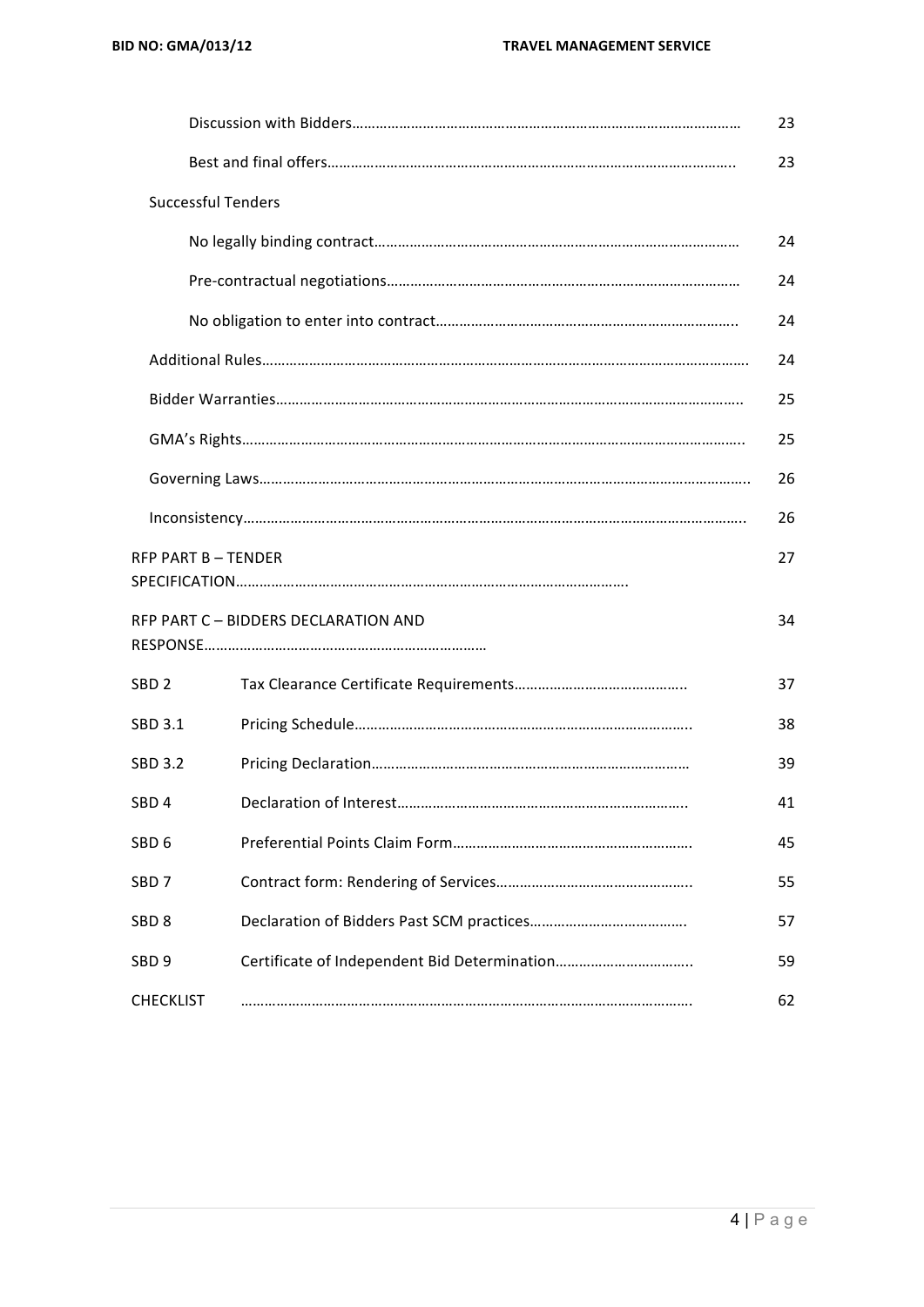#### **LIST OF ACRONYMS**

- AG Auditor General
- CPIX Consumer Price Index
- CV Curriculum Vitae
- GMA Gautrain Management Agency
- HDI Historical Disadvantaged Individual
- MEC Member of the Executive Council
- OCD2 Operating Commencement Date 2
- P.a. Per annum
- PFMA Public Finance Management Act
- PPPFA Preferential Procurement Policy Framework Act
- PSP Professional Service Provider
- RFP Request for Proposal
- SARS South African Revenue Service
- SBD Standard Bidding Document
- SCM Supply Chain Management
- SMME Small, Medium and Micro Enterprise
- SP Service Provider
- TA Technical Assistance
- TOR Specification as provided in RFP Part B (terms of reference)

#### **DEFINITIONS**

In this Request for Proposal, unless a contrary intention is apparent:

**Business Day** means a day which is not a Saturday, Sunday or public holiday.

Bid means a written offer in a prescribed or stipulated form lodged by a Bidder in response to an invitation in this Request for Proposal, containing an offer to provide goods, works or services in accordance with the Specification as provided in RFP Part B.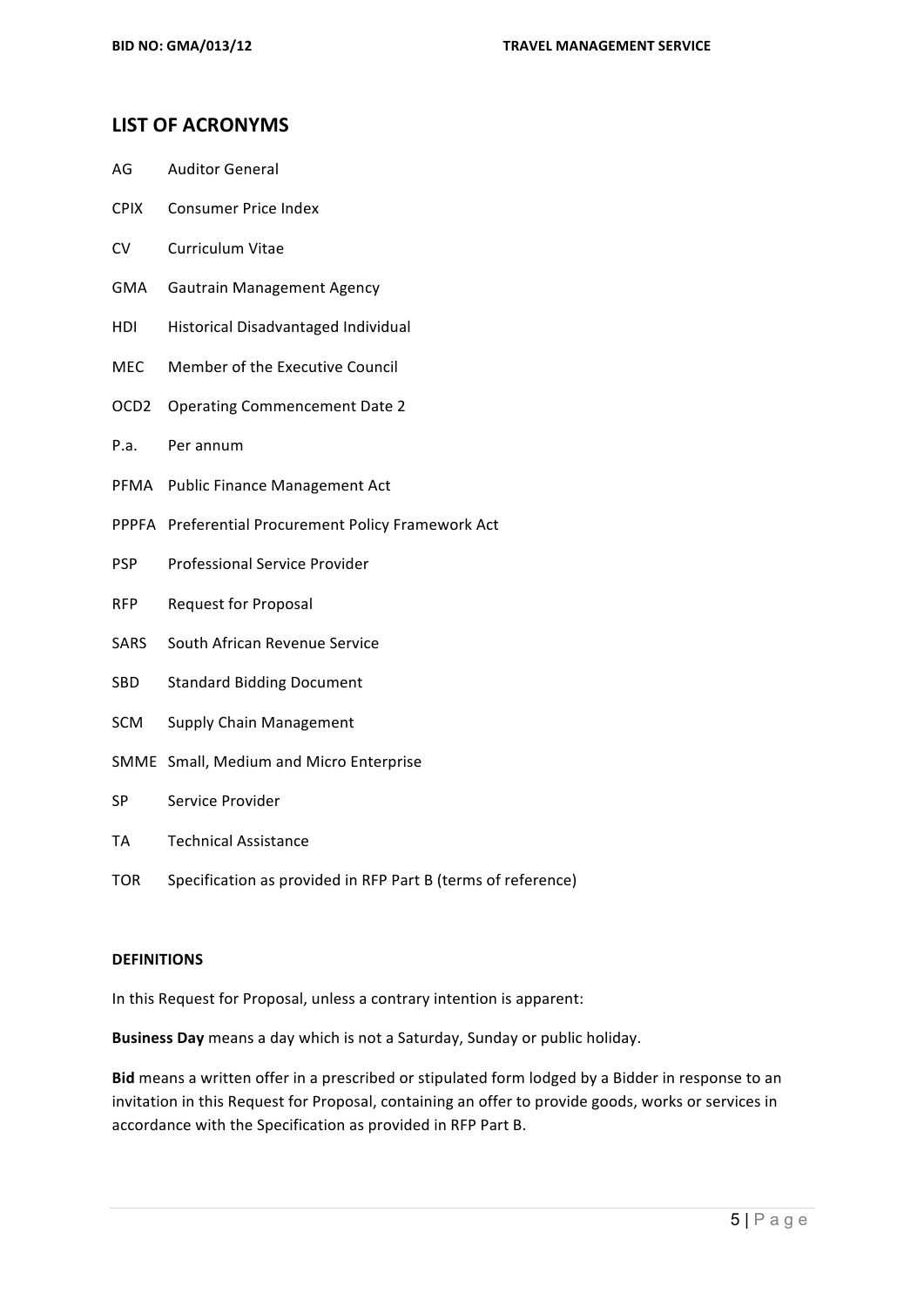**Closing Time** means the time, specified as such under the clause "Indicative Timetable" of this RFP Part A, by which Tenders must be received.

Evaluation Criteria means the criteria set out under the clause "Evaluation Criteria Format" of this RFP Part A.

**GMA** means the Gautrain Management Agency; a PFMA Schedule 3(C) listed Provincial Public Entity, established in terms of the GMA Act No. 5 of 2006.

**Intellectual Property Rights** includes copyright and neighbouring rights, and all proprietary rights in relation to inventions (including patents) registered and unregistered trademarks (including service marks), registered designs, confidential information (including trade secrets and know how) and circuit layouts, and all other proprietary rights resulting from intellectual activity in the industrial, scientific, literary or artistic fields.

**Member** means an employee of the GMA.

**Proposed Contract** means the agreement including any other terms and conditions contained in or referred to in this RFP that may be executed between the GMA and the successful Bidder.

**Request for Proposal** or RFP means this document (comprising each of the parts identified under RFP Part A, Part B and Part C) including all annexure and any other documents so designated by the GMA. 

**Services** means the services required by the GMA, as specified in this RFP Part B.

**Specification** means any specification or description of the GMA's requirements contained in this RFP Part B.

**State** means the Republic of South Africa.

**Statement of Compliance** means the statement forming part of a Tender indicating the Bidders compliance with the Specification.

**Bidder** means a person or organisation that submits a Bid.

**Tendering Process** means the process commenced by the issuing of this Request for Proposal and concluding upon formal announcement by the GMA of the selection of a successful Bidder(s) or upon the earlier termination of the process.

**Website** means the website administered by GMA located at www.gautrain.co.za/gma

#### **INTERPRETATIONS**

In this RFP, unless expressly provided otherwise:

A reference to:

- (a) "includes" or "including" means includes or including without limitation; and
- (b) ""R" or "Rands" is a reference to the lawful currency of the Republic of South Africa.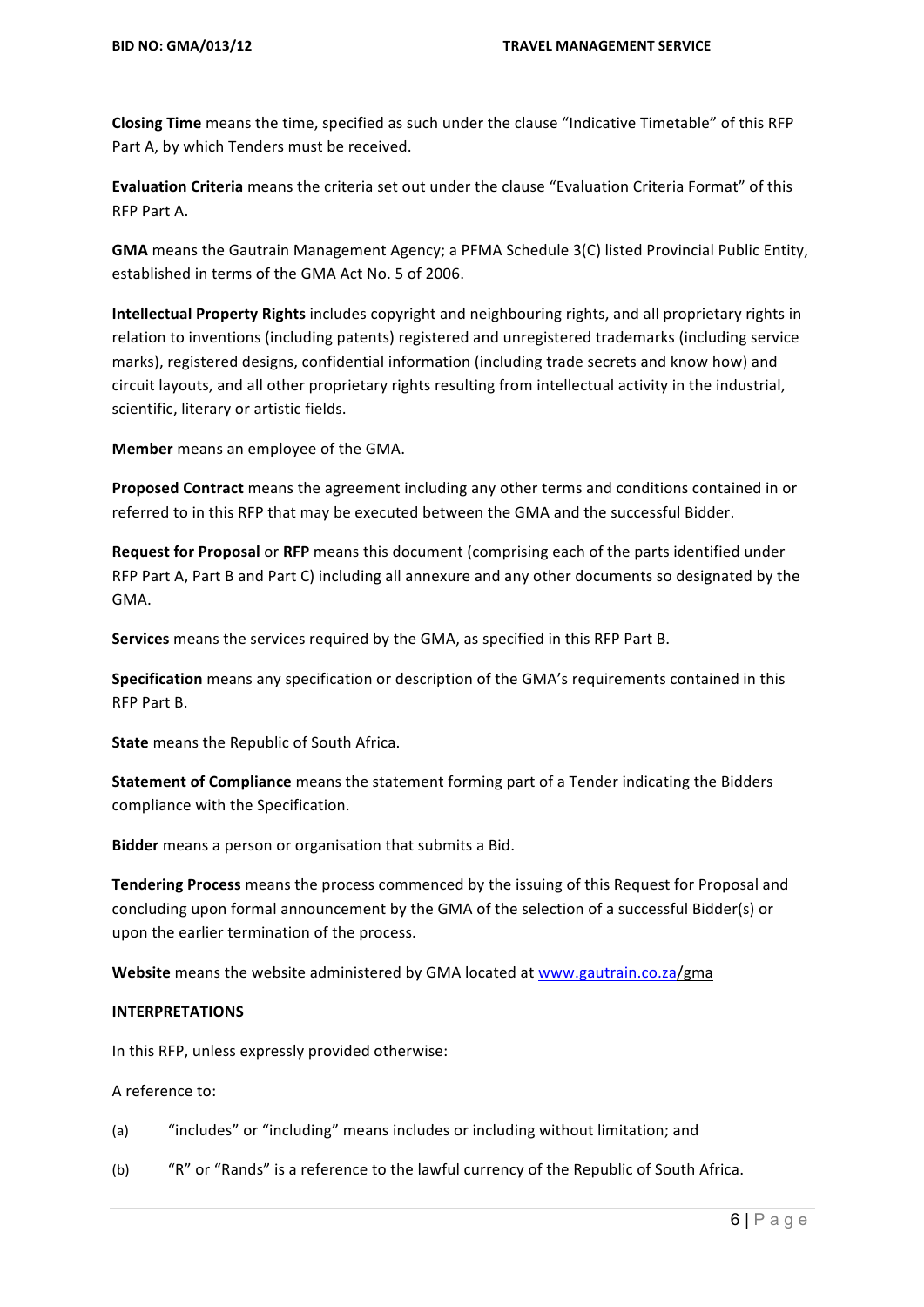## **RFP - PART A:**

### **INTRODUCTION**

- 1. The Gautrain Management Agency (GMA) is a PFMA Schedule 3(C) listed provincial public entity which has been established in terms of the GMA Act No. 5 of 2006. The GMA is substantially funded from the Provincial Revenue Fund in order to carry out the following strategic objectives:
	- To assist the Province of Gauteng in implementing the Gautrain Rapid Rail Link Project and achieving the project objectives;
	- to manage the project on behalf of the Gauteng Provincial Government;
	- to act on behalf of the Province of Gauteng in managing the relationship between the Province and the Concessionaire (Public Private Partnership) in terms of the Concession Agreement and ensuring that the interests of the Province are protected.

During the Development Period, the GMA's primary function was to assure the design, construction and development activities of the Concessionaire and to ensure the procurement of land for the rail reserve. During the Operating Period, the primary function of the GMA is to assure the activities of the Concessionaire, who is responsible for operating, earning revenue from and maintaining the fully developed Gautrain System in accordance with the Concession Agreement.

- 2. The GMA is inviting responses to this Request for Proposal (reference number GMA/013/12) in order to appoint a suitably qualified and experienced service provider to provide travel related services to the GMA as specified in this RFP PART  $B -$  Specification.
- 3. The appointment of a successful service provider is subject to the conclusion of a service level agreement between the GMA and the service provider.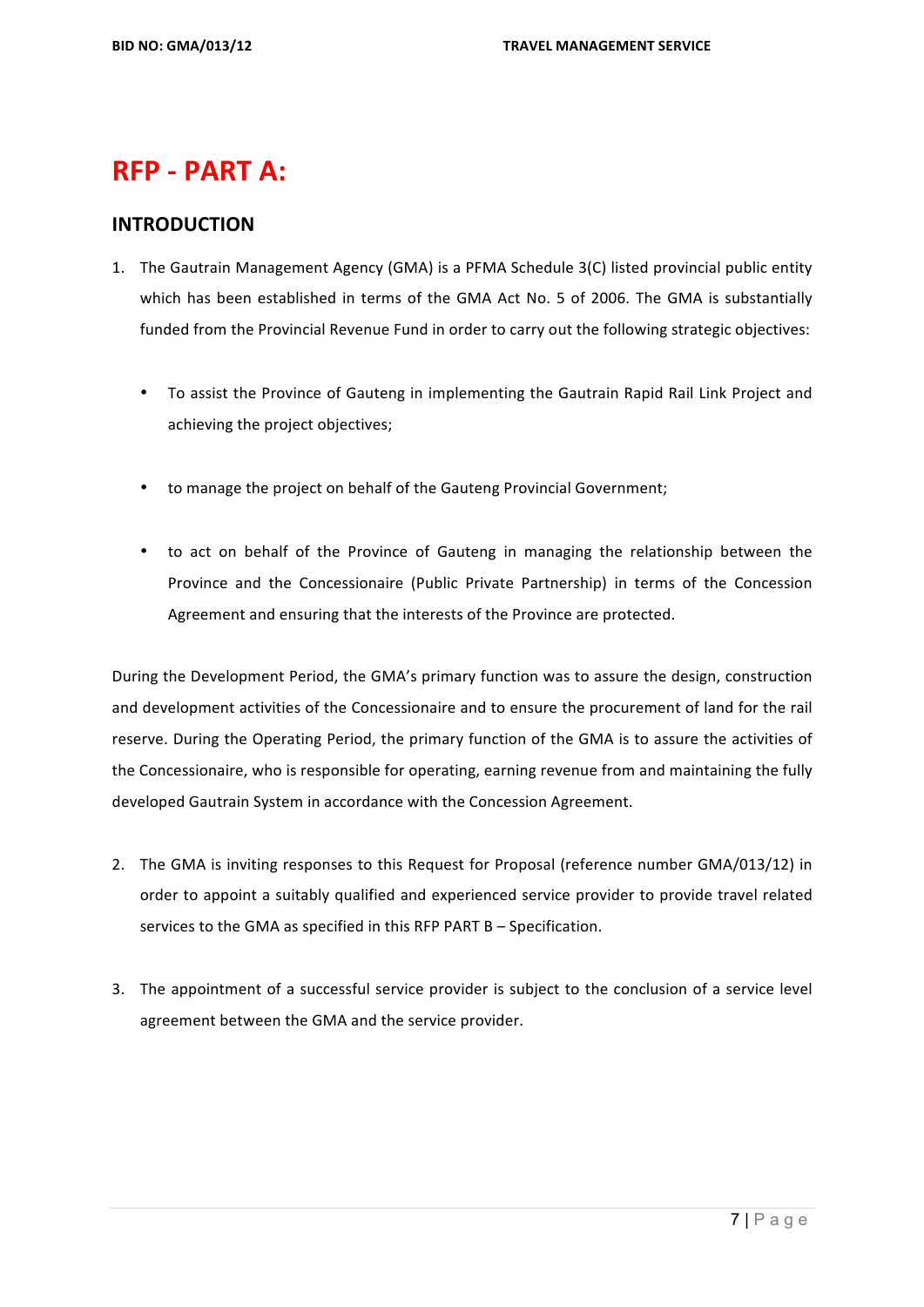#### **RFP OBJECTIVES**

4. The objective of the tender is to find a suitable and capable supplier to supply, deliver and install server hardware and software based on the specification provided and within strict timelines.

## **PROJECT TIMETABLE**

| <b>ACTIVITY</b>                      | <b>DATE</b>            |
|--------------------------------------|------------------------|
| Advertisement of RFP                 | 15 February 2013       |
| <b>Closing Date and Time</b>         | 08 March 2013 at 11H00 |
| Intended completion of evaluation of | 22 March 2013          |
| tenders                              |                        |
| Intended formal notification of      | 25 March 2013          |
| successful Bidders                   |                        |
| Effective date of contract           | 01 April 2013          |

*\*This timetable is provided as an indication of the timing of the tender process. It is indicative only*  and subject to change by the GMA. Bidders are to provide proposals that will allow achievement of the intended commencement date.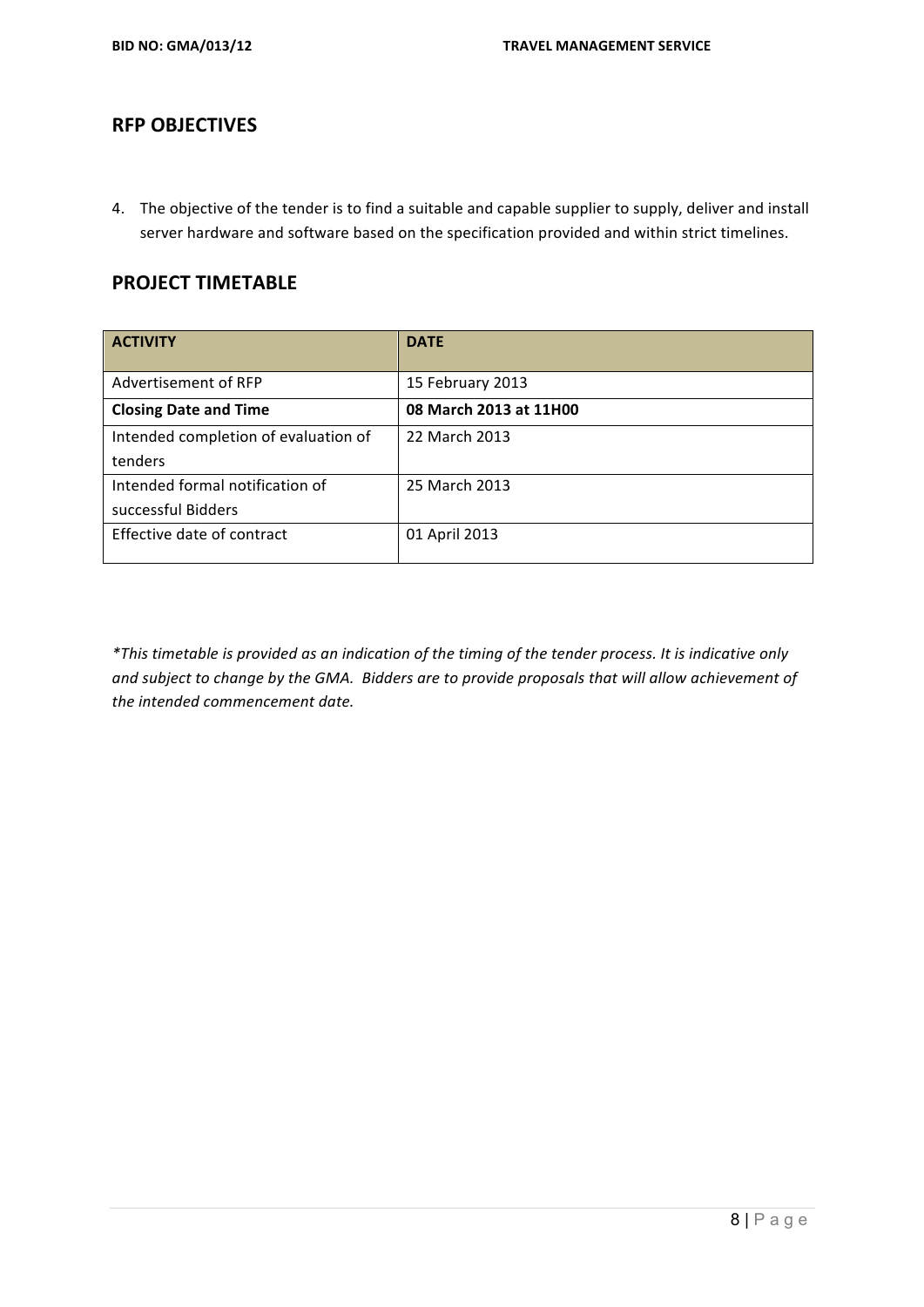## **SUBMISSION OF TENDERS**

### **Hardcopy Submission**

| Physical Address of Tender Box      | 22 Milky Way Avenue, Linbro Business Park, Marlboro |
|-------------------------------------|-----------------------------------------------------|
| Hours of access to Tender Box       | 24 hour access                                      |
| Information to be marked on package | <b>Gautrain Management Agency</b>                   |
| containing Tender                   | <b>SCM Unit</b>                                     |
|                                     | RFP Ref. No. GMA 013/12                             |
|                                     | Name of Bidder                                      |

#### **Electronic Submission**

| E-mail Address      | tenders@gautrainpo.co.za                    |
|---------------------|---------------------------------------------|
| Access restrictions | Mailbox will expire at 11H00, 08 March 2013 |

- 5. Bidders are to provide one (1) original and three (3) hard copies of the Bidders Response (Bid).
- 6. Bidders must include an electronic copy of the Bidders Response for each proposal in PDF or Microsoft Office 2007 format in the hardcopy submission. All responses must be submitted in a sealed envelope in accordance with the conditions of Tendering and on the official forms included in this document.
- 7. All documents must be virus checked by the Bidder before lodgement. In this case of inconsistency between the electronic and hardcopy submissions, the hardcopy submission will prevail.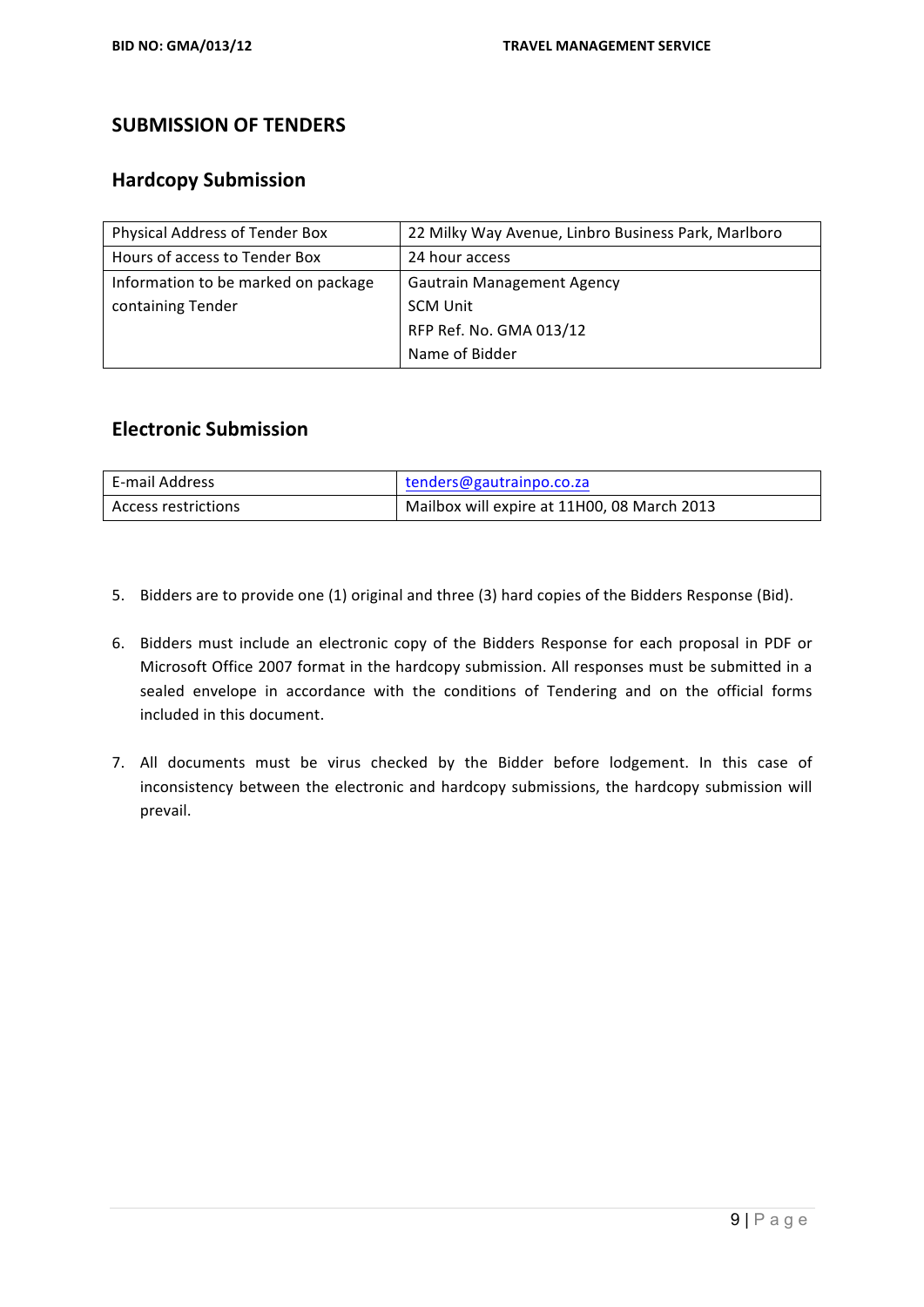## **RULES GOVERNING THIS RFP AND THE TENDERING PROCESS**

#### **APPLICATION OF RULES**

- 8. Participation in the tender process is subject to compliance with the rules contained in this RFP Part A.
- 9. All persons (whether or not a Participant in this tender process) having obtained or received this RFP may only use it, and the information contained therein, in compliance with the rules contained in this RFP Part A.
- 10. All Bidders are deemed to accept the rules contained in this RFP Part A.
- 11. The rules contained in this RFP Part A apply to:
	- a. The RFP and any other information given, received or made available in connection with this RFP, and any revisions or annexure;
	- b. the Tendering Process; and
	- c. any communications (including any briefings, presentations, meetings and negotiations) relating to the RFP or the Tendering Process.

#### **REQUEST FOR PROPOSAL**

#### **STATUS OF REQUEST FOR PROPOSAL**

- 12. This RFP is an invitation for service provider/s to submit a proposal(s) for the provision of the services as set out in the Specification contained in this RFP Part B. Accordingly, this RFP must not be construed, interpreted, or relied upon, whether expressly or implied, as an offer capable of acceptance by any person(s), or as creating any form of contractual, promissory or other rights.
- 13. No binding contract or other understanding for the supply of the Services will exist between the GMA and any Bidder unless and until the Agency has executed a formal written contract with the successful Bidder.

#### **ACCURACY OF REQUEST FOR PROPOSAL**

14. Whilst all due care has been taken in connection with the preparation of this RFP, the GMA makes no representations or warranties that the content in this RFP or any information communicated to or provided to Bidders during the Tendering Process is, or will be, accurate,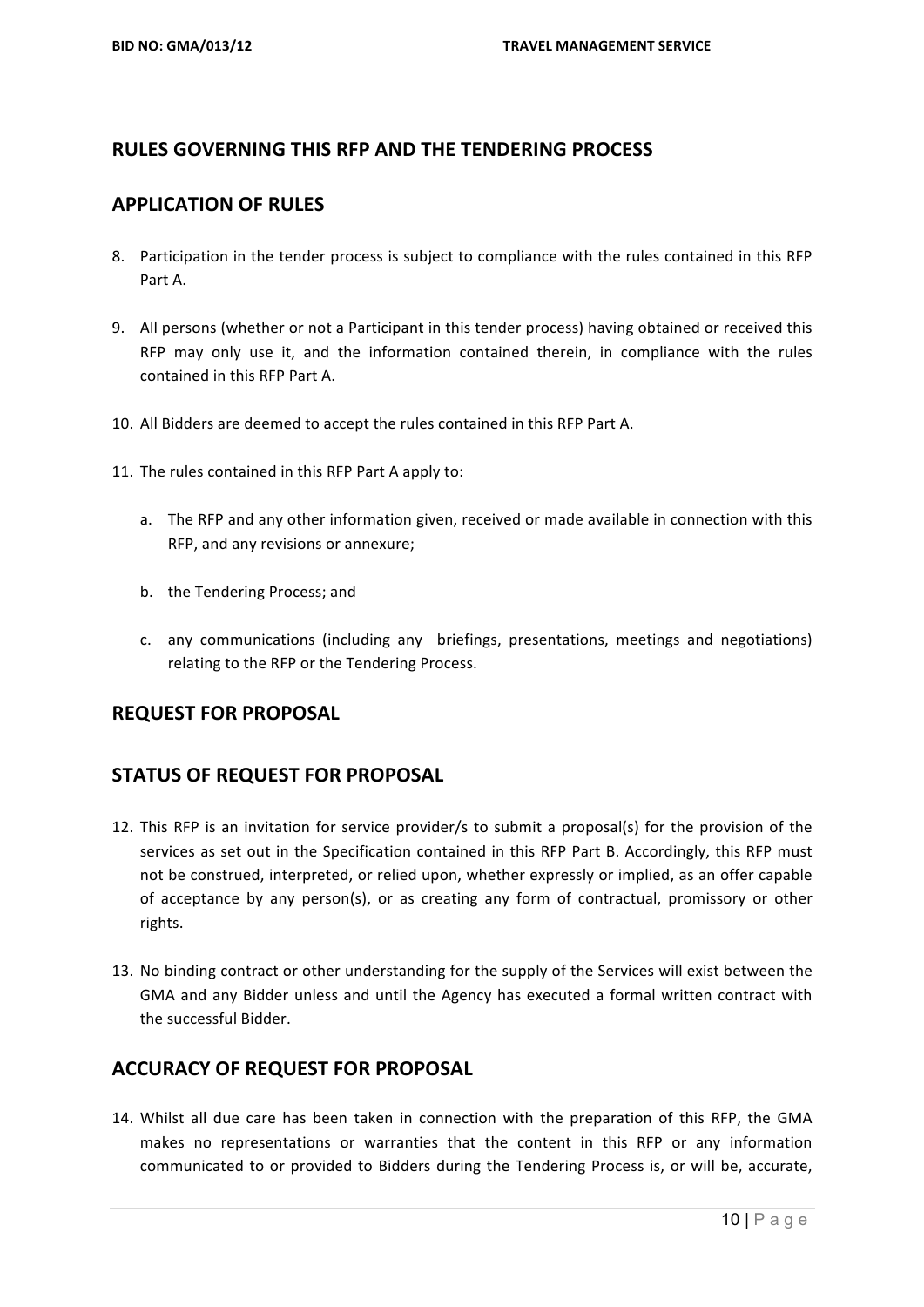current or complete. The GMA, and its officers, employees and advisors will not be liable with respect to any information communicated which is not accurate, current or complete.

- 15. If a Bidder finds or reasonably believes it has found any discrepancy, ambiguity, error or inconsistency in this RFP or any other information provided by the GMA (other than minor clerical matters), the Bidder must promptly notify the Agency in writing of such discrepancy, ambiguity, error or inconsistency in order to afford the GMA an opportunity to consider what corrective action is necessary (if any).
- 16. Any actual discrepancy, ambiguity, error or inconsistency in this RFP or any other information provided by the GMA will, if possible, be corrected and provided to all Bidders without attribution to the Bidder who provided the written notice.

## **ADDITIONS AND AMENDMENTS TO THE RFP**

- 17. The GMA reserves the right to change any information in, or to issue any addendum to this RFP before the Closing Time. The GMA and its officers, employees and advisors will not be liable in connection with either the exercise of, or failure to exercise this right.
- 18. If the GMA exercises its right to change information in terms of clause 22, it may seek amended Tenders from all Bidders.

#### **REPRESENTATIONS**

19. No representations made by or on behalf of the GMA in relation to this RFP will be binding on the GMA unless that representation is expressly incorporated into the contract ultimately entered into between the GMA and the successful Bidder.

#### **CONFIDENTIALITY**

20. All persons (including all Bidders) obtaining or receiving this RFP and any other information in connection with this RFP or the Tendering Process must keep the contents of the RFP and other such information confidential, and not disclose or use the information except as required for the purpose of developing a proposal in response to this RFP.

#### **COMMUNICATIONS DURING THE TENDERING PROCESS**

## **REQUESTS FOR CLARIFICATION OR FURTHER INFORMATION**

21. All communication and attempts to solicit information of any kind relative to this tender should be in writing and channelled to the Supply Chain Management Unit via email to: **tenderenquiries@gautrainpo.co.za**.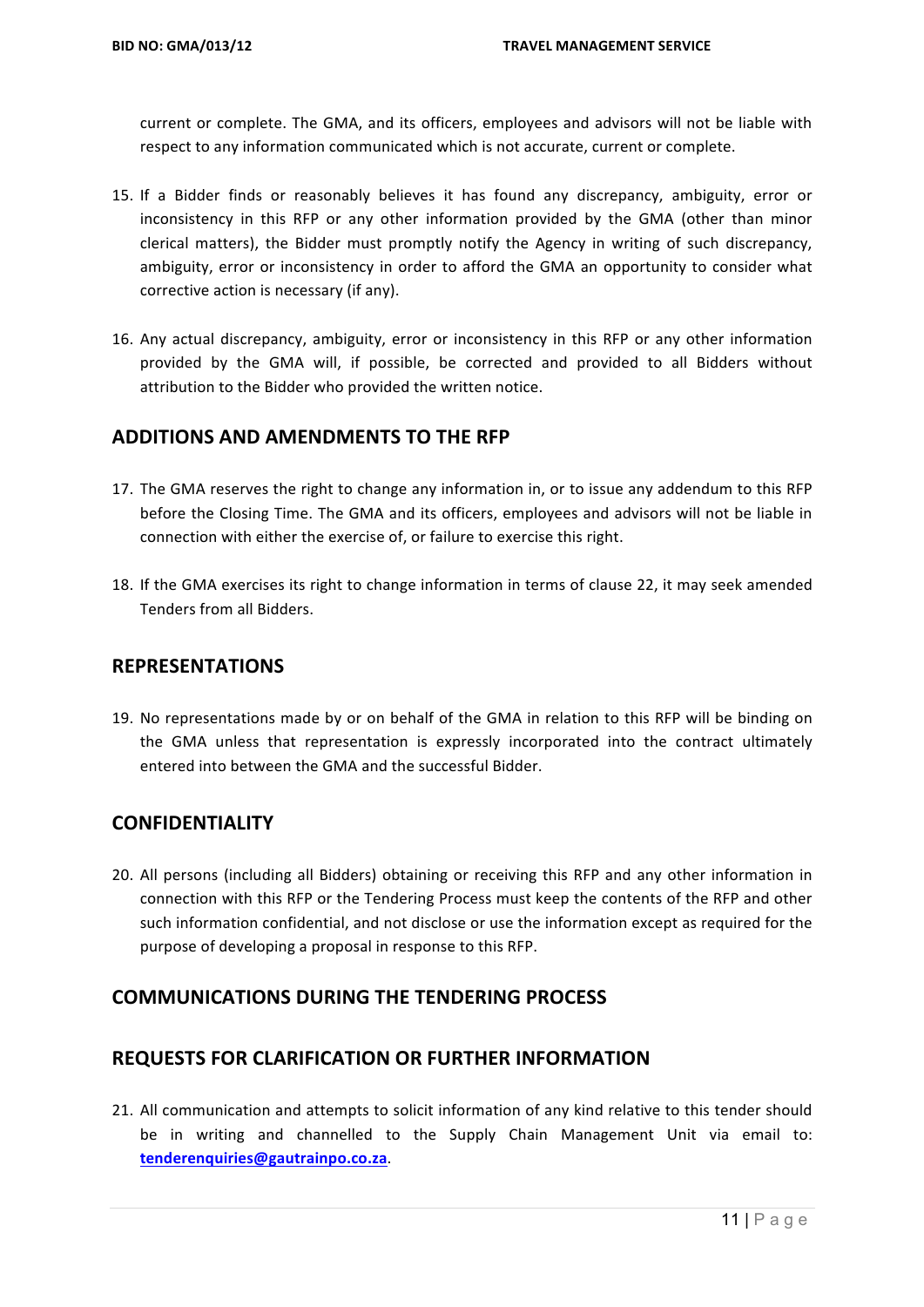- 22. Any communication by a Bidder to the GMA will be effective upon receipt by the SCM Unit (provided such communication is in the required format).
- 23. The GMA has restricted the period during which it will accept questions or requests for further information or clarification and reserves the right not to respond to any enquiry or request, irrespective of when such enquiry or request is received.
- 24. Except where the GMA is of the opinion that issues raised apply only to an individual Bidder, questions submitted and answers provided will be made available to all Bidders by e-mail, as well as on the GMA's website without identifying the person or organisation which submitted the question.
- 25. In all other instances, the GMA may directly provide any written notification or response to a Bidder by email to the address of the Bidder (as notified by the Bidder to the SCM Unit).
- 26. A Bidder may, by notifying the SCM Unit in writing, withdraw a question submitted in accordance with clause 30, in circumstances where the Bidder does not wish the GMA to publish its response to the question to all Bidders.

#### **UNAUTHORISED COMMUNICATIONS**

- 27. Communications (including promotional or advertising activities) with staff of the GMA or advisors assisting with the Tendering Process are not permitted during the Tendering. Nothing in this clause 33 is intended to prevent communications with staff of, or advisors of the GMA to the extent that such communications do not relate to this RFP or the Tendering Process.
- 28. Bidders must not otherwise engage in any activities that may be perceived as, or that may have the effect of, influencing the outcomes of the Tendering Process in any way.

#### **IMPROPER ASSISTANCE, FRAUD AND CORRUPTION**

- 29. Bidders may not seek or obtain the assistance of employees, contractors or advisor's of the GMA in the preparation of their tender responses.
- 30. The GMA may in its absolute discretion, immediately disqualify a Bidder that it believes has sought or obtained such improper assistance.
- 31. Bidders are to be familiar with the implications of contravening the Prevention and Combating of Corrupt Activities Act, No. 12 of 2004 and any other relevant legislation.

### **ANTI-COMPETITIVE CONDUCT**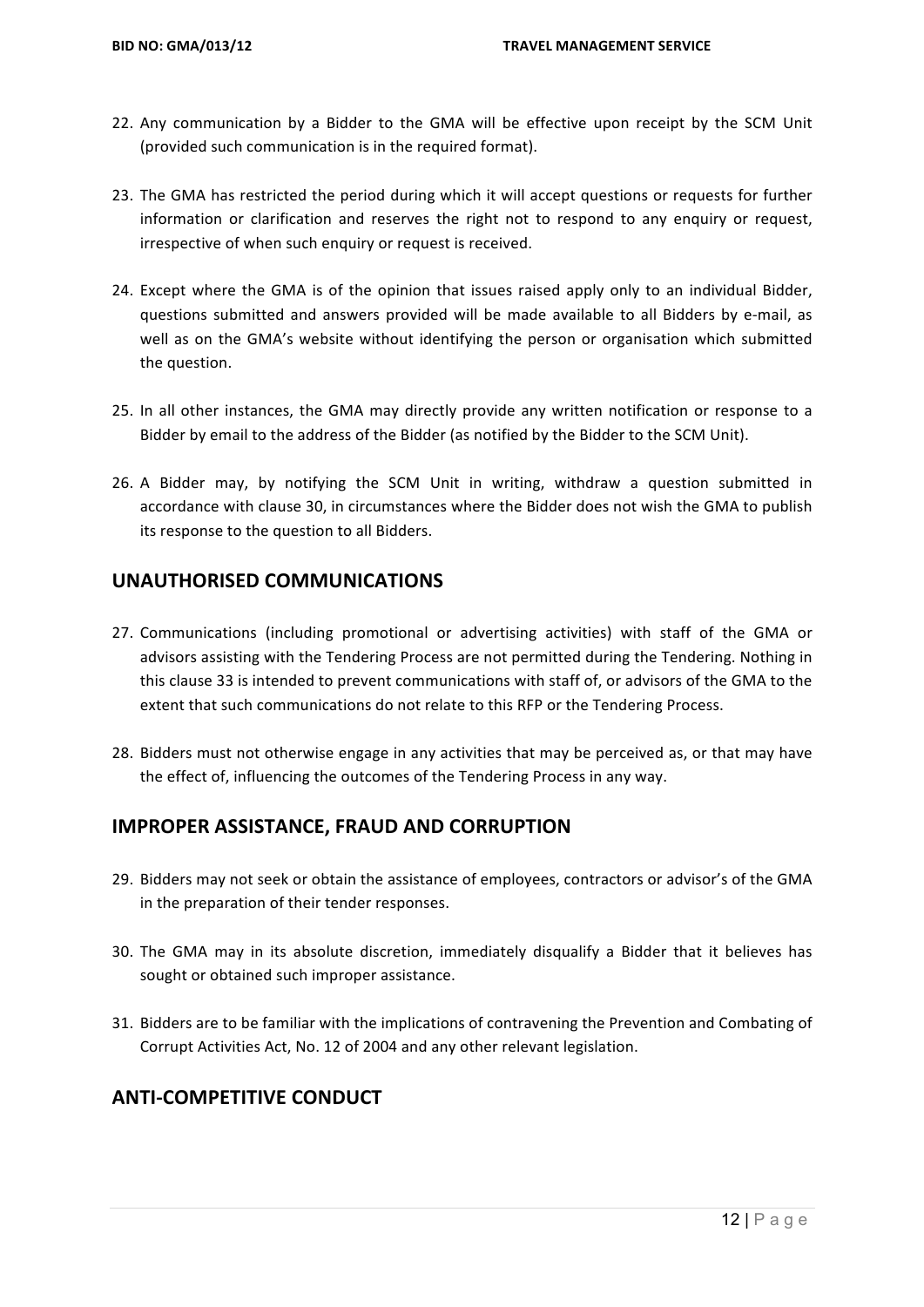- 32. Bidders and their respective officers, employees, agents and advisors must not engage in any collusion, anti-competitive conduct or any other similar conduct in respect of this Tendering Process with any other Bidder or any other person(s) in relation to:
	- a. The preparation or lodgement of their Tender
	- b. the evaluation and clarification of their Tender; and
	- c. the conduct of negotiations with the GMA.
- 33. For the purposes of clause 38, collusion, anti-competitive conduct or any other similar conduct may include disclosure, exchange and clarification of information whether or not such information is confidential to the GMA or any other Bidder or any other person or organisation.
- 34. In addition to any other remedies available to it under law or contract, the GMA may, in its absolute discretion, immediately disqualify a Bidder that it believes has engaged in any collusive, anti-competitive conduct or any other similar conduct during the entire Tendering Process.

#### **COMPLAINTS ABOUT THE TENDERING PROCESS**

- 35. Any complaint about the RFP or the Tendering Process must be submitted to the SCM Unit in writing, (preferably by email), immediately upon the cause of the complaint arising or becoming known to the Bidder.
- 36. The written complaint must set out:
	- a. The basis for the complaint, specifying the issues involved;
	- b. how the subject of the complaint affect the organisation or person making the complaint;
	- c. any relevant background information; and
	- d. the outcome desired by the person or organisation making the complaint.
- 37. If the matter relates to the conduct of an official, employee or advisor of the GMA, the complaint should be addressed in writing marked for the attention of the Chief Executive Officer of the GMA, and delivered to the physical address of the GMA, as notified.

#### **CONFLICT OF INTEREST**

- 38. A Bidder must not, and must ensure that its officers, employees, agents and advisors do not place themselves in a position that may give rise to actual, potential or perceived conflict of interest between the interests of the GMA and/or the Gauteng Provincial Government and the Bidders interests during the Tender Process.
- 39. The Bidders Response in this RFP Part C requires the Bidder to provide details of any interests, relationships or clients which may or do give rise to a conflict of interest in relation to the supply of the services under any contract that may result from this RFP.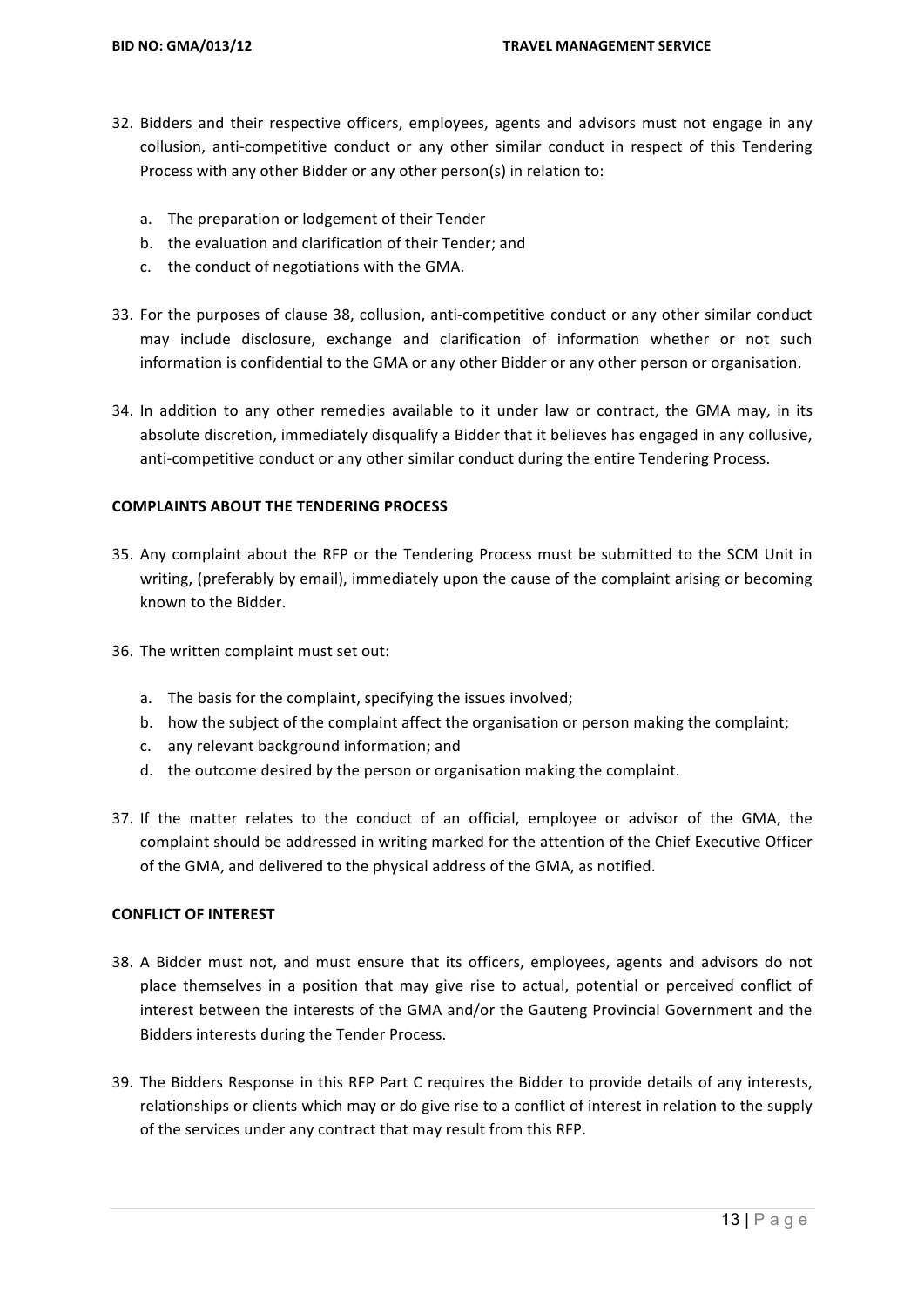- 40. If the Bidder submits its Tender and a subsequent conflict of interest arises, or is likely to arise, which was not disclosed in the Tender, the Bidder must notify the GMA immediately in writing of that conflict.
- 41. The GMA may immediately disqualify a Bidder from the Tendering Process if the Bidder fails to notify the GMA of the conflict as required.

#### **LATE TENDERS**

- 42. Tenders must be lodged by the Closing Time. Where a tender document is not in the tender box at the time of the bid closing, such a bid document will be regarded as a late bid. Late bids will not be considered.
- 43. Tenders lodged after the Closing Time or lodged at a location or in a manner that is contrary to that specified in this RFP will be disqualified from the Tendering Process and will be ineligible for consideration.
- 44. The determination of the GMA as to the actual time that a Tender is lodged is final. Subject to clause 49, all Tenders lodged in the Tender Box after the Closing Time will be recorded by the GMA and will only be opened for the purposes of identifying a business name and address of the Bidder. The GMA will inform a Bidder whose Tender was lodged after the Closing Time of its ineligibility for consideration. The general operating practice is for the late tender to be returned within 5 (Five) working days of receipt or within 5 (Five) working days after determination not to accept a late tender.

#### **TENDER DOCUMENTS**

#### **BIDDERS RESPONSIBILITIES**

- 51. Bidders are responsible for:
	- a. Examining this RFP and any documents referenced or attached to this RFP and any other information made or to be made available by the GMA to Bidders in connection with this RFP;
	- b. fully informing themselves in relation to all matters arising from this RFP, including all matters regarding the GMA's requirements for the provision of the Services;
	- c. ensuring that their Tenders are accurate and complete;
	- d. making their own enquiries and assessing all risks regarding this RFP, and fully considering and incorporating the impact of any known and unknown risks into their Tender;
	- e. ensuring that they comply with all applicable laws in regards to the Tendering Process particularly as specified by National Treasury Regulations, Guidelines, Instruction Notes and Practice Notes and other relevant legislation as published from time to time in the Government Gazette;
	- f. submitting an Original Valid Tax Clearance Certificate: and

Failure to provide the required information could result in disqualification of the bidder.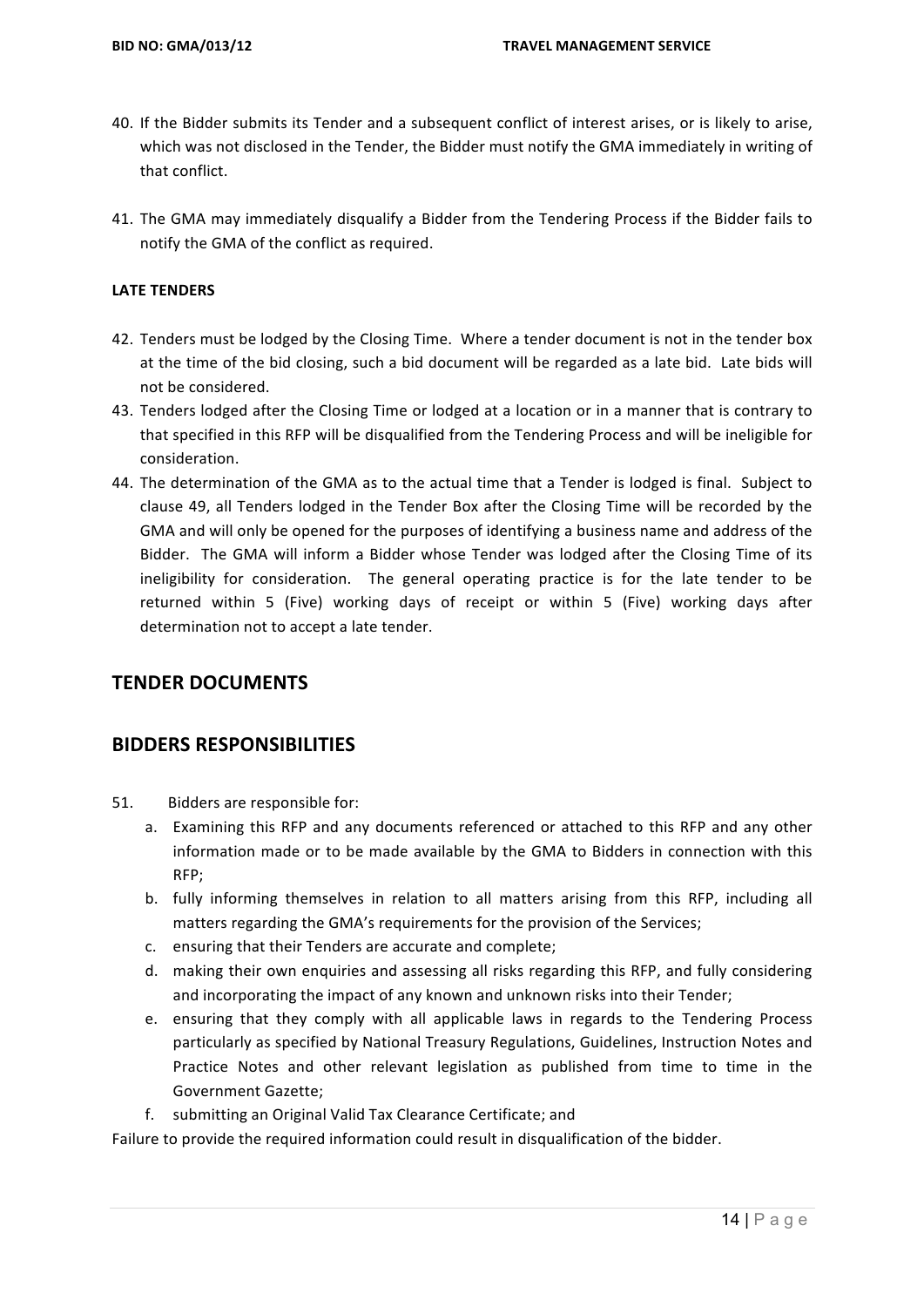#### **PREPARATION OF TENDERS**

- 52. Bidders must ensure that:
- a. Their Tender is submitted in the required format as stipulated in this RFP Part C; and
- b. all the required information fields in RFP Part C are completed in full and contain the information requested by the GMA.

*Note* to Bidders: The GMA may in its absolute discretion reject a Tender that does not include the *information requested.*

53. Unnecessarily elaborate responses or other presentations beyond that which is sufficient to present a complete and effective tender proposal are not desired or required. Elaborate and expensive visual and other presentation aids are not necessary.

54.

#### **ILLEGIBLE CONTENT, ALTERATION AND ERASURES**

- 55. Incomplete Tenders may be disqualified or evaluated solely on information contained in the Tender.
- 56. The GMA may disregard any content in a Tender that is illegible and will be under no obligation whatsoever to seek clarification from the Bidder.
- 57. The GMA is entitled to amend any bid conditions, validity period, specifications, or extend the closing date of bids before the closing date. All bidders, to whom the bid documents have been issued, will be advised in writing of such amendments in good time.

#### **OBLIGATION TO NOTIFY ERRORS**

58. Amended bids may be sent, together with the original bid, in an envelope marked "Amendment to bid" and should be placed in the bid box before the closing date and time. An amendment bids without original bid document will not be considered.

#### **RESPONSIBILITY FOR TENDERING COSTS**

- 59. The Bidders participation or involvement in any stage of the Tendering Process is at the Bidders sole risk, cost and expense. The GMA will not be held responsible for, or pay for, any expense or loss that may be incurred by Bidders in relation to the preparation or lodgement of their Tender.
- 60. The GMA is not liable to the Bidder for any costs on the basis of any contractual, or promissory or restitutionary grounds whatsoever as a consequence of any matter relating to the Bidders participation in the Tendering Process, including without limitation, instances where:
- a. The Bidder is not engaged to perform under any contract; or
- b. the GMA exercises any right under this RFP or at law.

#### **DISCLOSURE OF TENDER CONTENTS AND TENDER INFORMATION**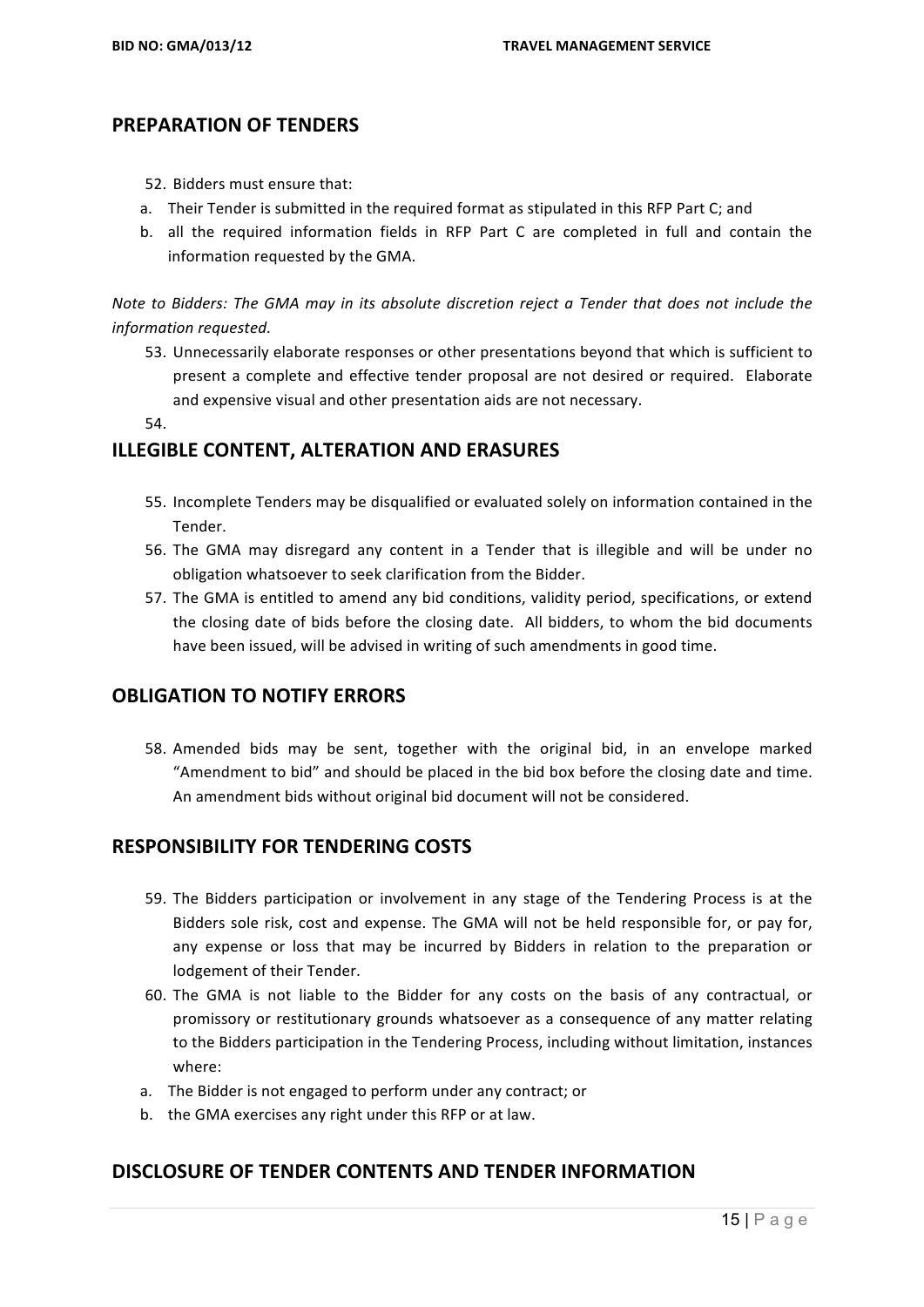- 61. All Tenders received by the GMA will be treated as confidential. The GMA will not disclose any Tender contents and Tender information, except:
- a. As required by law;
- b. for the purpose of investigations by other government authorities having relevant jurisdiction;
- c. to external consultants and advisors of the GMA engaged to assist with the Tendering Process: or
- d. for the general information of Bidders required to be disclosed as per National Treasury Regulations, Guidelines, Instruction Notes or Practice Notes.

#### **USE OF TENDERS**

- 62. Upon submission in accordance with the requirements of submission of Tenders, all Tenders submitted become the property of the GMA. Bidders will retain all ownership rights in any intellectual property contained in the Tender.
- 63. Each Bidder, by submission of their Tender, is deemed to have licensed the GMA to reproduce the whole, or any portion, of their Tender for the purposes of enabling the GMA to evaluate the Tender.
- 64. Further, in submitting a Tender, the Bidder accepts that the GMA shall, in accordance with the requirements of Treasury Regulation No. 16A.6.3(d) and the National Treasury Instruction Note on *Enhancing Compliance Monitoring and Improving Transparency and Accountability in Supply Chain Management, publish (on the internet or otherwise):*
- a. The names of all Bidders that submitted bids in relation to this RFP within 10 (Ten) working days after the closing date of this RFP, if the bid is above the threshold value of R500 000; and
- b. on award of the bid, the name of the successful Bidder, the contract price, B-BBEE level of contribution status, the contract number and description of the contract awarded.

#### **PERIOD OF VALIDITY**

65. All Tenders received must remain valid and open for acceptance for a minimum of 90 (Ninety) days from the Closing Time. This period may be extended by written mutual agreement between the GMA and the Bidder.

#### **STATUS OF TENDER**

- 66. Each Tender constitutes an irrevocable offer by the Bidder to the GMA to provide the Services required and otherwise to satisfy the requirements of the Specification as set out in this RFP Part B.
- 67. A Tender must not be conditional on:
- a. The Board approval of the Bidder or any related governing body of the Bidder being obtained;
- b. the Bidder conducting due diligence or any other form of enquiry or investigation;
- c. the Bidder (or any other party) obtaining any regulatory approval or consent;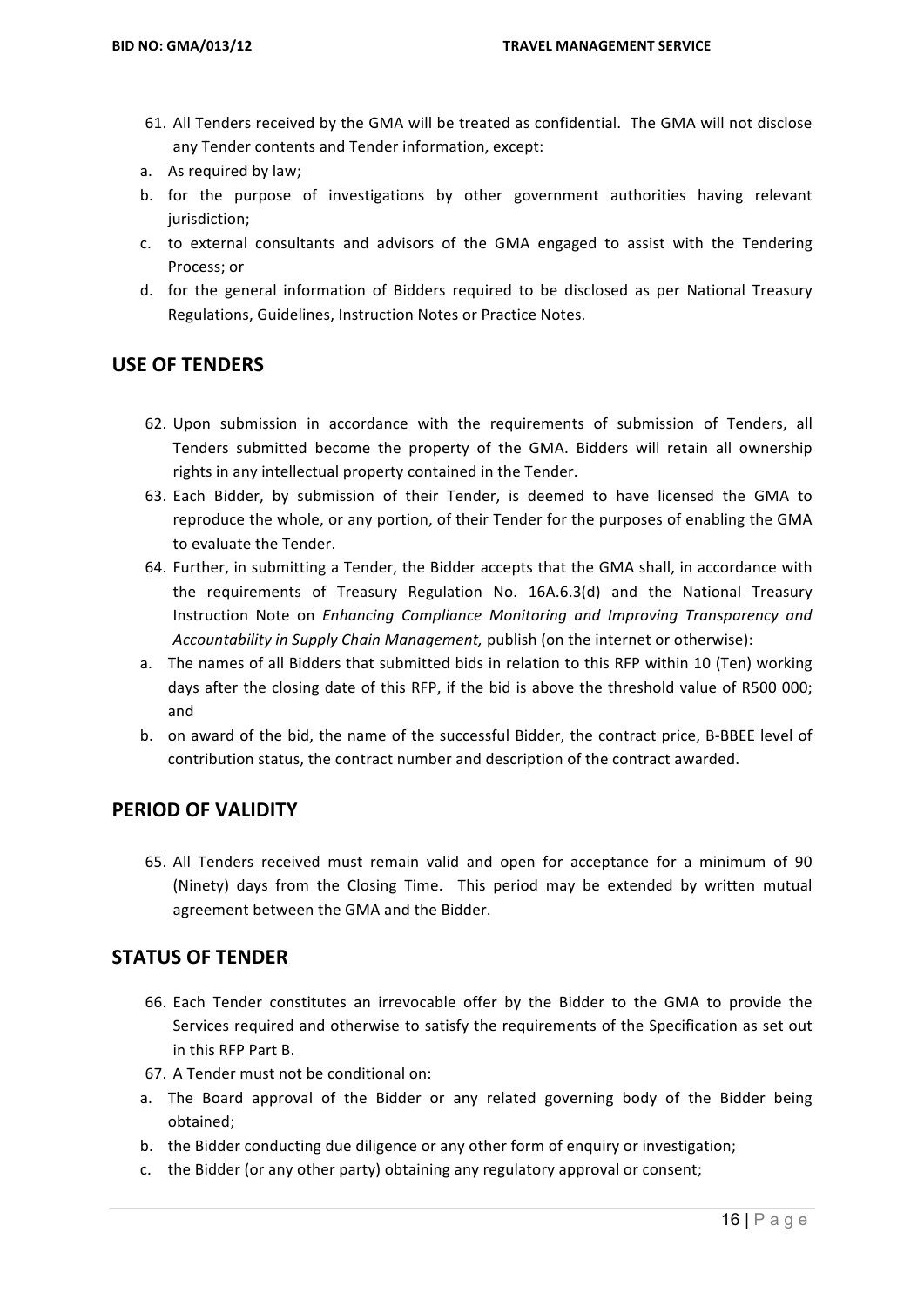- d. the Bidder obtaining the consent or approval of any third party; or
- e. the Bidder stating that it wishes to discuss or negotiate any commercial terms of the contract.
- 68. The GMA may, in its absolute discretion, disregard any tender that is, or is stated to be, subject to any one or more of the conditions detailed above (or any other relevant conditions).
- 69. The GMA reserves the right to accept a Tender in part or in whole or to negotiate with a Bidder in accordance with the clause 88 (Unreasonable disadvantage) of this RFP Part A.

#### **TENDER RESPONSE**

### **COMPLIANCE WITH SPECIFICATION**

- 70. Under Part C of this RFP, a Bidder must submit a tabulated statement showing its level of compliance to the Specification contained in this RFP Part B.
- 71. In particular, Bidders must state if they will not comply with the Specification, or will only comply with the Specification subject to conditions. Full details of the non-compliance (including the nature and extent of the non-compliance and any reasons for such noncompliance) must be stated in the space provided in the tabulated statement.
- 72. No response is required in respect of a particular section of the Specification where Bidders will comply with the Specification. Only sections that Bidders have not complied with, or will only comply with subject to conditions, should be noted in the tabulated statement.
- 73. The GMA is prepared to contemplate minor variations or departures from the Specification proposed by Bidders.
- 74. However, Bidders should note that significant or substantive variations or departures from the Specifications will not be viewed favourably unless the Bidder is able to clearly demonstrate to the satisfaction of the GMA the necessity for such variations or departures.

*Note to Bidders: The GMA will assume that a Bidders Response complies in all relevant respects with* the Specification unless the Bidder states otherwise. Failure to notify the GMA of any non*compliance may result in a Bidders Response being disregarded.* 

75. For the purposes of clauses 70,71 and 72:

- Yes/Complies means that in all respects the Bidders Response meets or otherwise satisfies all specified outputs, characteristics or performance standards.
- **Will comply subject to conditions** means that the specified outputs, characteristics or performance standards can only be met by the Bidder subject to certain conditions.
- **No/Will not comply** means that the specified outputs, characteristics or performance standards is not met by the Bidders Response.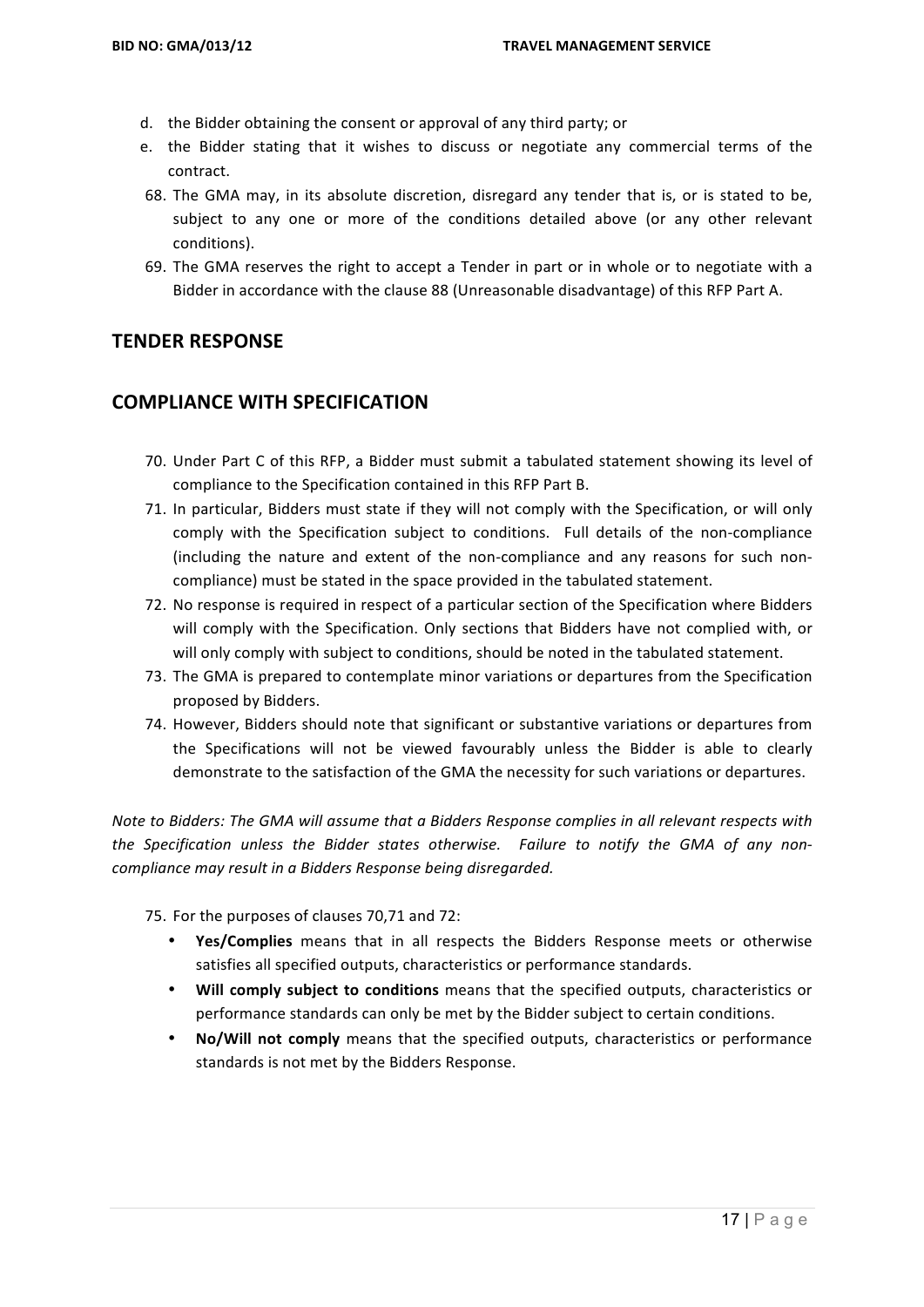#### **GENERAL**

- 76. Indefinite responses such as "noted", "to be discussed" or "to be negotiated" are not acceptable.
- 77. Where the Bidder is unwilling to accept a specified condition, the non-acceptance must be clearly and expressly stated. Prominence must be given to the statement detailing the nonacceptance. It is not sufficient that the statement appears only as part of an attachment to the Tender, or be included in a general statement of the Bidders usual operating conditions.
- 78. An incomplete Tender may be disqualified or assessed solely on the information completed or received with the Tender.

### **ALTERNATIVE TENDER**

- 79. A Bidder may submit an alternative proposal. An alternative proposal will only be accepted if:
- a. The Bidder also provides a conforming Bidders Response; and
- b. The alternative proposal is clearly identified as an "Alternative Tender".
- 80. An Alternative Tender may:
- a. Not comply with the Specifications for the relevant Services due to inherent design or capability in the operation of the Services; or
- b. Provide the Services in a manner different to that specified in this RFP Part B.

#### **INNOVATIVE SOLUTIONS**

- 81. Bidders are encouraged to offer options or solutions which may, in an innovative way, contribute to the GMA's ability to carry out its operations in a more cost-effective manner.
- 82. These options or solutions may be related to:
- a. The outputs, functional, performance and technical aspects of the requirement; or
- b. Opportunities for more advantageous commercial arrangements.
- 83. Any such options or solutions will be considered by the GMA on a "commercial in confidence" basis if so requested by the Bidder.
- 84. Where a Bidder submits an offer which meets the requirements of this RFP in an alternative and practical manner, the Tender must also include any supplementary material (including such pricing and costing details as may be necessary to enable the GMA to fully assess the financial impact of the alternative proposal), which demonstrates in detail that such an alternative will fully achieve and/or exceed all the specified requirements, together with references as to why the additional features may be advantageous.
- 85. The GMA reserves the right to consider such offers on their merits or not to consider them at all.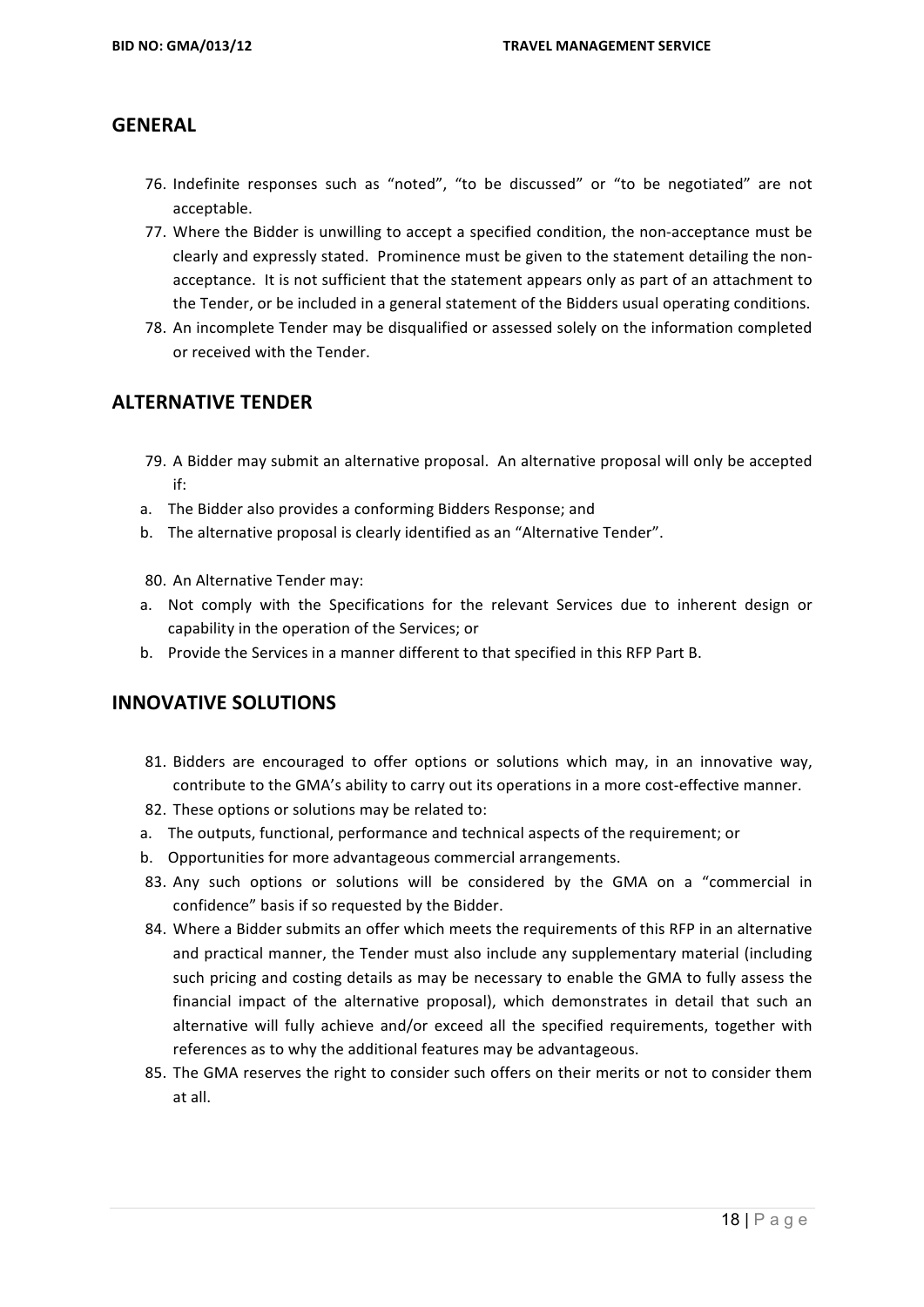## **CONTRACT DISCLOSURE REQUIREMENTS**

#### **DISCLOSURE OF INFORMATION**

- 86. The Conditions of Tendering include a provision for the disclosure of contract information (refer to this RFP Part A dealing with "Use of Tenders").
- 87. If a Bidder wishes to withhold the disclosure of specific contract information, the Bidder must clearly outline how the release of this information will expose trade secrets, business strategy or unique methodologies that may expose the business unreasonably to disadvantage.

#### **TRADE SECRETS**

- 88. In considering whether specific information should be categorised as a trade secret, Bidders' should assess:
- a. The extent to which it is known outside of the Bidders business;
- b. the extent to which it is known by the persons engaged in the Bidders business;
- c. any measures taken to guard its secrecy;
- d. its value to the Bidders business and to any competitors;
- e. the amount of money and effort invested in developing the information; and
- f. the ease or difficulty with which others may acquire or develop this information.

#### **UNREASONABLE DISADVANTAGE**

- 89. In determining whether disclosure of specific information will expose a Bidders business unreasonably to disadvantage, the following should be considered:
	- a. Whether the information is generally available to competitors; and
	- b. Whether it could be disclosed without causing substantial harm to the competitive position of the business.

The GMA will consider these applications in the Tender evaluation and negotiations (if any) with Bidders.

#### **EVALUATION OF TENDERS**

#### **EVALUATION PROCESS**

- 90. Following the Closing Time, the GMA intends to evaluate the Tenders received.
- 91. Tenders will be evaluated against the Evaluation Criteria specified under the section "Evaluation Criteria Format".
- 92. Without limiting the GMA's rights in the RFP, the GMA may at any time during the Tendering Process choose to:
- a. Shortlist one or more Bidders; and
- b. accept one or more of the Tenders.
- 93. Unless the Evaluation Criteria explicitly require, the GMA may, but is not in any way bound to, shortlist, to select as successful, or to accept the Tender offering the lowest price.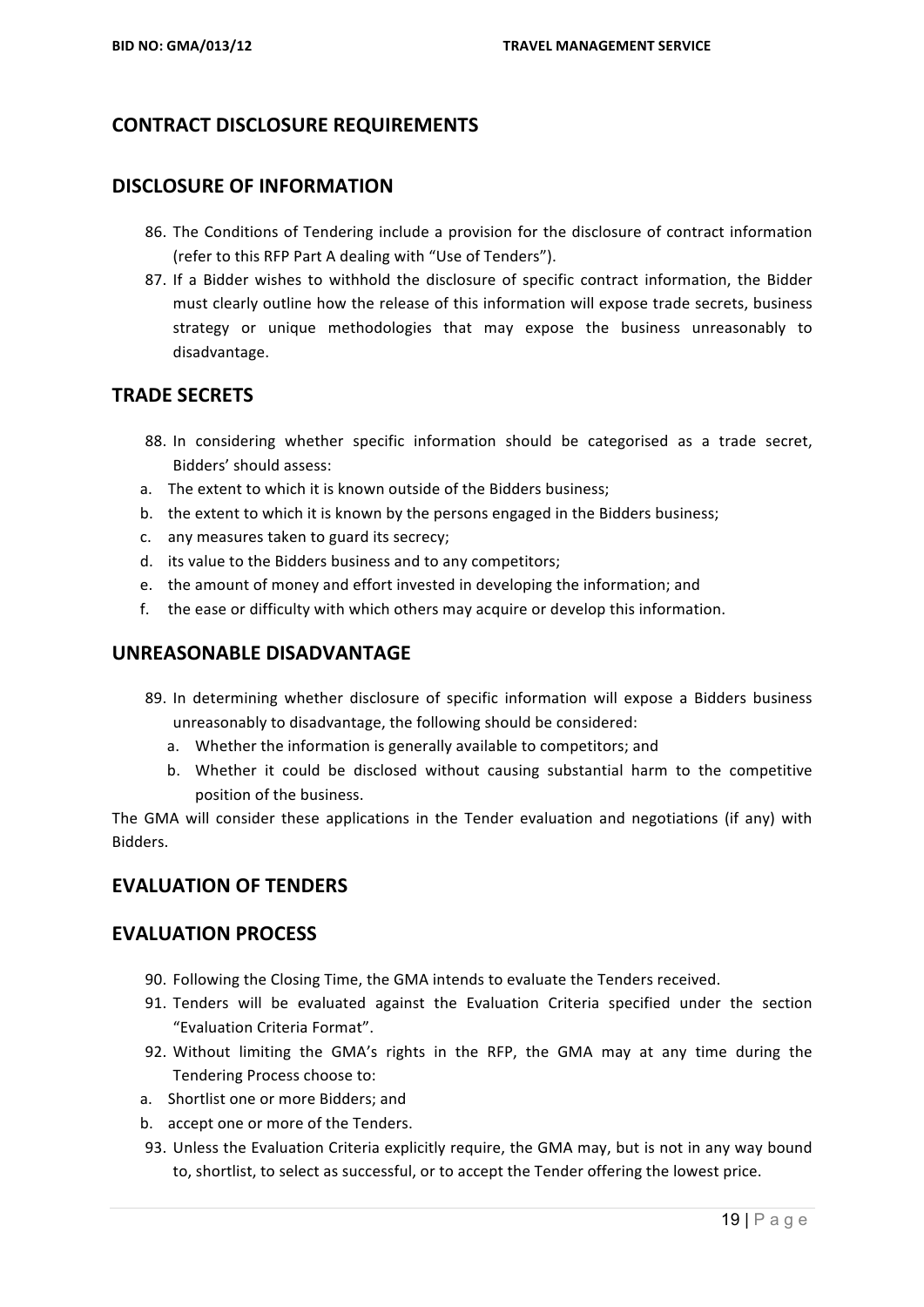- 94. Should the GMA choose to include a short listing stage in its evaluation process, the GMA is not, at any time, required to notify Bidders or any other person or organisation interested in submitting a Tender.
- 95. A Bidders Response will not be deemed to be unsuccessful until such time as the Bidder is formally notified of that fact by the GMA. The commencement of negotiations by the GMA with one or more other Bidders is not to be taken as an indication that any particular Bidders Response has not been successful.

#### **EVALUATION CRITERIA FORMAT**

- 96. The evaluation criteria is weighted to reflect the importance of project requirements noted in the Specifications:
- 97. In evaluating Bidders Responses, the GMA will have regard to:
- a. Specific evaluation criteria identified in the list below;
- b. the overall value for money proposition presented in the Bidders Response; and
- c. particular weighting assigned to any or all of the evaluation criteria specified below.
- 98. For the purposes of this RFP clause 98, 'value for money' is a measurement of financial and non-financial factors, including:
- a. Quality levels; and
- b. performance standards.
- 99. Value for money will be assessed on a 'whole of life' basis (including the transitioning-in, the contract term and the transitioning-out phases of the relationship between the GMA and a Bidder), with a view to long-term sustainability of the value for money proposition and with a focus on ensuring that value for money outcomes are promoted and protected following the conclusion of any contract that may result from this RFP.
- 100. Administrative compliance will be determined in accordance with the conditions listed in this RFP.
- 101. The evaluation criteria will be in line with the PPPFA, 2000 (Act No. 5 of 2000) and Preferential Procurement Regulations 2011.
- 102. Evaluation will be based on a point system and two-stage evaluation process. As a pre-requisite, a bid must comply with the requirements of the bid solicitation and meet the minimum threshold of the functionality evaluation criteria to be declared responsive and qualify to the next evaluation stage.
- 103. The value of this bid is estimated to be above R 1,000,000 over 3 years and therefore the 90/10 preference point system shall apply. The following is the weighting awarded for each element, and the threshold score.

| <b>Evaluation element</b>          | Weighting | Threshold score |
|------------------------------------|-----------|-----------------|
| Technical proposal (Functionality) | 100       | 70 Points       |

| <b>Evaluation element</b> | Weighting | <b>Threshold score</b> |
|---------------------------|-----------|------------------------|
| <b>B-BBEE</b> proposal    | 10        | N/A                    |
| Price proposal            | 90        | N/A                    |
| Total                     | 100       |                        |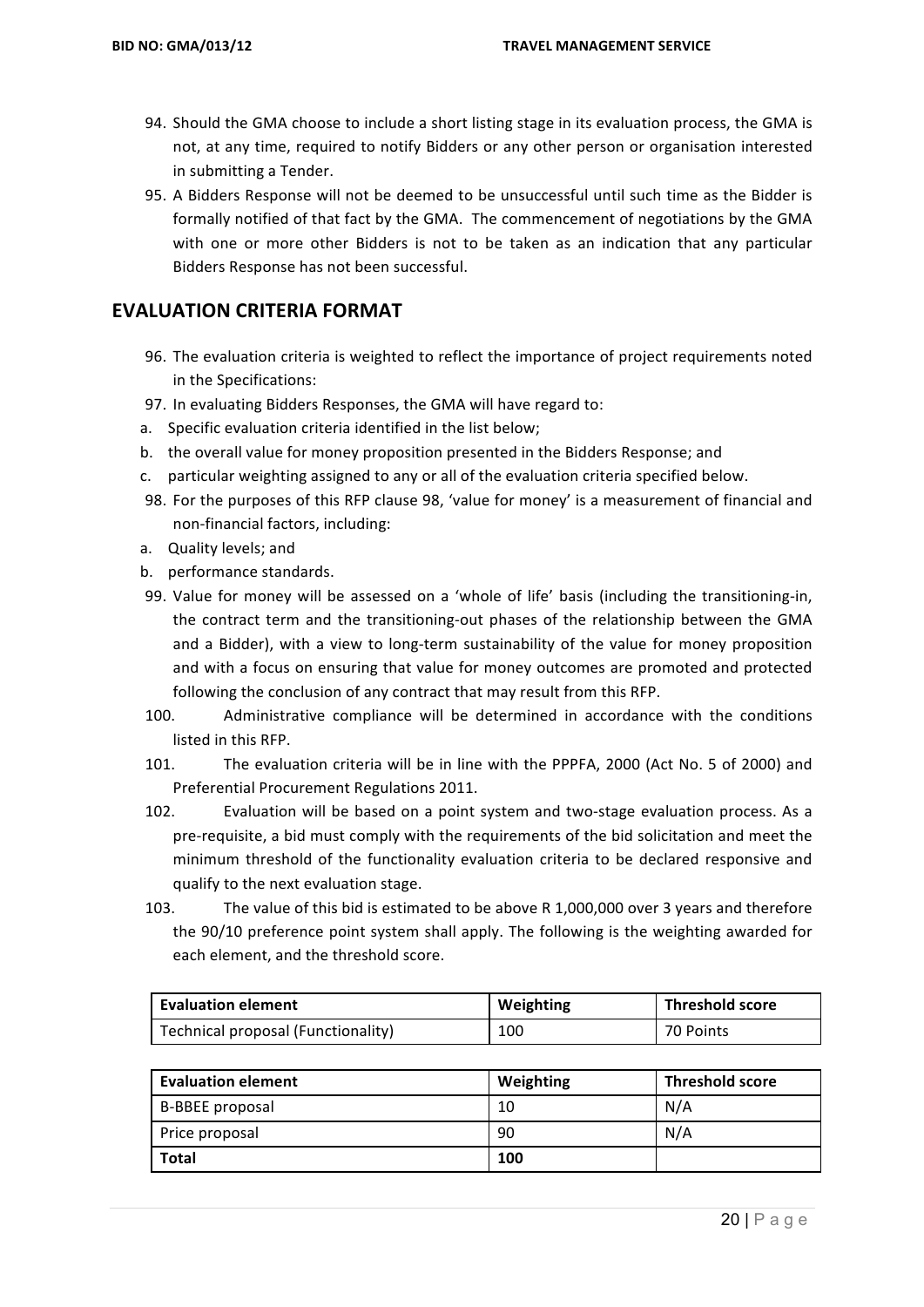#### **FUNCTIONALITY EVALUATION**

104. The evaluation criteria for measuring functionality, and the weighting attached to each criterion is listed in the table below:

| <b>FUNCTIONALITY</b>                                                              | <b>SUB-WEIGHT</b> | <b>WEIGHT</b> |
|-----------------------------------------------------------------------------------|-------------------|---------------|
| Experience of the travel management company (Provide details of experience of the |                   | 20            |
| company, client base, adherence to the development of travel industry)            |                   |               |
| Over ten (10) years uninterrupted relevant travel management                      | 20                |               |
| experience                                                                        |                   |               |
| Minimum seven (7) years to ten (10) years uninterrupted relevant                  | 15                |               |
| travel management experience                                                      |                   |               |
| Minimum five (5) years to seven (7) years uninterrupted relevant                  |                   |               |
| travel management experience                                                      | 10                |               |
| One (1) to five (5) years uninterrupted relevant travel management                |                   |               |
| experience                                                                        | 5                 |               |
| Less than 1 year uninterrupted relevant travel management                         |                   |               |
| experience                                                                        | $\mathbf 0$       |               |
|                                                                                   |                   |               |
| Experience of the consultants in handling regional and international bookings     |                   | 15            |
| (Provide details of experience of consultants and provide CV's)                   |                   |               |
| Over seven (7) years international travel management experience.                  |                   |               |
|                                                                                   | 15                |               |
| Minimum five (5) years to seven (7) years international travel                    |                   |               |
| management experience                                                             | 10                |               |
| Minimum three (3) years to five (5) years international travel                    | 5                 |               |
| management experience                                                             |                   |               |
| Zero to three (3) years international travel management experience.               | $\overline{2}$    |               |
| Dedicated Consultants to manage the contract/account                              |                   | 10            |
| 2 dedicated Consultants                                                           | 10                |               |
| 1 dedicated Consultant                                                            | 5                 |               |
| No dedicated Consultant                                                           | 0                 |               |
| <b>Detailed information for Account Manager:</b>                                  |                   |               |
| Availability 24 hours (5)                                                         |                   |               |
| Contact details (5)                                                               |                   | 15            |
| Experience (5)                                                                    |                   |               |
| Contactable References for the company related to travel management, duration     |                   |               |
| and nature of travel arrangements provided                                        |                   | 10            |
|                                                                                   |                   |               |
| More than 5 relevant contactable references                                       | 10                |               |
| 4 - 5 relevant contactable references                                             | 8                 |               |
| 3 - 4 relevant contactable references                                             | 6                 |               |
| 2-3 relevant contactable references                                               | $\overline{4}$    |               |
| Less than 2 relevant contactable references                                       | $\overline{2}$    |               |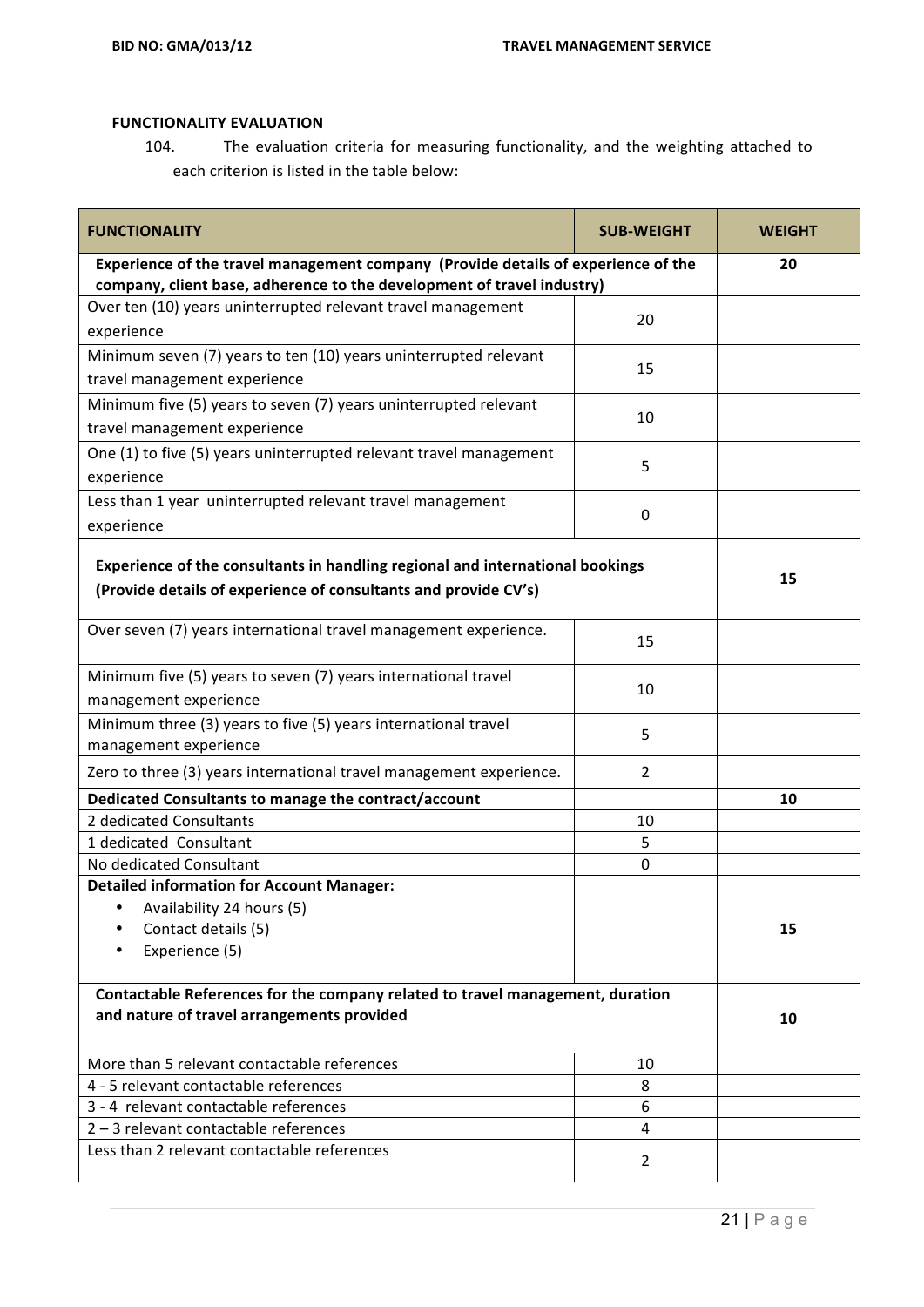| Maintains facilities of CRS (Central Reservations Systems), basic office equipment, and<br>telecommunication equipment         |    | 15 |
|--------------------------------------------------------------------------------------------------------------------------------|----|----|
| Customer service plan including the services being offered and other value-add services<br>that will be beneficial to the GMA. |    | 15 |
| <b>TOTAL POINTS</b><br><b>100</b>                                                                                              |    |    |
| <b>THRESHHOLD</b>                                                                                                              | 70 |    |

- 105. A minimum threshold for functionality of seventy (70) points is required. Bids that do not meet this threshold will automatically be disqualified from further evaluation.
- 106. Thereafter, only the qualifying bids will be evaluated in terms of the 90/10 preference point system, where a maximum of 90 points are allocated for price and a maximum of 10 points are allocated in respect of the level of B-BBEE contribution of the bidder.

#### **PRICE EVALUATION**

107. Price points will be calculated on the service fees as proposed by bidders.

#### **B-BBEE EVALUATION**

108. 10 points are allocated. B-BBEE rating certificates are applicable and points allocated in terms of the BBBEE Codes of Good Practice guideline as indicated in the following table.

| <b>CONTRIBUTOR LEVEL</b> | <b>B-BBEE RECOGNITION LEVEL</b> |
|--------------------------|---------------------------------|
|                          | 10                              |
|                          | 9                               |
|                          | 8                               |
|                          | 5                               |
|                          | 4                               |
| 6                        | ว                               |
|                          | า                               |
| 8                        |                                 |
| Non-Compliant            |                                 |

109. Bidders must submit valid BBBEE Certificates & Statements which will be verified.

#### **POINTS AWARDED FOR B-BBEE STATUS LEVEL OF CONTRIBUTION**

110. The preference points claimed by each bidder for attaining the B-BBEE Status Level of Contributor will be allocated to each qualifying bid when determining the total bid score under the preference points system. The points scored by a bidder in respect of the level of B-BBEE contribution contemplated in Annexure E, will be added to the points scored for price, calculated as described in Annexure E.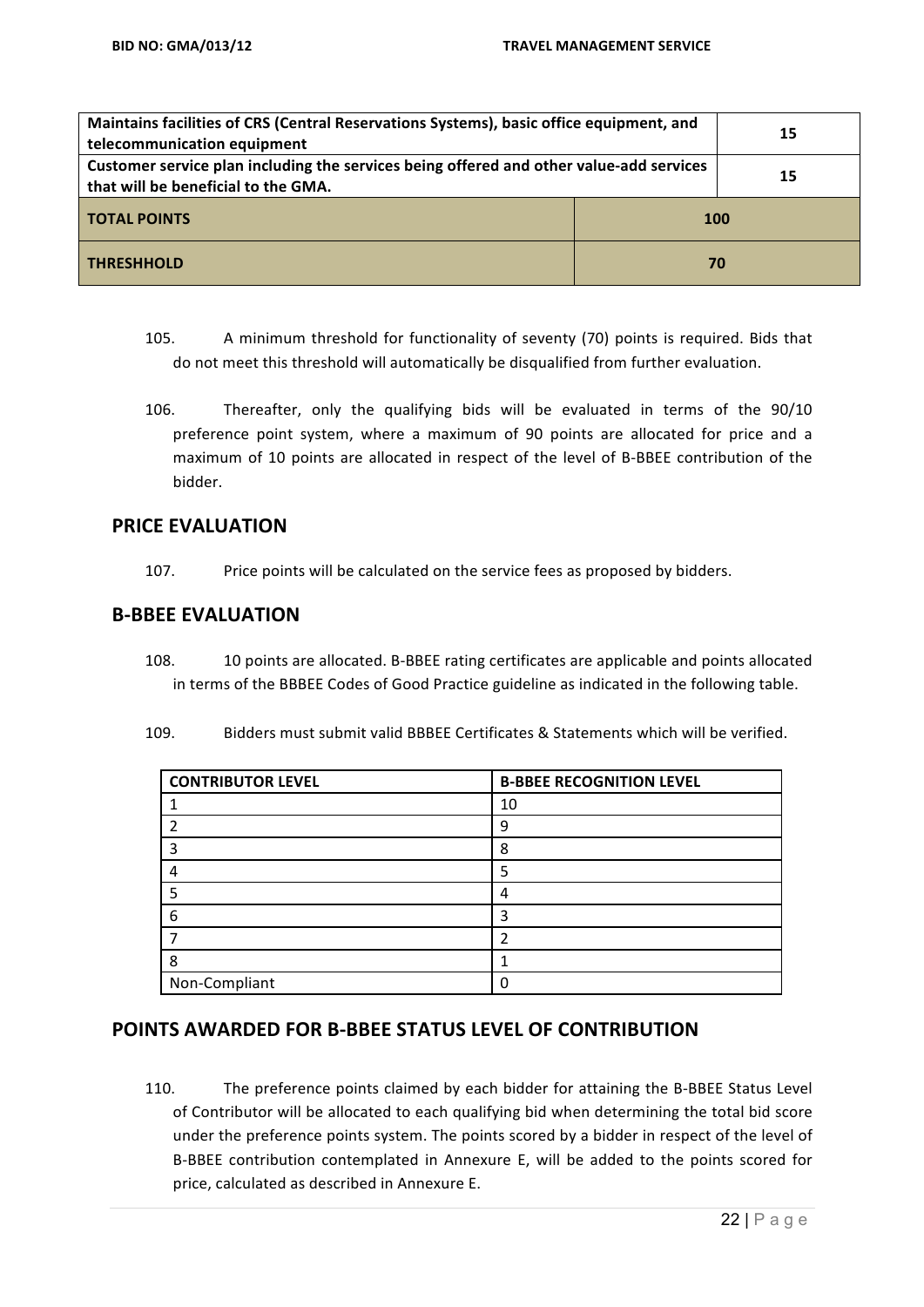#### **CLARIFICATION OF TENDERS**

- 111. The GMA may seek clarification from and enter into discussions with any or all of the Bidders in relation to their Tender. The GMA may use such information in interpreting the Tender and evaluating the cost and risk in accepting the Tender. Failure to supply clarification to the satisfaction of the GMA may render the Tender liable to disqualification.
- 112. The GMA is under no obligation to seek clarification of anything in a Tender and reserves the right to disregard any clarification that the GMA considers to be unsolicited or otherwise impermissible in accordance with the rules set out in this RFP.

#### **DISCUSSION WITH BIDDERS**

- 113. The GMA may elect to engage in detailed discussions with any one or more Bidders, with a view to maximising the benefits of this RFP as measured against the evaluation criteria and in fully understanding a Bidders offer.
- 114. In its absolute discretion, the GMA may invite some or all Bidders to give a presentation to the GMA in relation to their submissions, that may include a demonstration of software, programs or unique methodologies proposed, if applicable.
- 115. The GMA is under no obligation to undertake discussions with, or to invite any presentations from Bidders.
- 116. In addition to presentations and discussions, the GMA may request some or all Bidders to:
- a. Conduct a site visit, if applicable;
- b. provide references or additional information; and/or
- c. make themselves available for panel interviews.

#### **BEST AND FINAL OFFERS**

- 117. Bidders or where the Tendering Process involves a short listing process, shortlisted Bidders may be invited by the GMA to submit a best and final offer in relation to all or certain aspects of their respective Tenders.
- 118. The GMA is under no obligation to give Bidders the opportunity to submit a best and final offer. If the GMA chooses to give Bidders the opportunity to submit a best and final offer, it is under no obligation to give notification before the Closing Time that such opportunity will be given.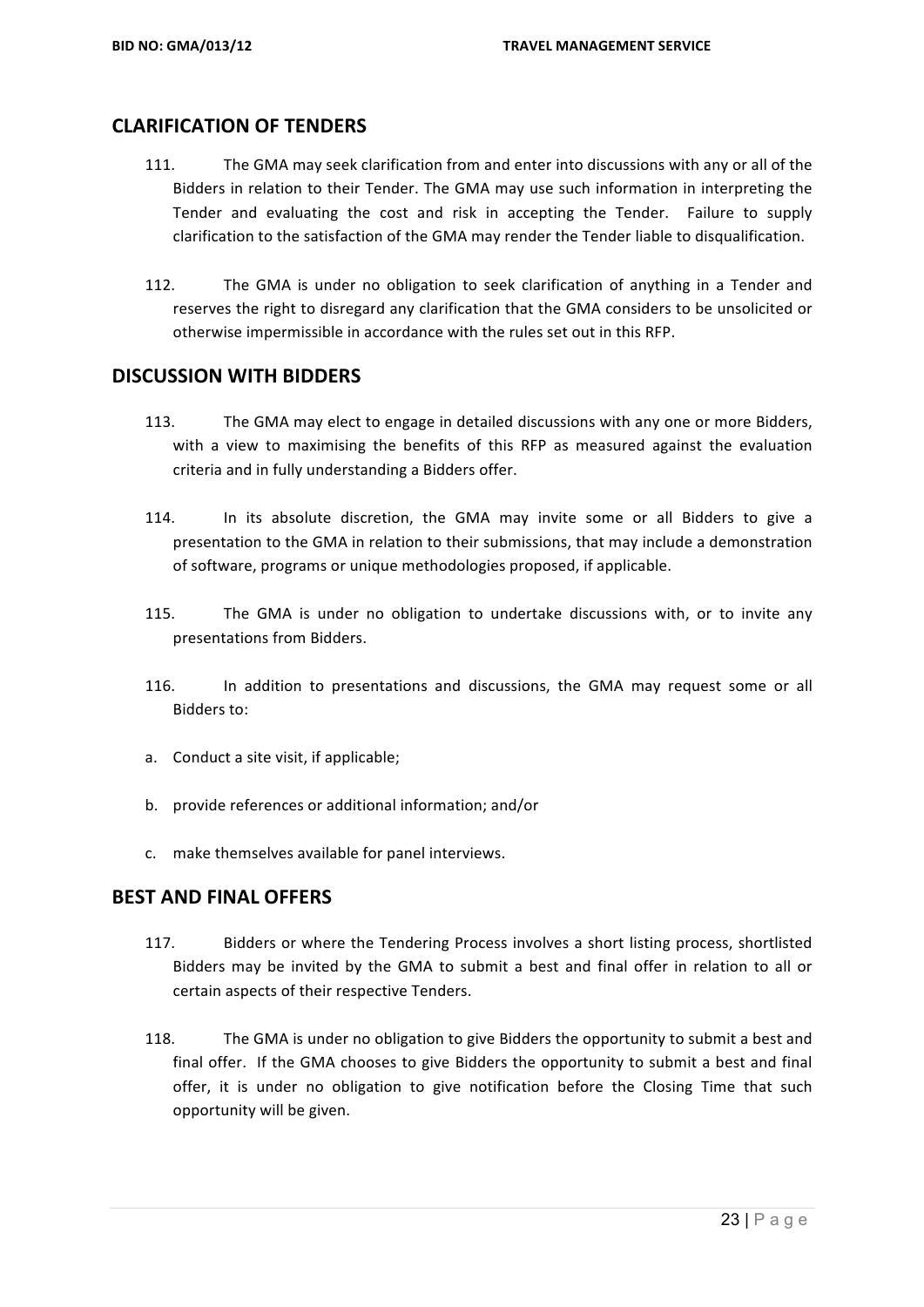119. Notwithstanding the possibility that the GMA may give Bidders the opportunity to submit a best and final offer, Bidders should be aware that the GMA will, in conducting its evaluation of Tenders, rely on all information (including all representations) contained in such Tenders. Bidders are therefore encouraged to submit their best and final offers in the first instance.

#### **SUCCESSFUL TENDERS**

#### **NO LEGALLY BINDING CONTRACT**

120. Selection as a successful Bidder does not give rise to a contract (express or implied) between the successful Bidder and the GMA for the supply of the Services. No legal relationship will exist between the GMA and a successful Bidder for the supply of the Services until such time as a binding contract is executed by them.

#### **PRE-CONTRACTUAL NEGOTIATIONS**

- 121. The GMA may, in its absolute discretion, decide not to enter into pre-contractual negotiations with a successful Bidder.
- 122. A Bidder is bound by its Tender and all other documents forming part of the Bidders Response and, if selected as a successful Bidder, must enter into a contract on the basis of the Tender without negotiation.

#### **NO OBLIGATION TO ENTER INTO CONTRACT**

- 123. The GMA is under no obligation to appoint a successful Bidder or Bidders (as the case may be), or to enter into a contract with a successful Bidder or any other person, if it is unable to identify a Tender that complies in all relevant respects with the requirements of the GMA, or if due to changed circumstances, there is no longer a need for the Services requested, or if funds are no longer available to cover the total envisaged expenditure. For the avoidance of any doubt, in these circumstances the GMA will be free to proceed via any alternative process.
- 124. The GMA may conduct a debriefing session for all Bidders (successful and unsuccessful). Attendance at such debriefing session is optional.

#### **ADDITIONAL RULES**

125. It is a condition of the tendering process that Bidders will be required to complete all the forms annexed to this RFP Part C.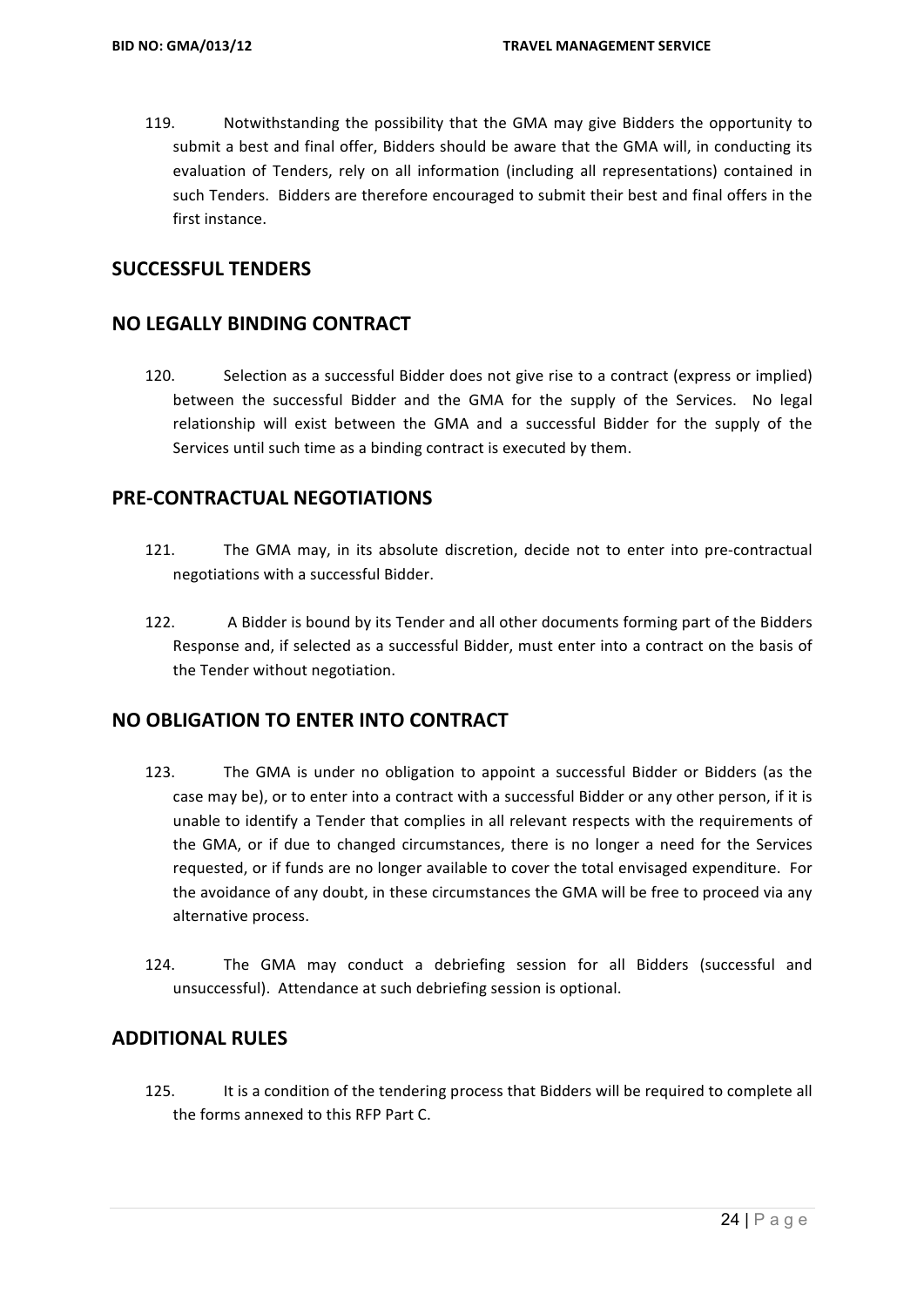126. A Bidder who does not submit all the information as required by the GMA will be disqualified from the Tendering Process.

#### **BIDDER WARRANTIES**

- 127. By submitting a Tender, a Bidder warrants that:
- a. In lodging its Tender it did not rely on any express or implied statement, warranty or representation, whether oral, written, or otherwise made by or on behalf of the GMA, its officers, employees, or advisers other than any statement, warranty or representation expressly contained in the RFP;
- b. it did not use the improper assistance of GMA employees or information unlawfully obtained from the GMA in compiling its Tender:
- c. it is responsible for all costs and expenses related to the preparation and lodgement of its Tender, any subsequent negotiation, and any future process connected with or relating to the Tendering Process;
- d. it otherwise accepts and will comply with the rules set out in this RFP; and
- e. it will provide additional information in a timely manner as requested by the GMA to clarify any matters contained in the Tender.

#### **GMA'S RIGHTS**

- 128. Notwithstanding anything else in this RFP, and without limiting its rights at law or otherwise, the GMA reserves the right, in its absolute discretion at any time, to:
- a. Cease to proceed with, or suspend the Tendering Process prior to the execution of a formal written contract;
- b. alter the structure and/or the timing of this RFP or the Tendering Process;
- c. vary or extend any time or date specified in this RFP for all or any Bidder or other persons;
- d. terminate the participation of any Bidder or any other person in the Tendering Process;
- e. require additional information or clarification from any Bidder or any other person or provide additional information or clarification:
- f. call for new Tenders:
- g. reject any Tender received after the Closing Time;
- h. reject any Tender that does not comply with the requirements of this RFP; or
- i. consider and accept or reject any alternative tender.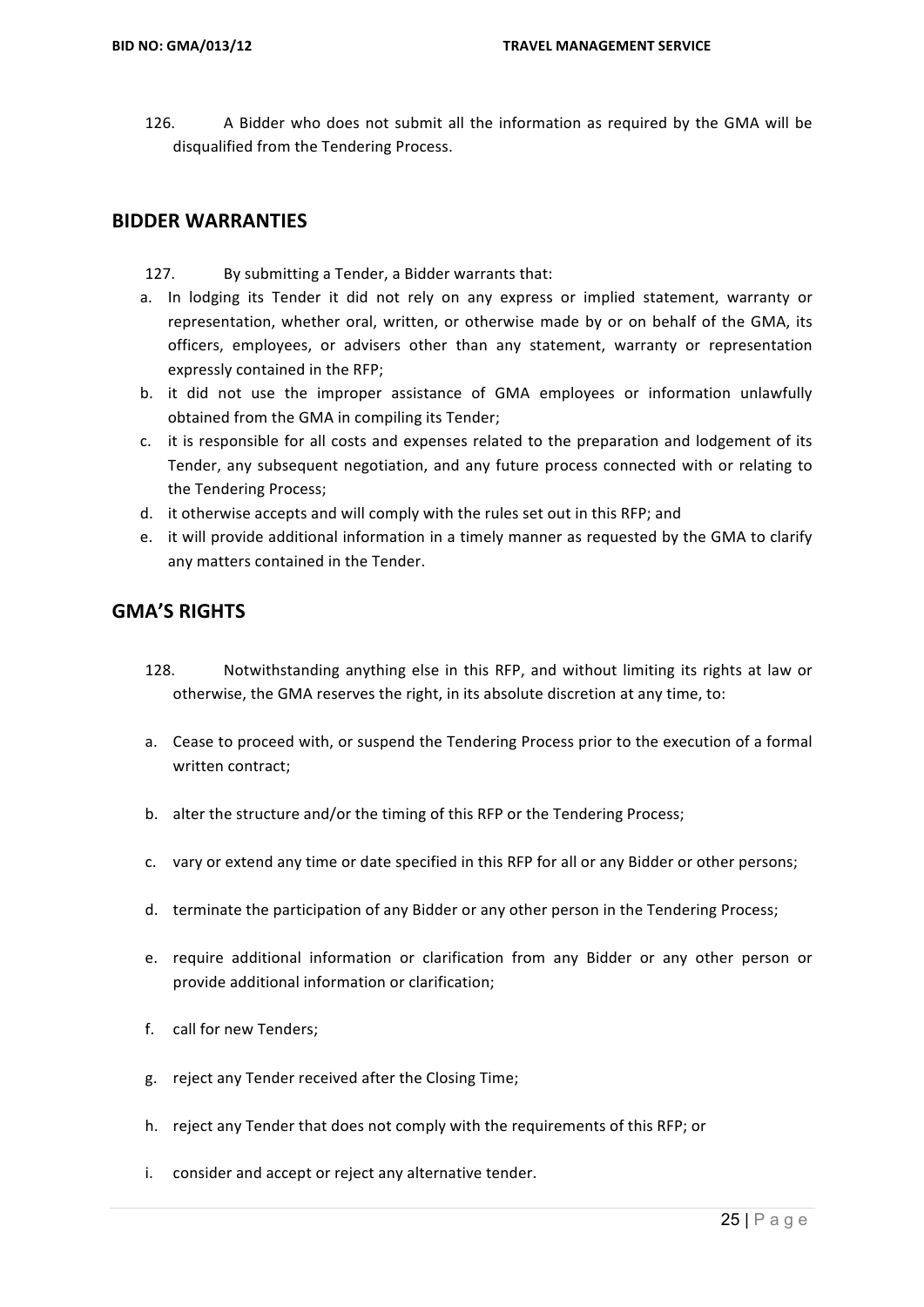#### **GOVERNING LAWS**

- 129. This RFP and the Tendering Process is governed by the laws applying in the Republic of South Africa.
- 130. Each Bidder must comply with all relevant laws in preparing and lodging its Tender and in taking part in the Tendering Process.
- 131. All tenders must be completed using the English language and all costing must be in South African Rands.

#### **INCONSISTENCY**

128 If there is any inconsistency between any parts of this RFP, a descending order of precedence must be accorded to:

(a) the conditions of tendering in Part A and Part B of this RFP, and any annexure or attachments;

(b) the Bidders response in Part C of this RFP;

(c) any other part of this RFP, so that the provision in the higher ranked document, to the extent of the inconsistency, prevails.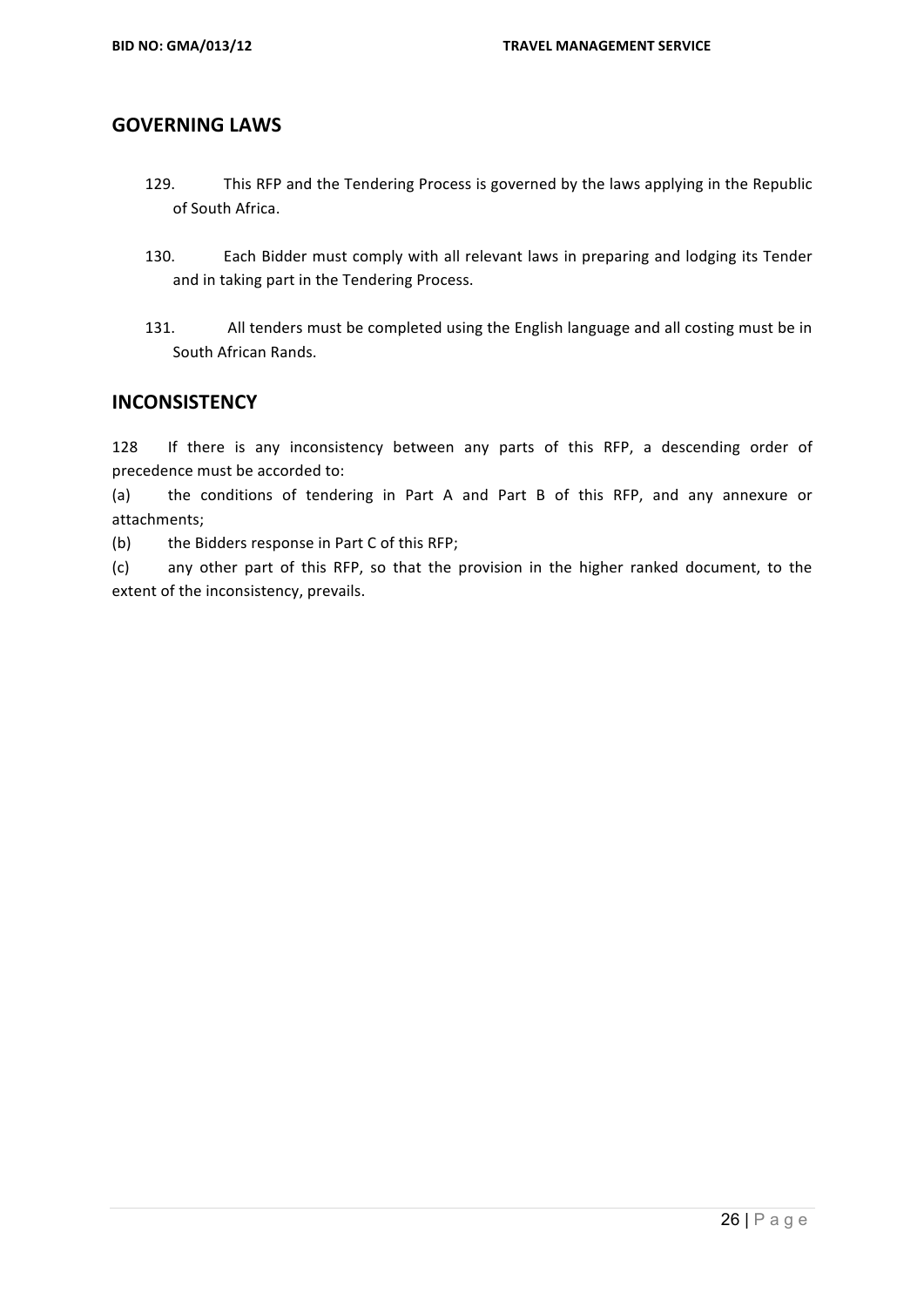## **RFP - PART B:**

#### **TENDER SPECIFICATION**

#### **1. Project Objectives**

The objective of the tender is to find a suitably qualified and experienced travel agent that would be able to provide a travel management service encompassing travel, accommodation, ground transportation and any other travel related services.

#### **2. Requirement**

The GMA currently does not have a contract for travel management services. Request for quotation process is followed every time there is a need for this service. This process is often found to be inconvenient especially in cases when there is a very short travel lead-time.

To date, close to R1million has been spent on travel costs in this financial year (April 2012/March 2013). The trend is estimated to be the same for the years to come, however this is not guaranteed. The travel agent will be expected to assist with the arrangement of both local and international travelling and accommodation for staff members on official GMA business as identified for a contract period of 3 years.

The successful service provider must have the expertise required for corporate travel management services, and will provide the service in accordance with the approved GMA travel policy. Copy of the GMA travel policy will be provided to the successful service provider.

The GMA also requires at least two dedicated Consultants from the travel management company to manage all GMA travel related costs for relationship building and improved customer care.

#### **3. Scope of Work**

The GMA is not in a position to neither know nor predict with any certainty the amount and frequency of possible travel or how long they will have to stay at any destination. All that is known is that there might be "some" travel required during the life of the contract. As such it will be impossible to commit on pricing at this stage except for administration costs and any other fixed costs. 

The service provider is however, expected to take the required measures to ensure that the GMA will receive the best possible prices at all times. The appointed service provider will be responsible for the settlement of all accounts in relation to travel and accommodation services provided. A monthly statement accompanied by the individual invoices that relates to the invoices on the statement for the month will then be submitted to the GMA. All supporting documents relating to the invoices on the monthly statement must accompany the invoices.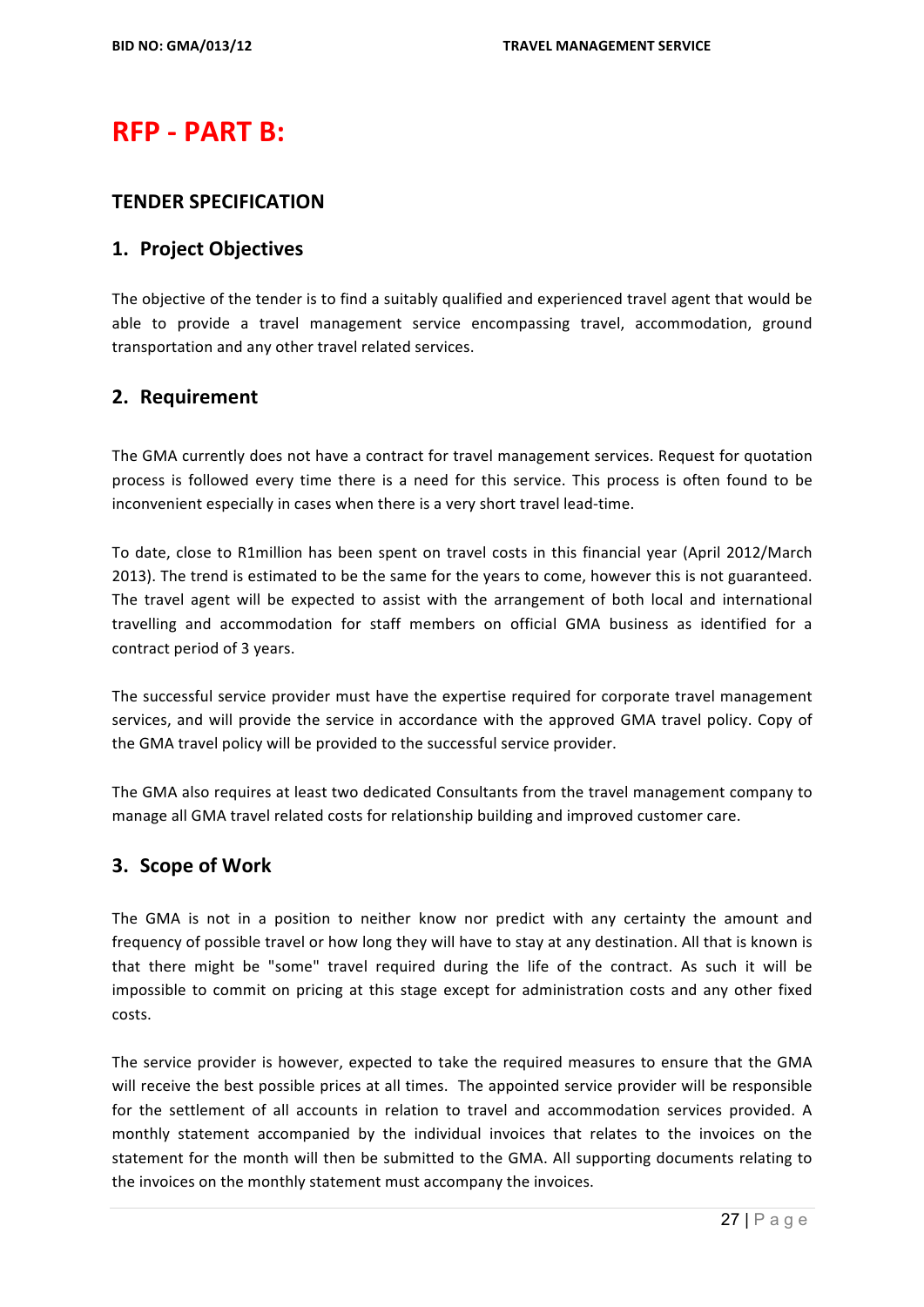The travel management company will be expected to provide assistance at any point in time (on a 24/7 basis).

The travel related arrangements will only be:

- For persons traveling for official GMA purposes and in the interest of GMA with prior approval.
- Where a group travels, GMA reserves the right to exercise its own travel options and arrangements, taking into consideration any existing contract[s] with suppliers of services like ground transport.
- The most cost effective and practical means of transport is to be used at all times. The Travel Management Company will clearly have to show a reduction in costs to the organization by means of reports taking travel trends into consideration and negotiated corporate discounts.

The GMA is currently situated in Marlboro in Johannesburg and will be relocating offices to the Midrand area in the very near future.

#### **4. Services Required**

#### **4.1** All flight bookings – Domestic and International

- Planning, arranging and confirming air travel bookings through available branch offices and agencies situated inside or outside South Africa, *if any*;
- Promptly issue accurate e-tickets. Confirmations and detailed itineraries or SMS, (in printed and electronic format) showing the accurate status of the airline, car hire/ airport transfers and hotel reservations on all segments of the journey; and shall keep abreast of carrier schedule changes, as well as all other alterations and new conditions affecting travel and make appropriate adjustment for any change(s) in flight, schedules prior to or during the traveller's official trip. When necessary, e-tickets and billing shall be modified or issued to reflect these changes.
- Negotiating discounts on standard tariffs for air travel with all available airline companies. The service provider will be expected to negotiate Corporate Agreements for the GMA through which discounts or voyager miles are earned (individually or in a group, whichever is applicable).

#### **4.2** Car hire bookings (Domestic/Regional/International) airport transfers

• The GMA does not have a preferred car rental company; however bidders must include in their proposals a list of companies they have an arrangement with credible B-BBEE rating equal to or more than that of the service provider;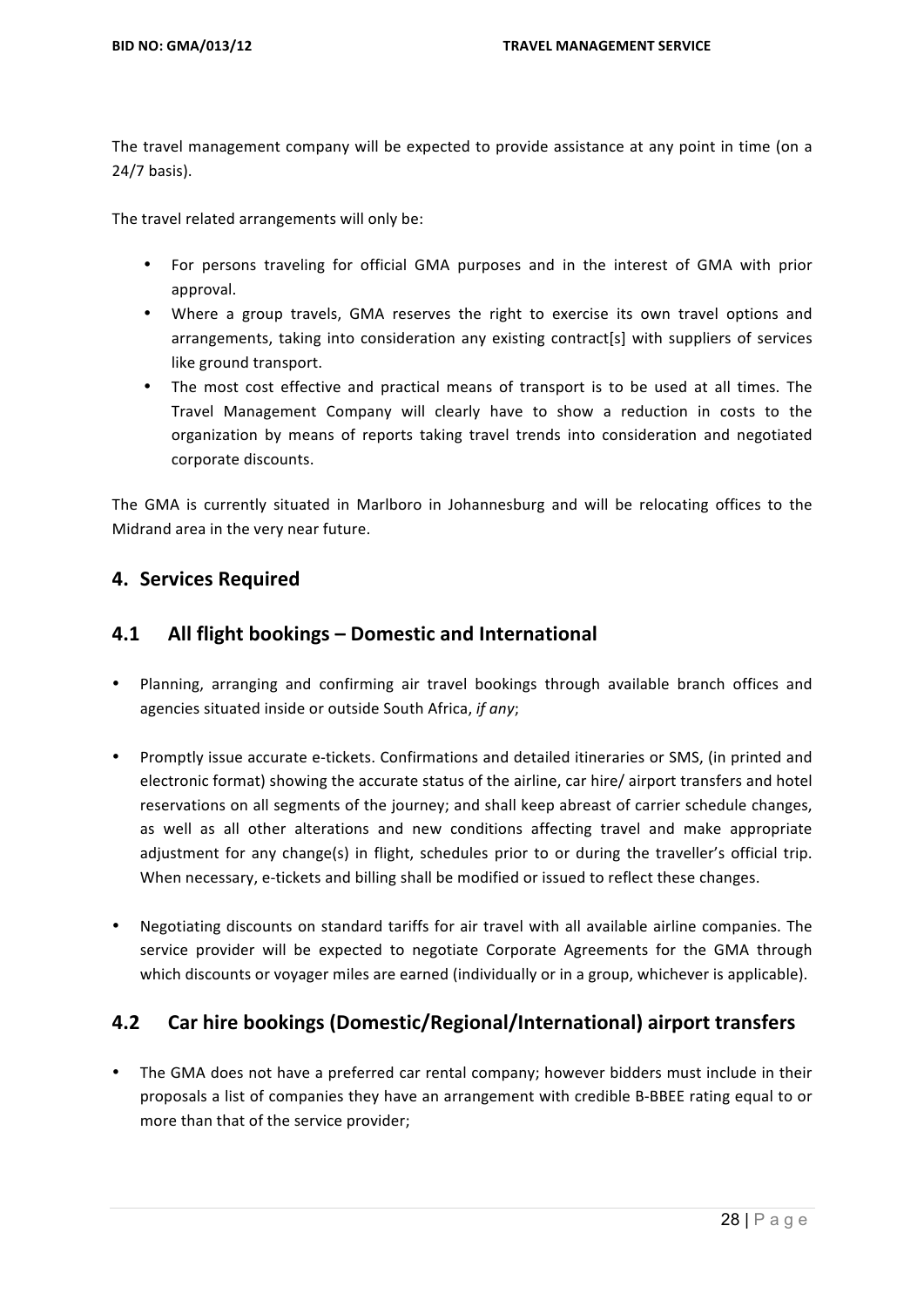• These services also include transportation requests without air travel arrangements (i.e. ground transportation of groups of people or a person).

#### **4.3 Accommodation**

• Planning, booking, confirming and amending of accommodation details/ class with any hotel group, private hotel, guest houses or boarding houses, where such a requirement is referred to the service provider and in accordance with the approved GGDA travel policy.

#### **4.4 Additional Services to be provided with regard to the above**

For completeness of the services to be rendered to the GMA, the service provider will be expected to adhere to the following:

#### **4.4.1 Delivering of documentation**

All travel and accommodation will timeously be delivered to the relevant official from the Travel Management Service to the GMA, his or her nominee. Only in exceptional circumstance i.e. where urgent travel is required and as mutually agreed between the service provider and the official handling the arrangements, travel documentation if necessary will be received by the official who made the booking from the service provider.

Tickets may be issued with the self-service check-in available at the airport, provided that the airport has such a facility.

#### **4.4.2 24 Hour Service**

The GMA's operating hours are Monday to Friday and from 07H00 to 16H30. The service provider will be required to provide a dedicated consultant 24/7 (24 hours a day and 7 days a week) so that when required, unexpected changes to travel plans or accommodation can be made, and emergency bookings attended to. This requirement must accommodate world time differences. This service may not be outsourced to another third-party.

#### **4.4.3 VISA**

The service provider will be expected to make all VISA applications for the travellers where applicable. 

#### **4.3.4 Travel Insurance**

The service provider will be required to provide, short-term death, loss of baggage, accidental damage of goods and of vehicle, medical and any other necessary travel insurance for the traveller for Regional and International travel.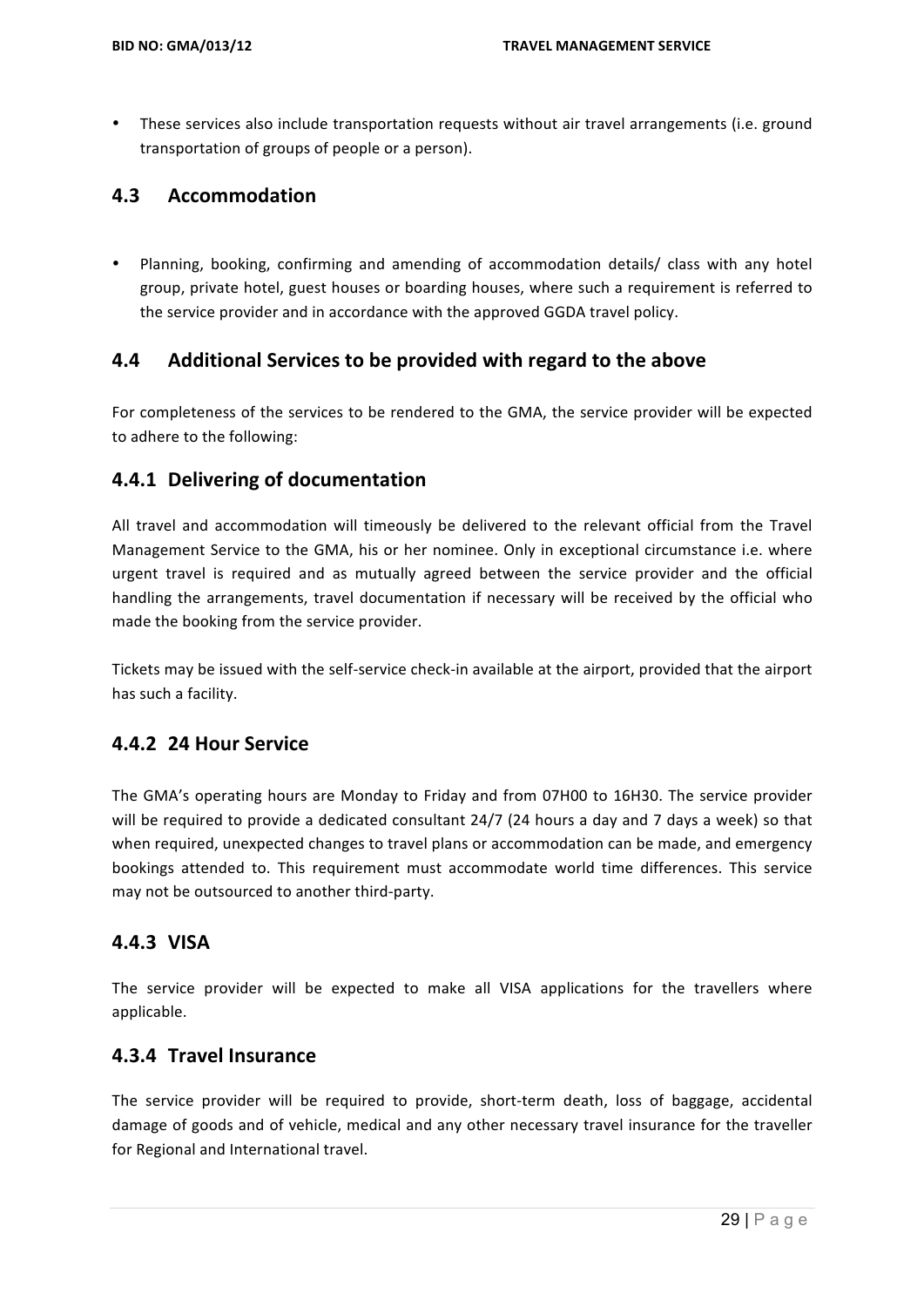### **4.3.5 Business Lounge Bookings**

The service provider will be required to arrange access to airport business lounges for high delegate travellers. The specification for this requirement will be provided at the time of request.

#### **4.3.6 English Translators**

Where required, the service provider will be required to book English Translators for the traveller/s.

#### **5. Responsibilities**

Detailed processes and procedures for the provision of the service will be negotiated with the successful service provider. As a minimum the responsibilities of both parties will be as follows:

#### **5.1 The GMA**

Officials concerned with arranging and providing travel and accommodation requests will be responsible for the following:

- Provide the service provider with the necessary details a minimum seven (7) days prior to travel and or accommodation dates. These details must be clear and precise and include the following:
	- Official nature of the travel and accommodation requirements;
	- Departure and arrival points/dates and class of required travel;
	- Departure and arrival dates and star rating of accommodation required; and

- Specific requirements relating but not limited to passenger class in aircraft to be provided, vehicle rental, rating of hotel, etc.

- Provide the service provider an approved Purchase Order to authorize the issuing of travel documentation (itinerary, car and hotel vouchers, etc.). No tickets may be issued without a signed Purchase Order.
- Confirm the accuracy and completeness of invoice and statement received and other supporting documents and approve it with a checklist. Such an invoice to be authorised by the head of unit concerned.

#### **5.2** The Service Provider

The service providers will be responsible for the following:

Suggest alternative arrangements if the prior arrangements and/or services are no longer available, impossible and/or if it can be proven that with deviations to original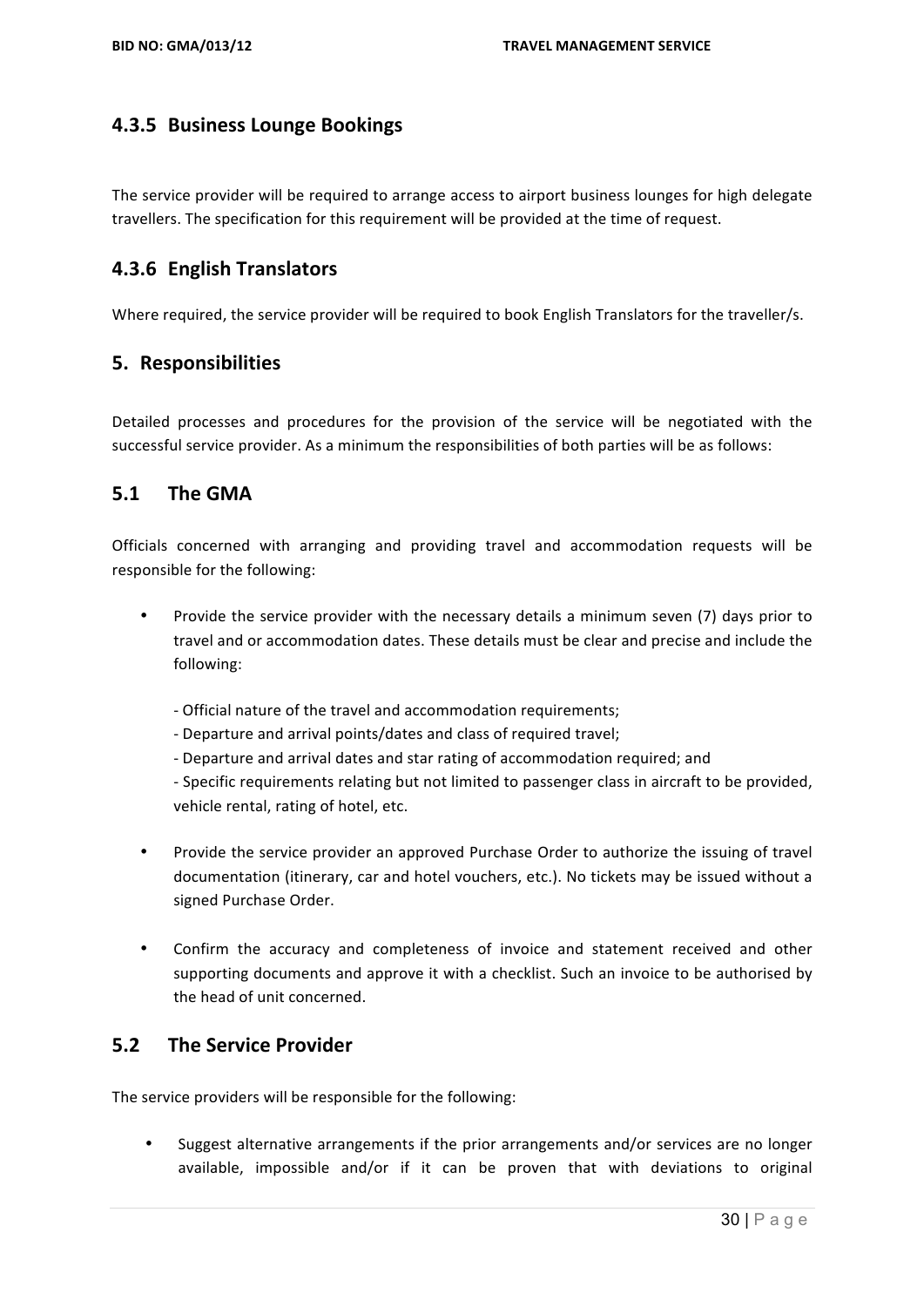arrangements there will be a realisable financial saving for the GMA and is acceptable to the traveller.

- Provide parking facilities (executive parking) at the airports where necessary for the duration of travel.
- Confirmation of the booking for travel i.e. air tickets, accommodation, and car rental through SMS and e-mail notification system but not limited to telephone.
- Where an upgrade as a result of unavailability of the agreed reservation (class of seat, car and/ or accommodation), notification be brought to the attention of the relevant booking office timeously.
- Delivery of the relevant travel documentation to the relevant GGDA and its Subsidiaries official, his or her nominee at a point of delivery or collection.
- Notify the official of such events as airport closures, cancelled flights, safety conditions which may affect travel to any particular destination and arrange emergency accommodation where applicable. When such accommodation has been arranged, document all correspondences and liaise with the office concerned to create/amend a Purchase Order.
- Ensure that all insurances are arranged if required.
- Advise all traveling staff to have all required travel documents for their journeys before departure (e.g. Immunization, weather issues, health risks, etc.). Provide the traveller with a checklist for all requirements.
- Notify the traveller of rules and procedures of the airport and/ or the foreign country during the transfer of flights.
- Submit travel management reports per quarter on date to be agreed upon. The contents of the format of the report will be predetermined.
- Provide the names and telephone numbers of a 24/7 consultant including of all branches if any.
- Ensure that when making all travel and accommodation arrangements confidentiality of the traveller and their rights are maintained.
- Negotiate best rates with suppliers of services and include all benefits received in the quarterly report.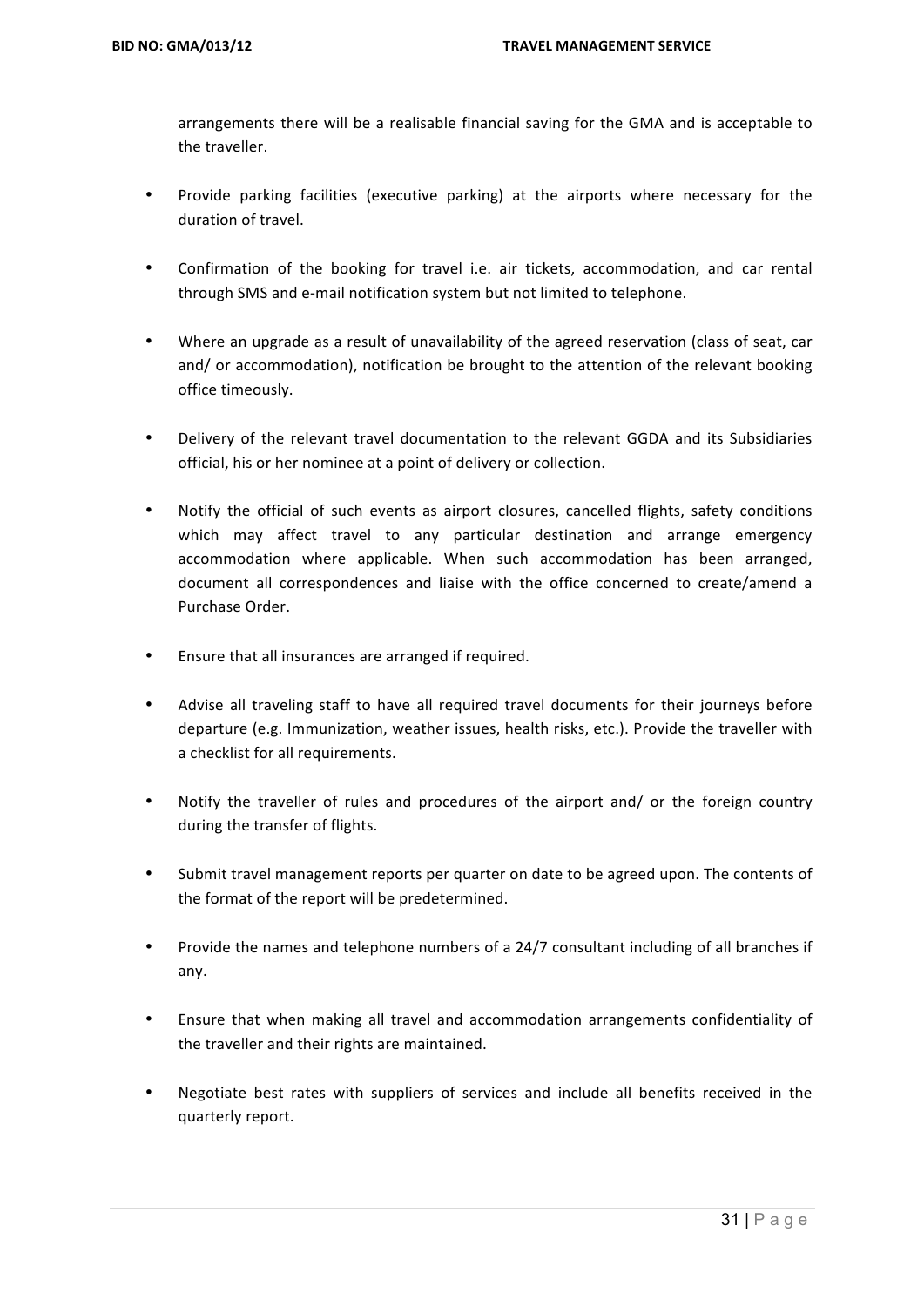### **6. Management Reports**

Management reports on detailed expenses per quarter for each service, including all savings must be submitted during the first week of the month (or on the date agreed upon).

#### **6.1 Accommodation**

The service provider must ensure that taxes of accommodation facilities utilised are in order and that establishments are graded accordingly by Tourism Grading Council or equivalent.

#### **6.2 Discrepancies**

All the discrepancies encountered during the quarter are reported.

#### **7.** Contract Duration, Output and Outcomes

#### **7.1 Contract Duration**

The successful applicant will be appointed on a 3 year performance-based contract subject to an annual review of the contract.

#### **7.2 Output**

A contract will be signed with one service provider on a retainer basis.

#### **7.2 Outcome**

The service provider will be required to render a most efficient and cost effective travel management service for the GMA.

#### **8. Competencies/ Experience**

- The successful bidder shall assign suitably qualified consultant(s) with relevant corporate travel services technical expertise;
- Maintains a good track record in servicing both national and international corporate travel services;
- Must be able to demonstrate its financial position audited financial statements are a prerequisite.
- It is expected that the prospective service provider should have knowledge/expertise in the following areas:
	- Previous experience on administration of a similar account;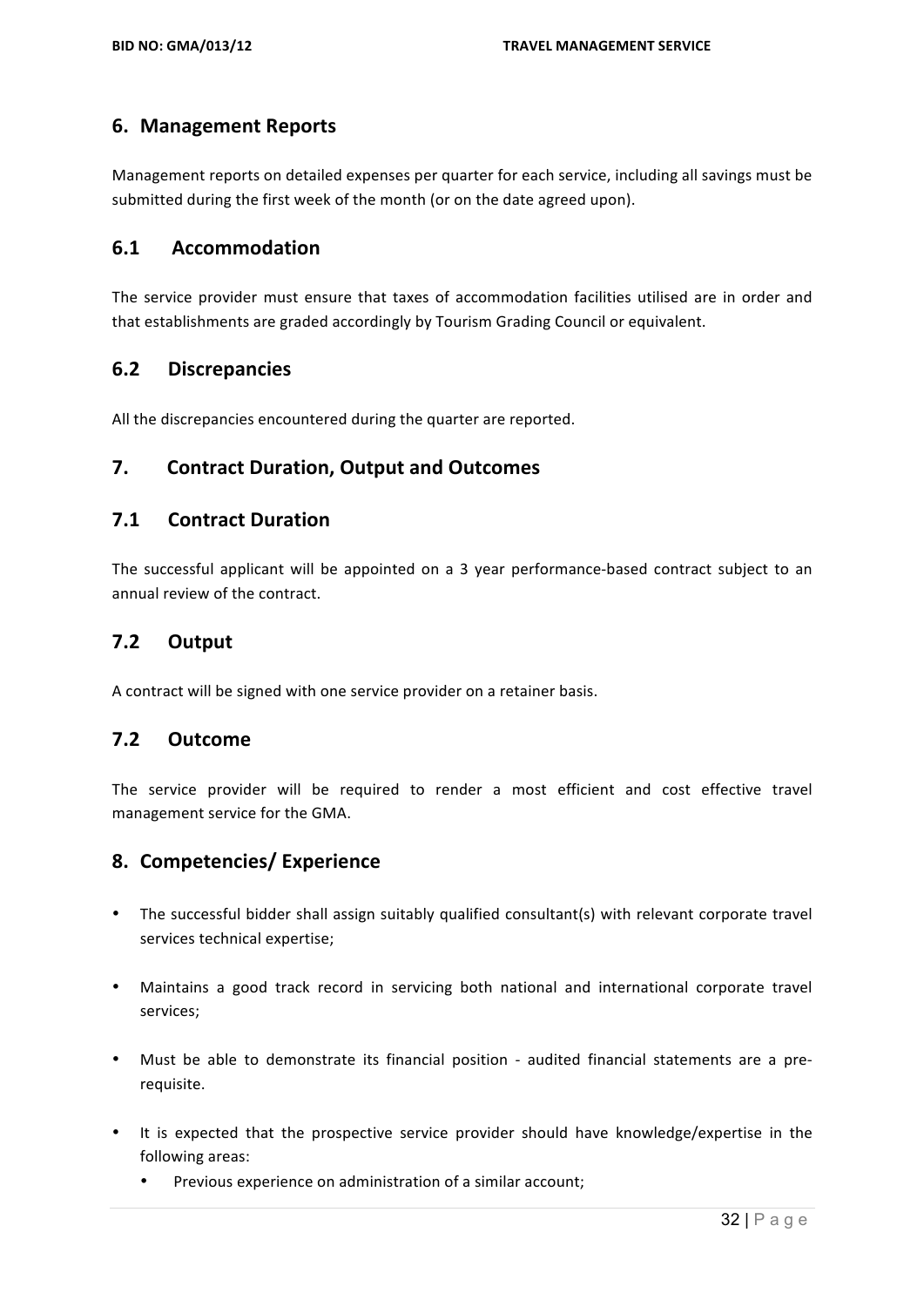- Existing infrastructure or sufficient networks to fulfil the functions envisaged in this tender;
- Ability to render high quality services at reasonable and competitive costs; including that of the service fees charged;
- The applicant must demonstrate commitment or provide evidence of meeting the requirements of Broad Based Black Economic Empowerment (BBBEE) and Employment Equity (EE);
- The applicant organization must meet other requirements such as:
	- Compliance with all labour laws;
	- No outstanding judgments or litigation against them.
- Interested Travel Agents must be fully accredited members of International Air Transport Association (IATA) with an access to AMADEUS database, with extensive experience and knowledge of Travel Management Services (TMS) and operational discount systems.

#### **9.** Monitoring and evaluations

The service provider will hold quarterly meetings with the GMA's recommended officials to discuss issues of mutual concern, review performance and to discuss any improvements for efficiency and effectiveness for the services rendered.

#### **10.Response**

Bidders need to include the following information in their proposals:

- Introduction and executive summary;
- Similar assignment undertaken, contactable references, nature of the assignment, duration, value, number of beneficiaries serviced;
- A customer service plan including the services being offered and other services being offered that will be beneficial to the GMA;
- Company profile including evidence of compliance with B-BBEE;
- Proposed admin costs or service fees (VAT inclusive) per deliverable: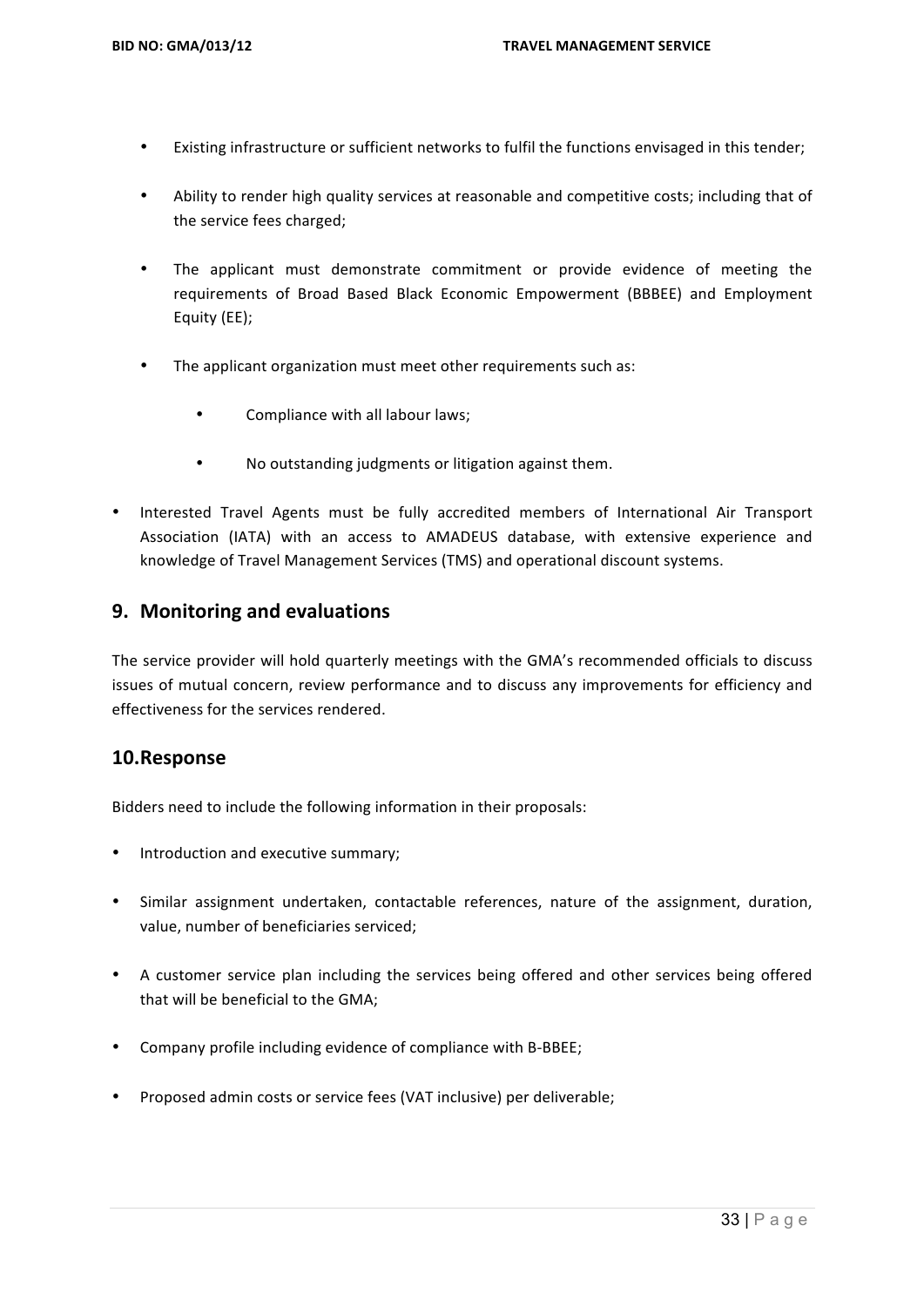• The names and contact details of two referees who can provide an objective assessment of the quality of relevant and recent work undertaken by the bidder and who will not be seen to be in a potential conflict of interest situation.

## **RFP - PART C:**

### **BIDDERS DECLARATION**

All responses must be provided within the specified boxes, must comply with the word and page limits imposed and must respond to this RFP Part B in accordance with the Conditions of Tendering in this RFP Part A. All Annexures form part of the Bidders Response and must be completed in full and signed.

| <b>BIDDERS DECLARATION</b>                                                                                                           |                    |  |  |
|--------------------------------------------------------------------------------------------------------------------------------------|--------------------|--|--|
| certify that:                                                                                                                        | (full name) hereby |  |  |
| I have read, understood and accept the conditions contained in this RFP.<br>$\Box$                                                   |                    |  |  |
| I have supplied all the required information, and all the information submitted as part of the RFP<br>$\Box$<br>is true and correct. |                    |  |  |
| <b>NAME OF THE BIDDER</b>                                                                                                            |                    |  |  |
| <b>IDENTITY NUMBER</b>                                                                                                               |                    |  |  |
| <b>POSITION</b>                                                                                                                      |                    |  |  |
| <b>AUTHORISED SIGNATORY</b>                                                                                                          |                    |  |  |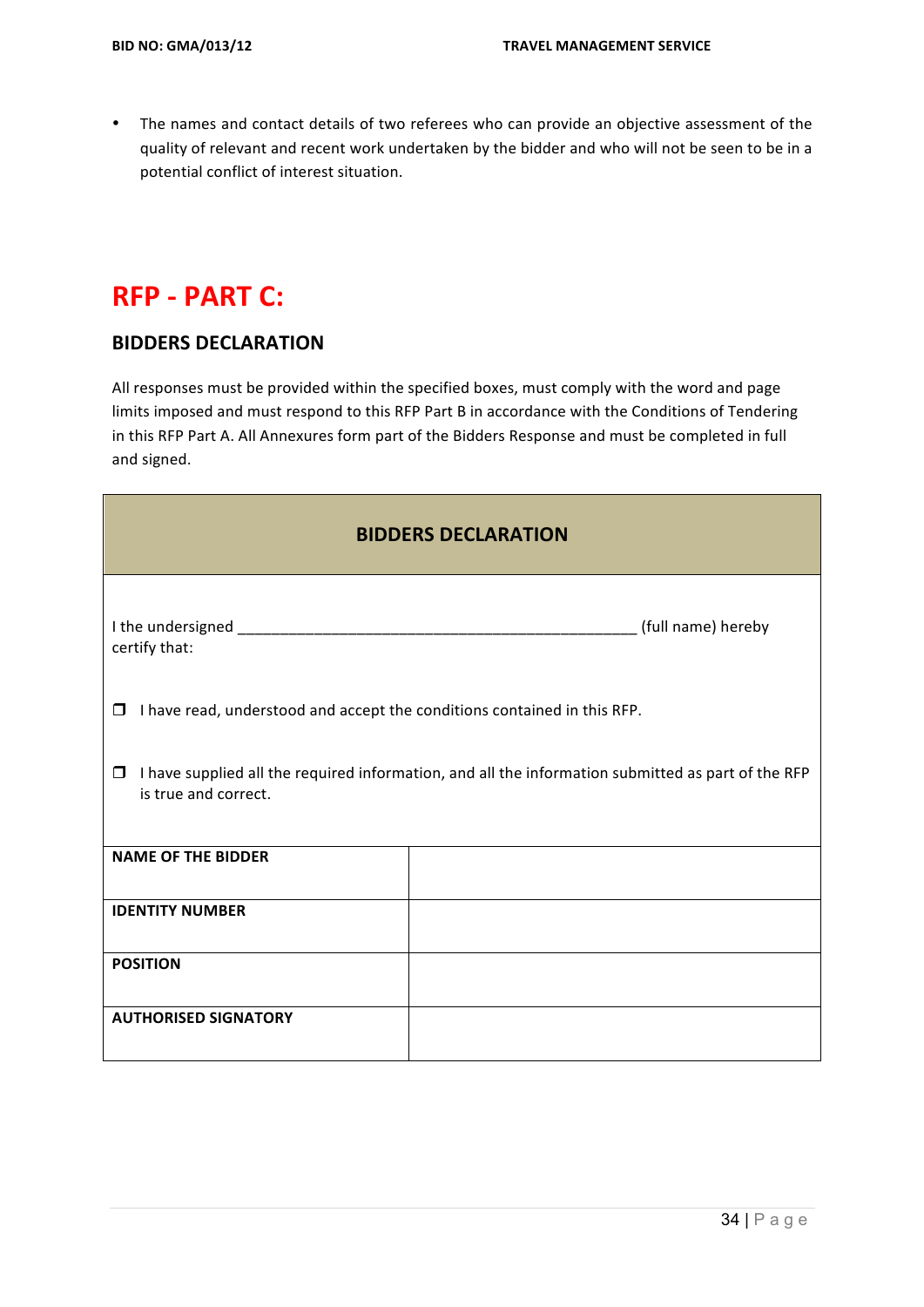<u> Tanzania (h. 18</u>

| <b>BIDDERS RESPONSE</b>           |             |               |  |  |
|-----------------------------------|-------------|---------------|--|--|
| <b>FULL NAME</b>                  |             |               |  |  |
| <b>POSTAL ADDRESS</b>             |             |               |  |  |
| <b>PHYSICAL ADDRESS</b>           |             |               |  |  |
| <b>ENTITY REGISTRATION NUMBER</b> |             |               |  |  |
| <b>VAT REGISTRATION NUMBER</b>    |             |               |  |  |
| <b>CONTACT PERSON'S FULL NAME</b> |             |               |  |  |
| <b>TELEPHONE NUMBER 1</b>         | <b>CODE</b> | <b>NUMBER</b> |  |  |
| <b>TELEPHONE NUMBER 2</b>         | <b>CODE</b> | <b>NUMBER</b> |  |  |
| <b>FACSIMILE NUMBER</b>           | <b>CODE</b> | <b>NUMBER</b> |  |  |
| <b>CELLULAR PHONE NUMBER</b>      |             |               |  |  |
| <b>E-MAIL ADDRESS</b>             |             |               |  |  |
| <b>TAX CLEARANCE CERTIFICATE</b>  | <b>YES</b>  | <b>NO</b>     |  |  |
| FULL NAME OF AUTHORISED AGENT     |             |               |  |  |
| TITLE OF AUTHORISED AGENT         |             |               |  |  |
| SIGNATURE OF AUTHORISED AGENT     |             |               |  |  |
| <b>DATE OF SIGNATURE</b>          |             |               |  |  |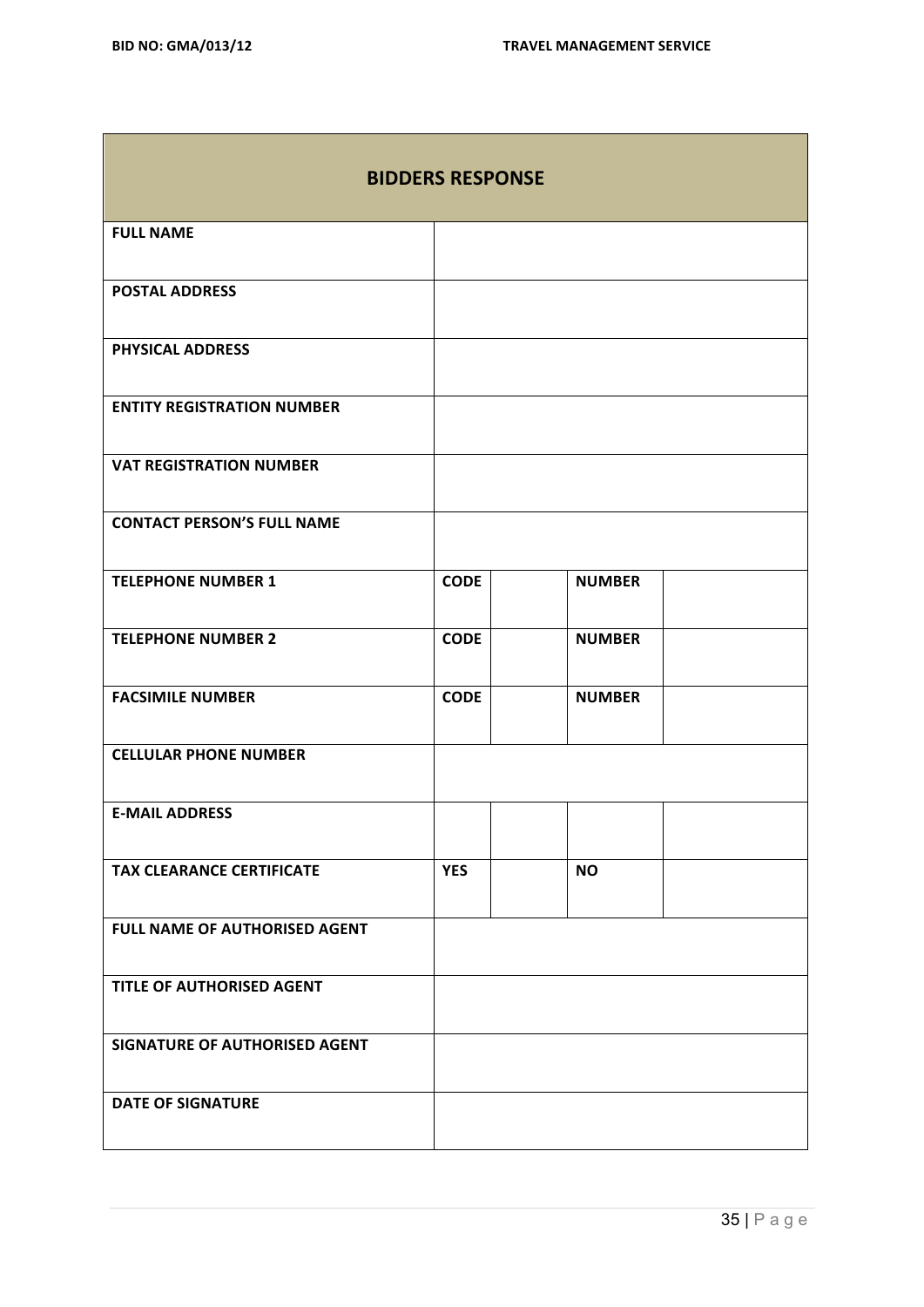| <b>TOTAL BID PRICE</b>                          |                               |
|-------------------------------------------------|-------------------------------|
|                                                 |                               |
| <b>ALTERNATIVE TENDER</b>                       | Word limit - [500] words      |
|                                                 |                               |
| Where a Bidder also submits an Alternative      |                               |
| Tender, it must include any supplementary       |                               |
| material, together with associated prices,      |                               |
| which demonstrates in detail that such an       |                               |
| alternative will fully achieve and/or exceed    |                               |
| all the specifications or requirements          |                               |
| together with references as to why the          |                               |
| alternative proposal/s may be advantageous.     |                               |
| This should be cross-referenced to the          |                               |
| Specification.                                  |                               |
| <b>CONFLICT OF INTEREST</b>                     |                               |
|                                                 |                               |
| Provide details of any interests, relationships | Complete as attached in SBD 4 |
| or clients which may give rise to a conflict of |                               |
| interest and the area of expertise in which     |                               |
| that conflict of interest may arise.            |                               |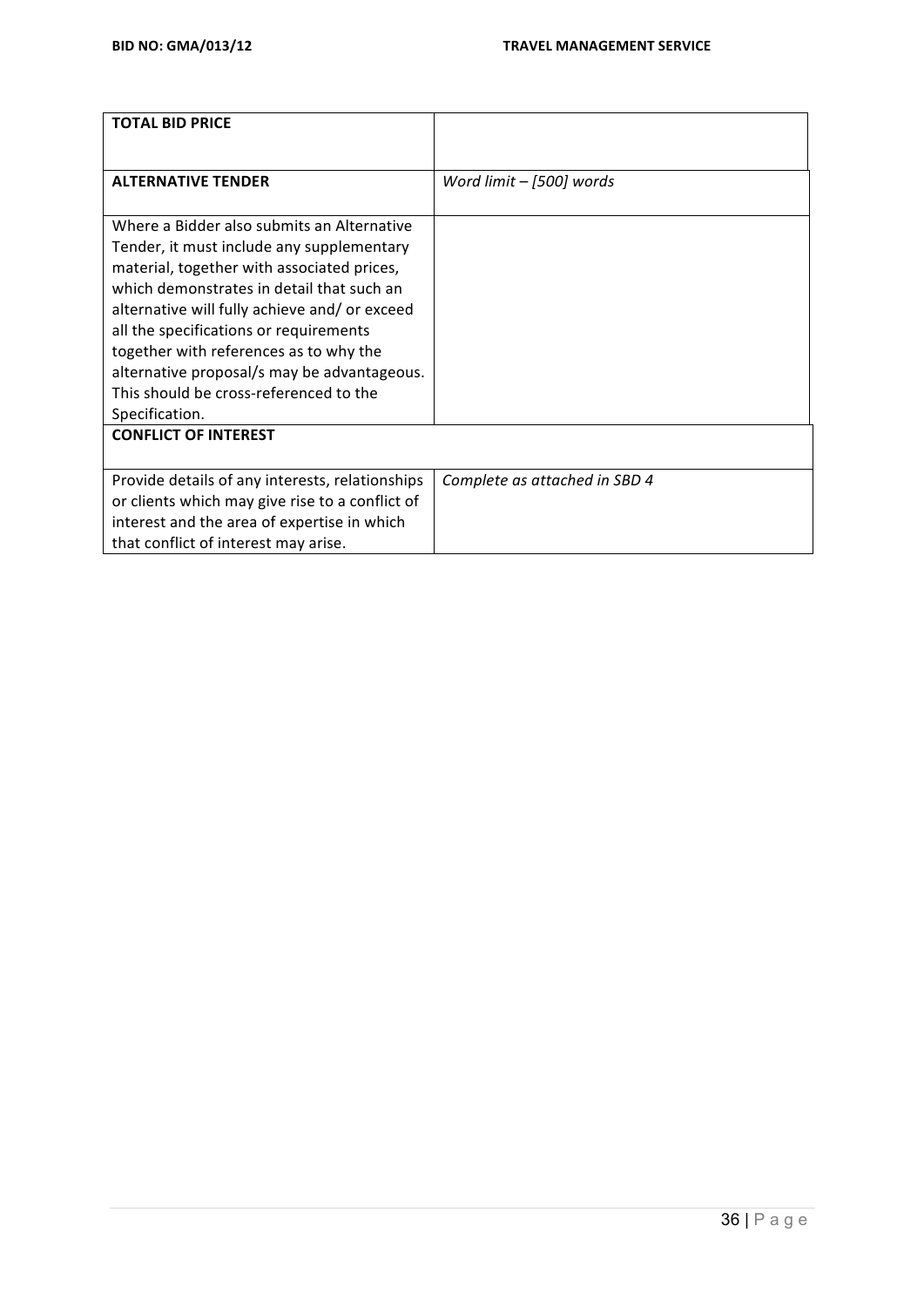#### **SBD 2**

## **A1. TAX CLEARANCE CERTIFICATE REQUIREMENTS**

It is a condition of bid that the taxes of the successful bidder must be in order, or that satisfactory arrangements have been made with South African Revenue Service (SARS) to meet the Bidders tax **obligations.**

1 In order to meet this requirement bidders are required to complete in full the form TCC 001 "Application for a Tax Clearance Certificate" and submit it to any SARS branch office nationally. The Tax Clearance Certificate Requirements are also applicable to foreign bidders / individuals who wish to submit bids.

2 SARS will then furnish the bidder with a Tax Clearance Certificate that will be valid for a period of 1 (one) year from the date of approval.

3 The original Tax Clearance Certificate must be submitted together with the bid. Failure to submit the original and valid Tax Clearance Certificate will result in the invalidation of the bid. Certified copies of the Tax Clearance Certificate will not be acceptable.

4 In bids where Consortia / Joint Ventures / Sub-contractors are involved, each party must submit a separate Tax Clearance Certificate.

5 Copies of the TCC 001 "Application for a Tax Clearance Certificate" form are available from any SARS branch office nationally or on the website www.sars.gov.za.

6 Applications for the Tax Clearance Certificates may also be made via eFiling. In order to use this provision, taxpayers will need to register with SARS as eFilers through the website www.sars.gov.za

#### **A2. FINANCIAL VIABILITY REQUIREMENTS**

1. Are there any significant events, matters, occurrences or circumstances which have arisen since the end of your last financial year which may significantly affect operations and your ability to operate as a going concern.

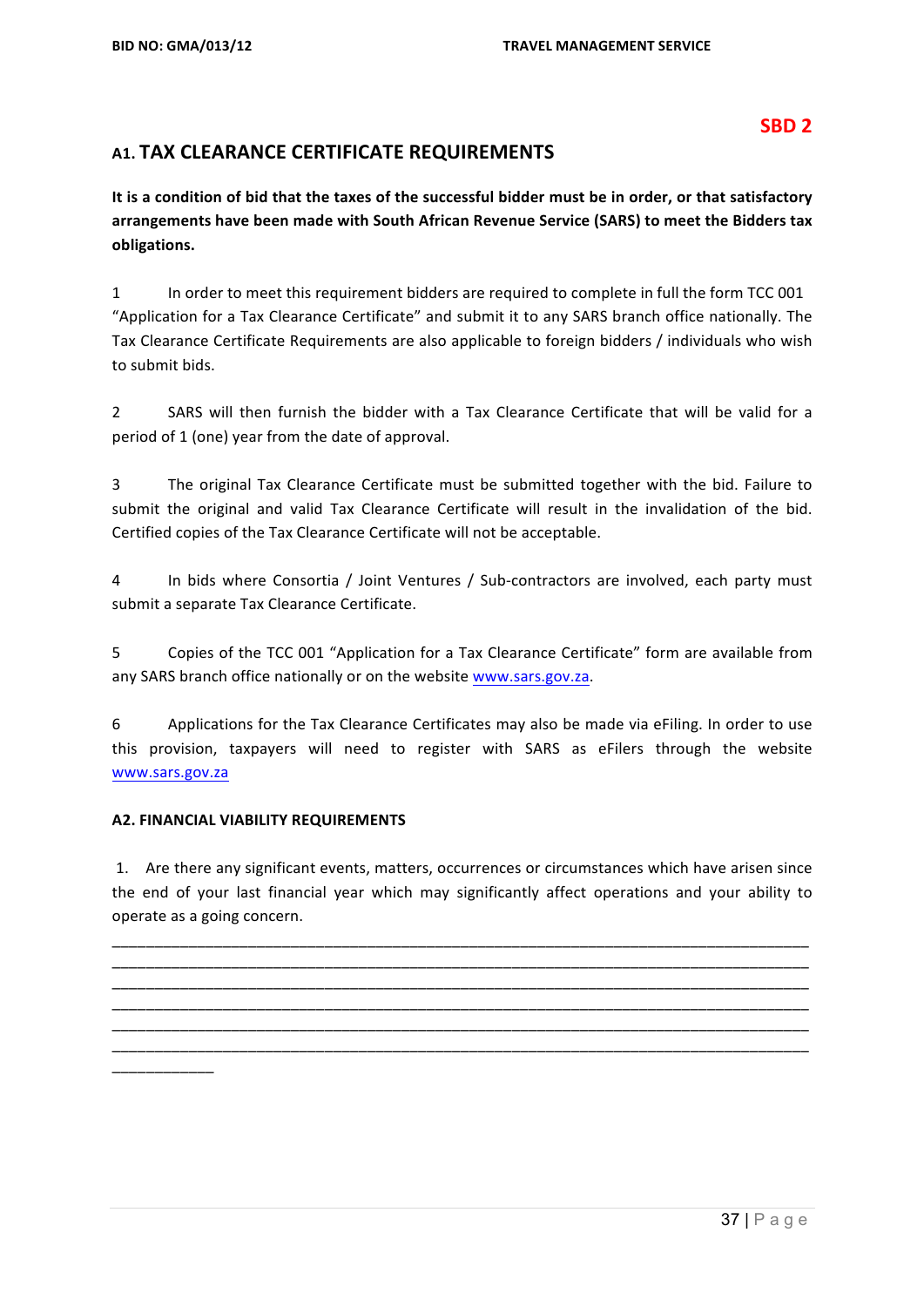#### **SBD 3.1**

## **PRICING SCHEDULE**

Name of Bidder: …………………………………………………………….. Ref Number: GMA/013/12

Closing Time: 11H00 AM Closing Date 08 March 2013

#### OFFER TO BE VALID FOR 90 DAYS FROM THE CLOSING DATE OF BID.

Bidders are required to indicate total cost including all applicable fees and taxes.

#### **Service Fees**

Travel Management company must submit their detailed service fee in respect of the following:

| No. | <b>DESCRIPTION</b>                 | <b>AMOUNT (RAND)</b>    |
|-----|------------------------------------|-------------------------|
| 1.  | Monthly retainer fee               | $\mathsf{R}$            |
| 2.  | <b>Air travel</b>                  |                         |
|     | Domestic                           | $\mathsf{R}$            |
|     | Regional                           | $\overline{\mathsf{R}}$ |
|     | International                      | $\mathsf{R}$            |
|     | Changes                            | R                       |
|     | Re-issue/ Revalidation             | $\mathsf{R}$            |
|     | Cancellations                      | ${\sf R}$               |
|     | Refund Processing                  | $\mathsf{R}$            |
|     | After-Hours Fee                    | ${\sf R}$               |
| 3.  | <b>Accommodation</b>               |                         |
|     | Domestic                           | $\mathsf{R}$            |
|     | Regional                           | $\mathsf{R}$            |
|     | International                      | $\mathsf{R}$            |
|     | Changes                            | $\mathsf{R}$            |
|     | Cancellations                      | $\mathsf{R}$            |
|     | After-Hours Fee                    | ${\sf R}$               |
| 4.  | <b>Car Hire</b>                    |                         |
|     | Domestic                           | $\mathsf{R}$            |
|     | Regional                           | $\mathsf{R}$            |
|     | International                      | $\mathsf{R}$            |
|     | Changes                            | ${\sf R}$               |
|     | Cancellations                      | $\mathsf{R}$            |
|     | After-Hours Fee                    | $\mathsf{R}$            |
| 5.  | <b>Additional Support Services</b> |                         |
|     | <b>VISAs</b>                       | $\mathsf{R}$            |
|     | Insurance                          | ${\sf R}$               |
|     | Transfer/Shuttle Services          | $\mathsf R$             |
|     | Airport Lounge Booking             | $\mathsf{R}$            |
|     | <b>English Translator</b>          | ${\sf R}$               |

#### **Escalation: % per annum on service fees \_\_\_\_\_\_\_\_\_\_\_\_\_\_\_%**

Bidders must provide all inclusive prices where VAT is applicable.

Bidders are required to submit a separate detailed price quotation detailing all charges for complete services being offered.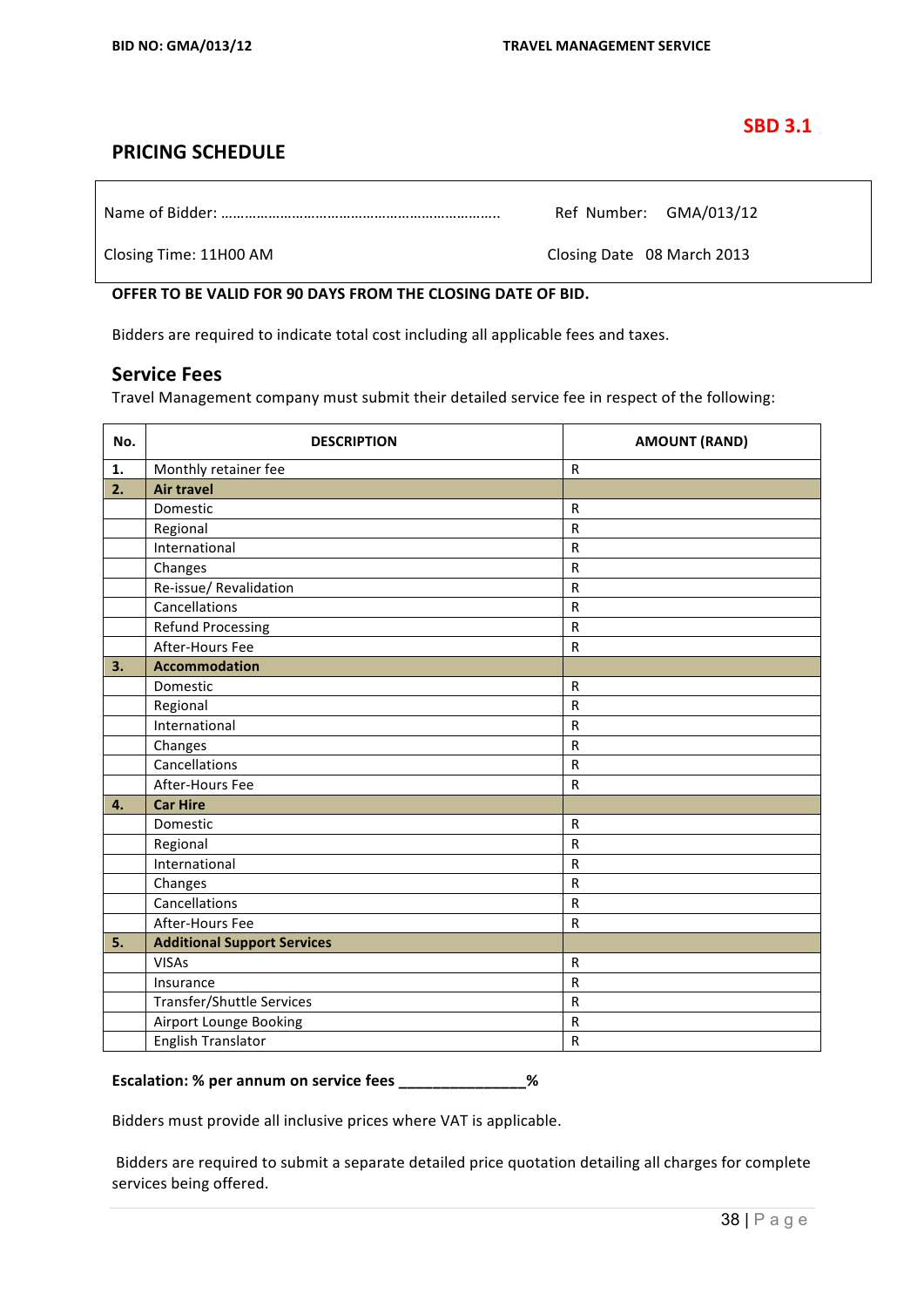#### **SBD 3.2**

#### **PRICING DECLARATION**

Dear Sir/Madam

After having carefully read through and examined this RFP Reference Number GMA/013/12 in its entirety together with all the provisions contained in each section of the RFP document,

We hereby offer a travel management service to the GMA as detailed in Specification section of the REQUEST FOR PROPOSAL document:

#### IN AMOUNT: **(Monthly Retainer Fees and Service Fees only)**

| R |           | (including VAT) |
|---|-----------|-----------------|
|   |           |                 |
|   | IN WORDS: |                 |

R <sub>contract</sub> the contract of the contract of the contract of the contract of the contract of the contract of the contract of the contract of the contract of the contract of the contract of the contract of the contract of t

We confirm that this price covers all service fees and monthly retainer fees associated with the travel management service for the GMA as per the requirements in the specification excluding actual travel costs.

We confirm that GMA will incur no additional costs whatsoever over and above this amount.

We undertake to hold this offer open for acceptance for a period of 90 (Ninety) days from the date of submission of offers. We further undertake that upon final acceptance of our offer, we will commence with the provision of service when required to do so by the Client.

Moreover, we agree that until formal Contract Documents have been prepared and executed, this Form of Tender, together with a written acceptance from the Client shall constitute a binding agreement between us, governed by the terms and conditions set out in this REQUEST FOR PROPOSAL.

We understand that you are not bound to accept the lowest or any offer and that we must bear all costs which we have incurred in connection with preparing and submitting this tender.

We hereby undertake for the period during which this tender remains open for acceptance not to divulge to any persons, other than the persons to which the tender is submitted, any information relating to the submission of this tender or the details therein except where such is necessary for the submission of this tender.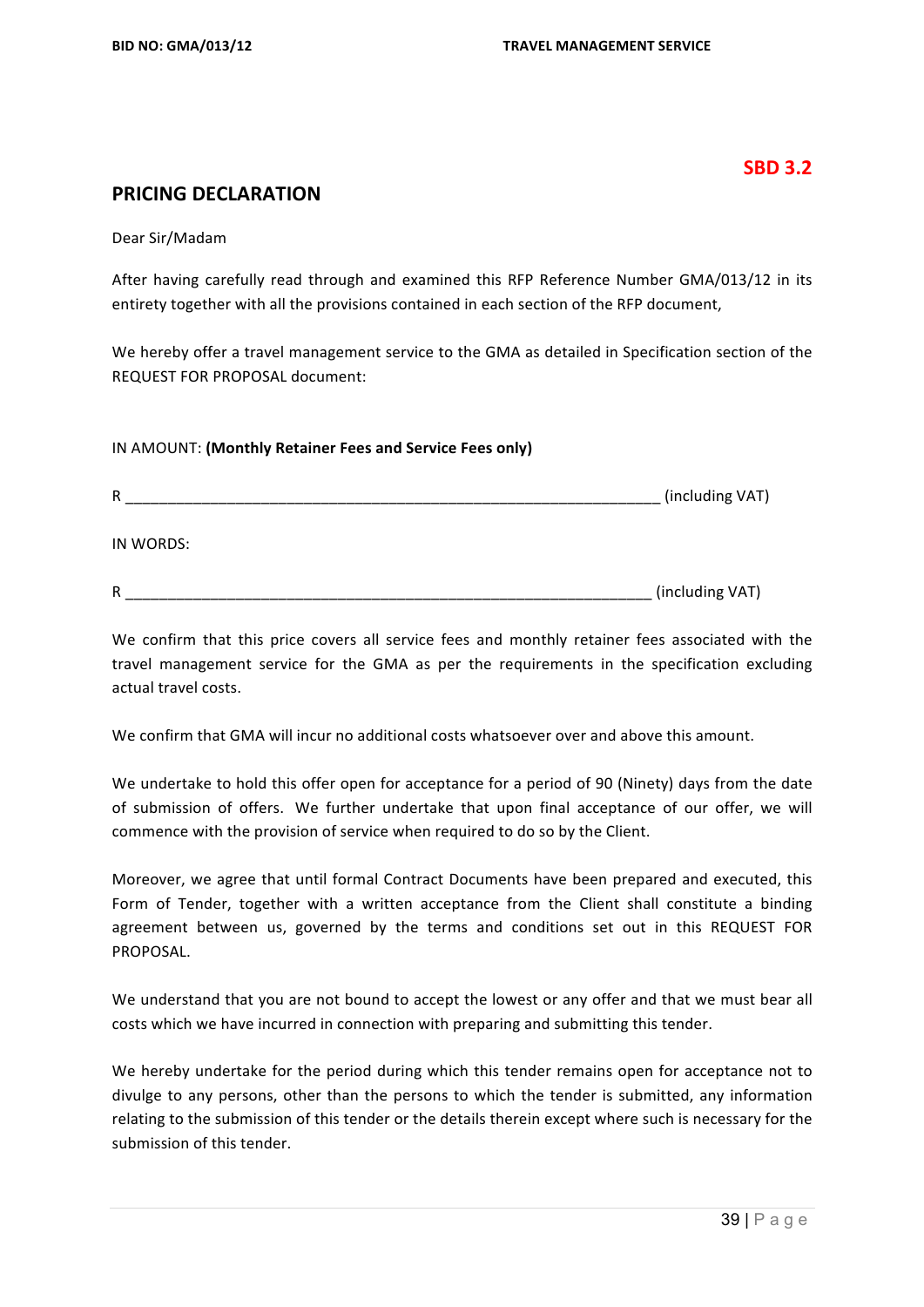## **PRICE DECLARATION (MANDATORY INFORMATION)**

| I the undersigned<br>certify that:                                                                                                                      | (full name) hereby                                                                        |  |  |
|---------------------------------------------------------------------------------------------------------------------------------------------------------|-------------------------------------------------------------------------------------------|--|--|
| □<br>Section of this RFP.                                                                                                                               | I have read, understood and unconditionally accept that the conditions contained in above |  |  |
| I have supplied all the required information, and all the information submitted as part of the<br>□<br>Pricing Section of this RFP is true and correct. |                                                                                           |  |  |
|                                                                                                                                                         |                                                                                           |  |  |
| <b>NAME OF BIDDER</b>                                                                                                                                   |                                                                                           |  |  |
| <b>IDENTITY NUMBER</b>                                                                                                                                  |                                                                                           |  |  |
| <b>POSITION</b>                                                                                                                                         |                                                                                           |  |  |
| <b>SIGNATURE OF AUTHORISED</b><br><b>SIGNATORY</b>                                                                                                      |                                                                                           |  |  |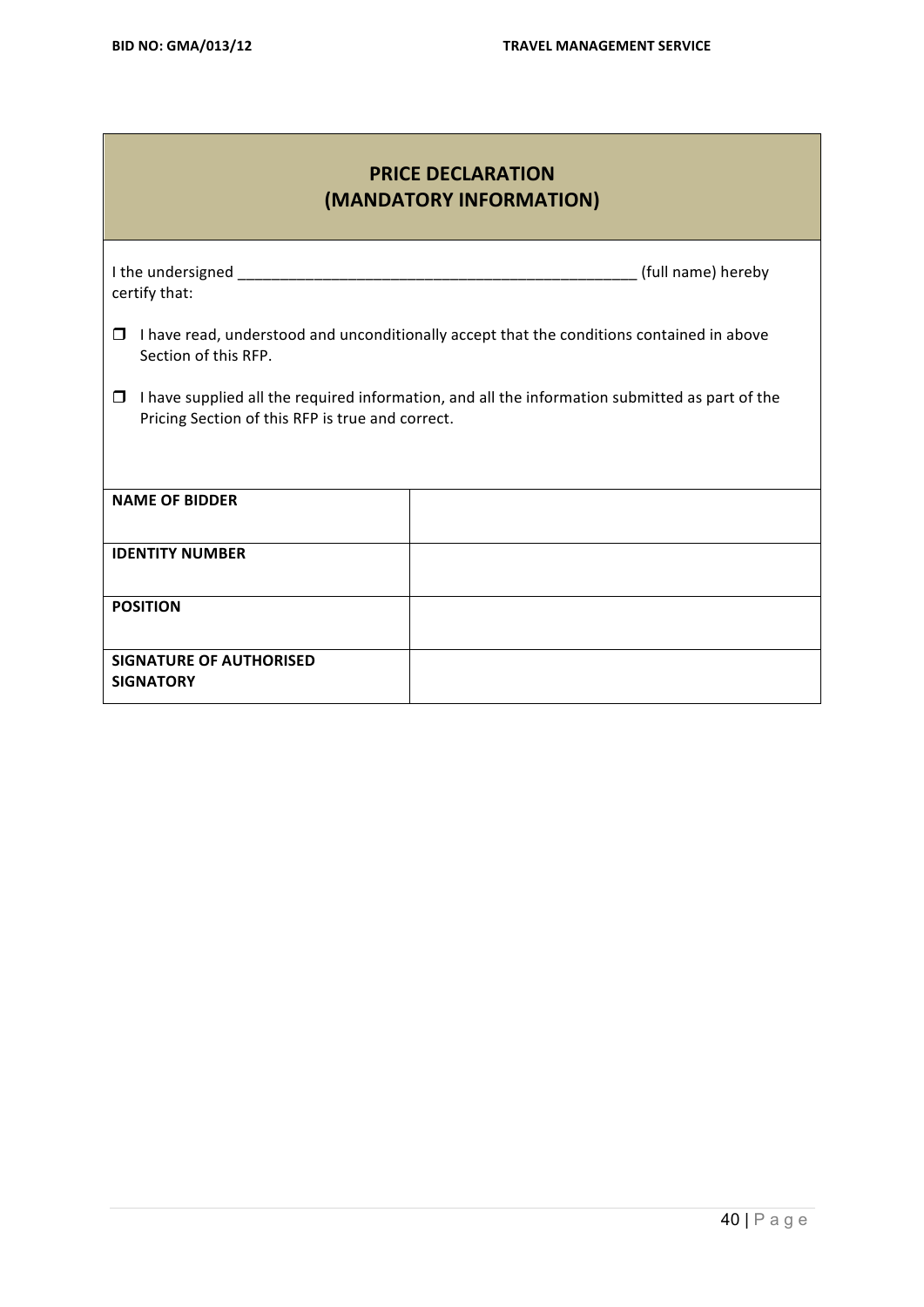#### **SBD 4**

#### **DECLARATION OF INTEREST**

1. Any legal person, including persons employed by the state<sup>1</sup>, or persons having a kinship with persons employed by the state, including a blood relationship, may make an offer or offers in terms of this invitation to bid (includes an advertised competitive bid, a limited bid, a proposal or written price quotation). In view of possible allegations of favouritism, should the resulting bid, or part thereof, be awarded to persons employed by the state, or to persons connected with or related to them, it is required that the bidder or his/her authorised representative declare his/her position in relation to the evaluating/adjudicating authority where-

- the bidder is employed by the state; and/or

the legal person on whose behalf the bidding document is signed, has a relationship with persons/a person who are/is involved in the evaluation and or adjudication of the bid(s), or where it is known that such a relationship exists between the person or persons for or on whose behalf, the declarant acts and persons who are involved with the evaluation and or adjudication of the bid.

#### 2. In order to give effect to the above, the following questionnaire must be completed and submitted with the bid.

| 2.1          | Full                  | Name     | of    | bidder | or      | his | or         | her      | representative:                                                                                                                                                                             |
|--------------|-----------------------|----------|-------|--------|---------|-----|------------|----------|---------------------------------------------------------------------------------------------------------------------------------------------------------------------------------------------|
| 2.2          | Identity              |          |       |        |         |     |            |          |                                                                                                                                                                                             |
| 2.3          | Position              | occupied | in in | the    | Company |     | (director, | trustee, | shareholder,                                                                                                                                                                                |
| 2.4          |                       |          |       |        |         |     |            |          | Registration number of company, enterprise, close corporation, partnership agreement or                                                                                                     |
| 2.5          |                       |          |       |        |         |     |            |          |                                                                                                                                                                                             |
| 2.6<br>2.6.1 | in paragraph 3 below. |          |       |        |         |     |            |          | The names of all directors / trustees / shareholders / members, their individual identity<br>numbers, tax reference numbers and, if applicable, employee / PERSAL numbers must be indicated |

2.7 Are you or any person connected with the bidder **YES/NO**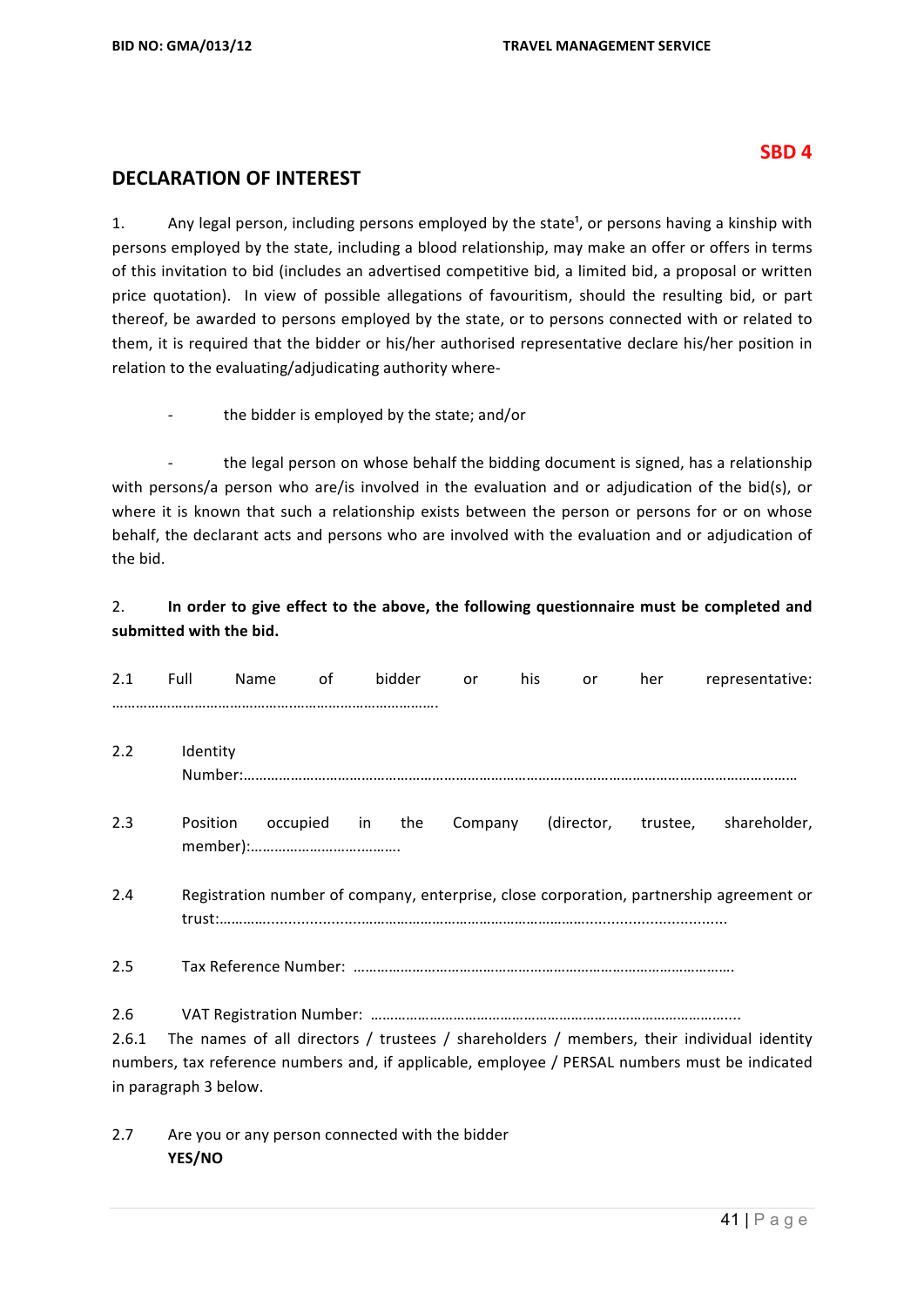Are you or any person connected with the bidder presently employed by the state? **YES/NO**

2.7.1 If so, furnish the following particulars:

| Name of person / director / trustee / shareholder/ member: |  |
|------------------------------------------------------------|--|
| Name of state institution at which you or the person       |  |
| connected to the bidder is employed:                       |  |
| Position occupied in the state institution:                |  |
| Any other particulars:                                     |  |
|                                                            |  |

……………………………………………………………… ………………………………………………………………

2.7.2 If you are presently employed by the state, did you obtain the appropriate authority to undertake remunerative work outside employment in the public sector? **YES/NO** 

2.7.1.1 If yes, did you attach proof of such authority to the bid document? **YES/NO** 

(Note: Failure to submit proof of such authority, where applicable, may result in the disqualification of the bid.

2.7.1.2 If no, furnish reasons for non-submission of such proof:

……………………………………………………………………. ……………………………………………………………………. …………………………………………………………………….

2.8 Did you or your spouse, or any of the company's directors / trustees / shareholders / members or their spouses conduct business with the state in the previous 12 months **YES/NO** 

2.8.1 If so, furnish particulars:

………………………………………………………………….. ………………………………………………………………….. …………………………………………………………………...

2.9 Do you, or any person connected with the bidder, have

#### **YES/NO**

any relationship (family, friend, other) with a person employed by the state and who may be involved with the evaluation and or adjudication of this bid?

2.9.1 If so, furnish particulars.

……………………………………………………………...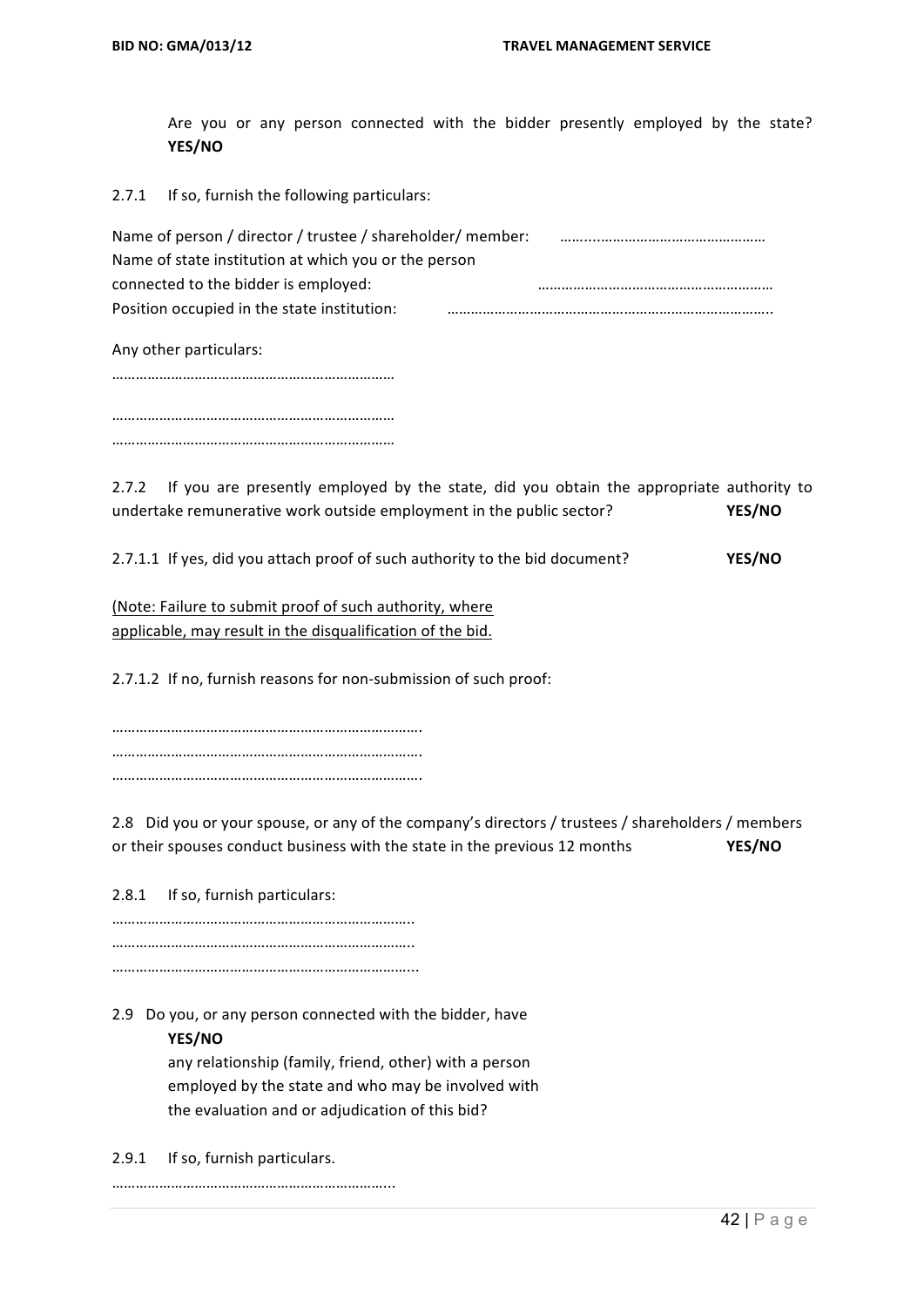**BID NO: GMA/013/12 TRAVEL MANAGEMENT SERVICE** 

…………………………………………………………..…. ………………………………………………………………

2.10 Are you, or any person connected with the bidder, aware of any relationship (family, friend, other) between any other bidder and any person employed by the state who may be involved with the evaluation and or adjudication of this bid? **YES/NO**

2.10.1 If so, furnish particulars.

……………………………………………………………… ……………………………………………………………… ………………………………………………………………

2.11 Do you or any of the directors / trustees / shareholders / members **YES/NO** of the company have any interest in any other related companies whether or not they are bidding for this contract?

2.11.1 If so, furnish particulars:

……………………………………………………………………………. ……………………………………………………………………………. …………………………………………………………………………….

#### **3 Full details of director /trustees/members/shareholders.**

| <b>Full Name</b> | <b>Identity Number</b> | <b>Personal Income Tax</b><br><b>Reference Number</b> | <b>State Employee</b><br><b>Number / PERSAL</b><br><b>Number</b> |
|------------------|------------------------|-------------------------------------------------------|------------------------------------------------------------------|
|                  |                        |                                                       |                                                                  |
|                  |                        |                                                       |                                                                  |
|                  |                        |                                                       |                                                                  |
|                  |                        |                                                       |                                                                  |
|                  |                        |                                                       |                                                                  |
|                  |                        |                                                       |                                                                  |
|                  |                        |                                                       |                                                                  |
|                  |                        |                                                       |                                                                  |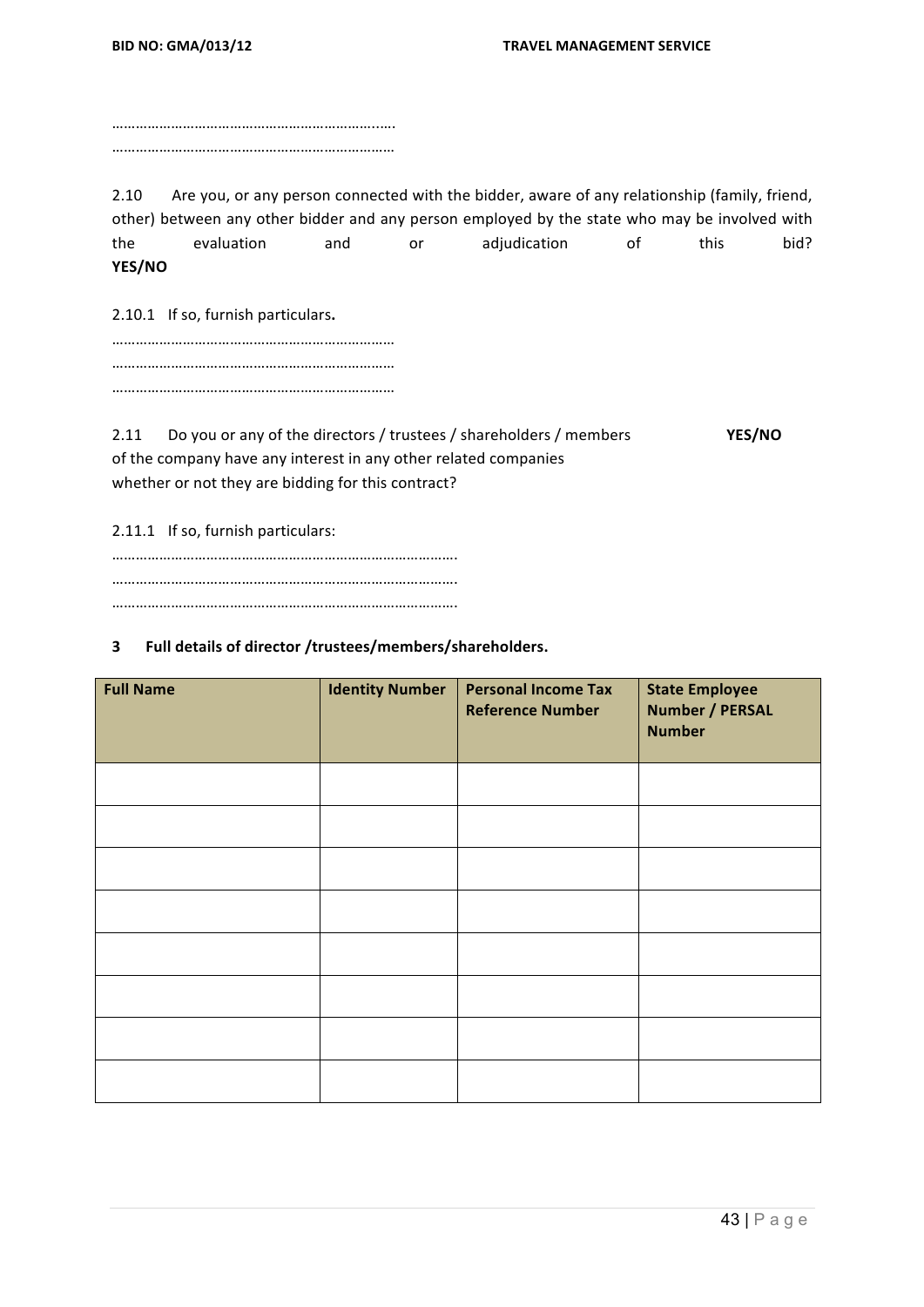| <b>DECLARATION</b>                                                                                                   |                                                                                         |  |  |  |
|----------------------------------------------------------------------------------------------------------------------|-----------------------------------------------------------------------------------------|--|--|--|
|                                                                                                                      |                                                                                         |  |  |  |
|                                                                                                                      | <b>I CERTIFY THAT THE INFORMATION FURNISHED IN PARAGRAPHS 2 AND 3 ABOVE IS CORRECT.</b> |  |  |  |
| $\Box$<br>I ACCEPT THAT THE STATE MAY REJECT THE BID OR ACT AGAINST ME SHOULD THIS<br>DECLARATION PROVE TO BE FALSE. |                                                                                         |  |  |  |
|                                                                                                                      |                                                                                         |  |  |  |
|                                                                                                                      |                                                                                         |  |  |  |
| <b>NAME OF BIDDER</b>                                                                                                |                                                                                         |  |  |  |
| <b>IDENTITY NUMBER</b>                                                                                               |                                                                                         |  |  |  |
| <b>POSITION</b>                                                                                                      |                                                                                         |  |  |  |
| <b>SIGNATURE OF AUTHORISED</b><br><b>SIGNATORY</b>                                                                   |                                                                                         |  |  |  |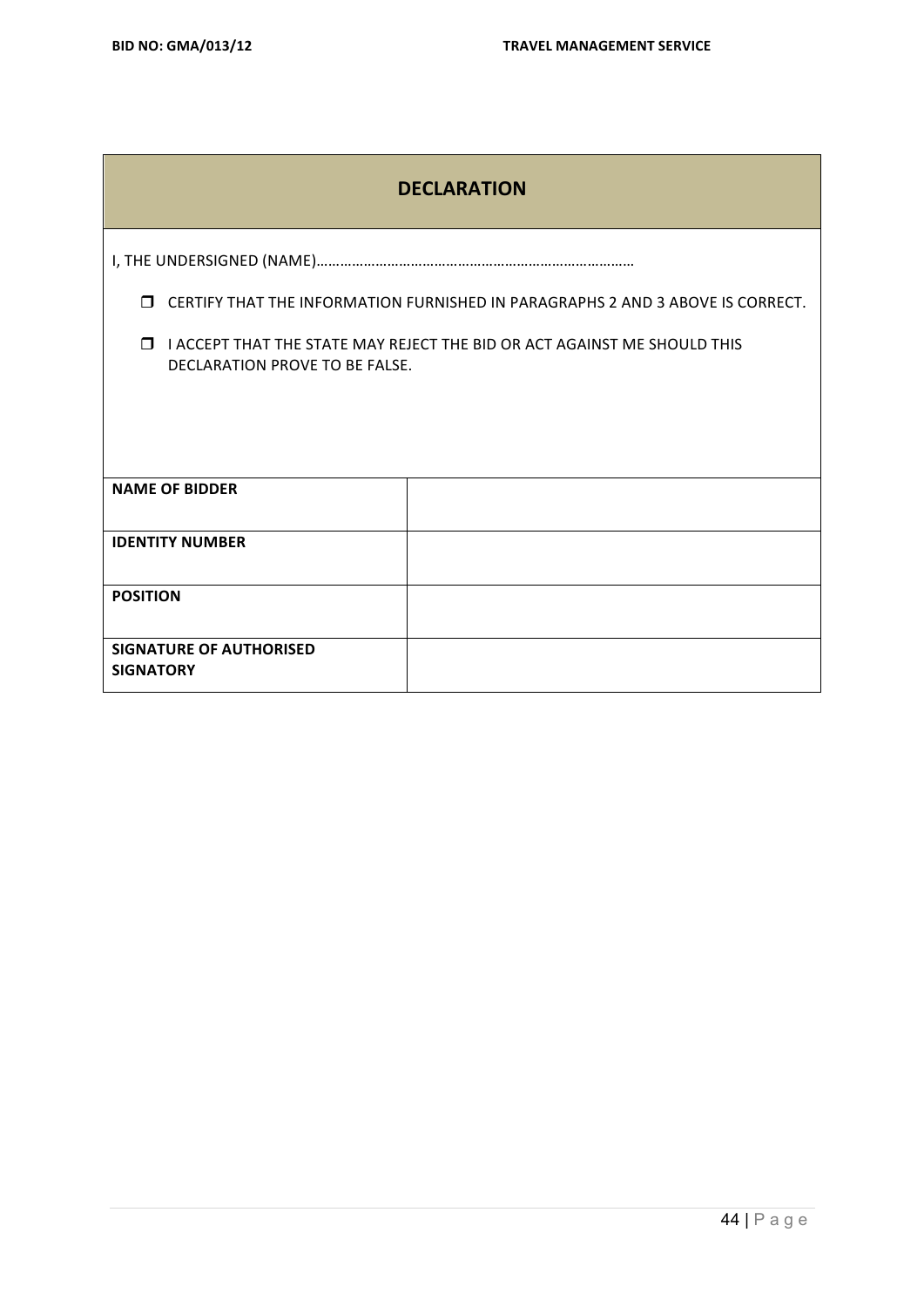#### **SBD 6.1**

## **PREFERENCE POINTS CLAIM FORM IN TERMS OF THE PREFERENTIAL PROCUREMENT REGULATIONS 2011**

This preference form must form part of all bids invited. It contains general information and serves as a claim form for preference points for Broad-Based Black Economic Empowerment (B-BBEE) Status Level of Contribution 

**NB: BEFORE COMPLETING THIS FORM, BIDDERS MUST STUDY THE GENERAL CONDITIONS,** DEFINITIONS AND DIRECTIVES APPLICABLE IN RESPECT OF B-BBEE, AS PRESCRIBED IN THE **PREFERENTIAL PROCUREMENT REGULATIONS, 2011.** 

#### **1. GENERAL CONDITIONS**

- 1.1 The following preference point systems are applicable to all bids:
	- the  $80/20$  system for requirements with a Rand value of up to R1 000 000 (all applicable taxes included); and
	- the 90/10 system for requirements with a Rand value above R1 000 000 (all applicable taxes included).
- 1.2 The value of this bid is estimated to be above R 1,000,000 (all applicable taxes included) over a 3 year period and therefore the 90/10 system shall be applicable.
- 1.3 Preference points for this bid shall be awarded for:

| (a) | Price                                      | maximum points | 90 |
|-----|--------------------------------------------|----------------|----|
| (b) | <b>B-BBEE Status Level of Contribution</b> | maximum points |    |

- 1.4 Bidders with annual total revenue of R5 million or less qualify as Exempted Micro Enterprises (EMEs) in terms of the Broad-Based Black Economic Empowerment Act, and must submit a certificate issued by a registered auditor, accounting officer or an accredited verification agency.
- 1.5 Bidders other than Exempted Micro-Enterprises (EMEs) must submit their original and valid B-BBEE status level verification certificate or a certified copy thereof, substantiating their B-BBEE rating.
- 1.6 The submission of such certificates must comply with the requirements of instructions and guidelines issued by National Treasury and be in accordance with notices published by the Department of Trade and Industry in the Government Gazette.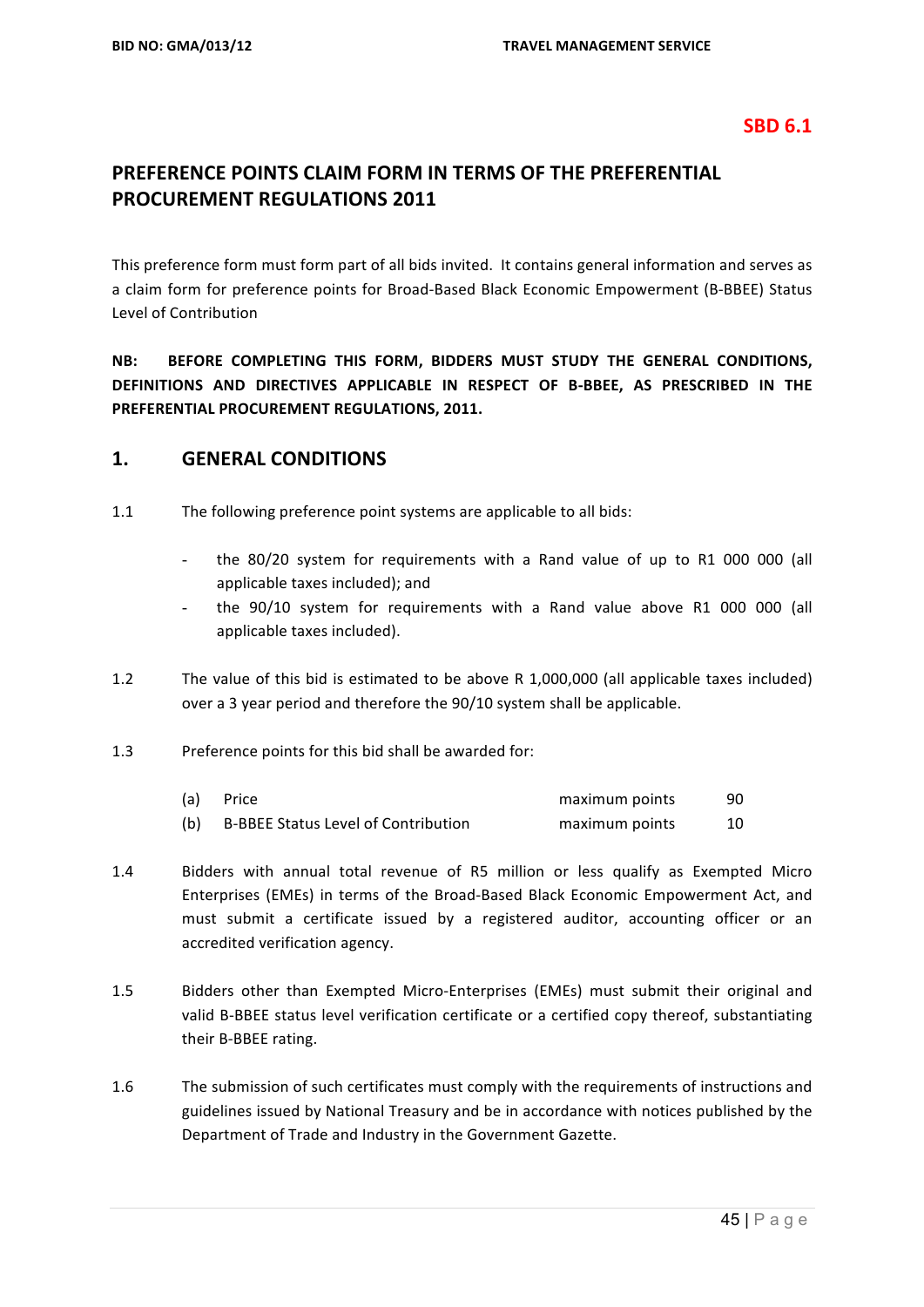1.7 The B-BEEE status level attained by the bidder shall be used to determine the number of points contemplated in section 5.1 below.

1.8 Failure on the part of a bidder to complete and/or to sign this form and submit a B-BBEE Verification Certificate from a Verification Agency accredited by the South African Accreditation System (SANAS) or a Registered Auditor approved by the Independent Regulatory Board of Auditors (IRBA) or an Accounting Officer as contemplated in the Close Corporation Act (CCA) together with the bid will be interpreted to mean that preference points for B-BBEE status level of contribution are not claimed.

1.9. The GMA reserves the right to require of a bidder, either before a bid is adjudicated or at any time subsequently, to substantiate any claim in regard to preferences, in any manner required by the GMA.

#### **2. DEFINITIONS**

2.1 "All applicable taxes" includes value-added tax, pay as you earn, income tax, unemployment insurance fund contributions and skills development levies;

2.2 **"B-BBEE"** means broad-based black economic empowerment as defined in section 1 of the Broad-Based Black Economic Empowerment Act;

2.3 "B-BBEE status level of contributor" means the B-BBEE status received by a measured entity based on its overall performance using the relevant scorecard contained in the Codes of Good Practice on Black Economic Empowerment, issued in terms of section 9(1) of the Broad-Based Black Economic Empowerment Act;

2.4 **"Bid"** means a written offer in a prescribed or stipulated form in response to an invitation by an

organ of the state for the provision of services, works or goods, through price quotations, advertised competitive bidding processes or proposals:

2.5 **"Broad-Based Black Economic Empowerment Act"** means the Broad-Based Black Economic Empowerment Act, 2003 (Act No. 53 of 2003);

2.6 **"Comparative price"** means the price after the factors of a non-firm price and all unconditional

discounts that can be utilized have been taken into consideration;

2.7 **"Consortium or joint venture"** means an association of persons for the purpose of combining their

expertise, property, capital, efforts, skill and knowledge in an activity for the execution of a contract;

2.8 **"Contract"** means the agreement that results from the acceptance of a bid by an organ of state;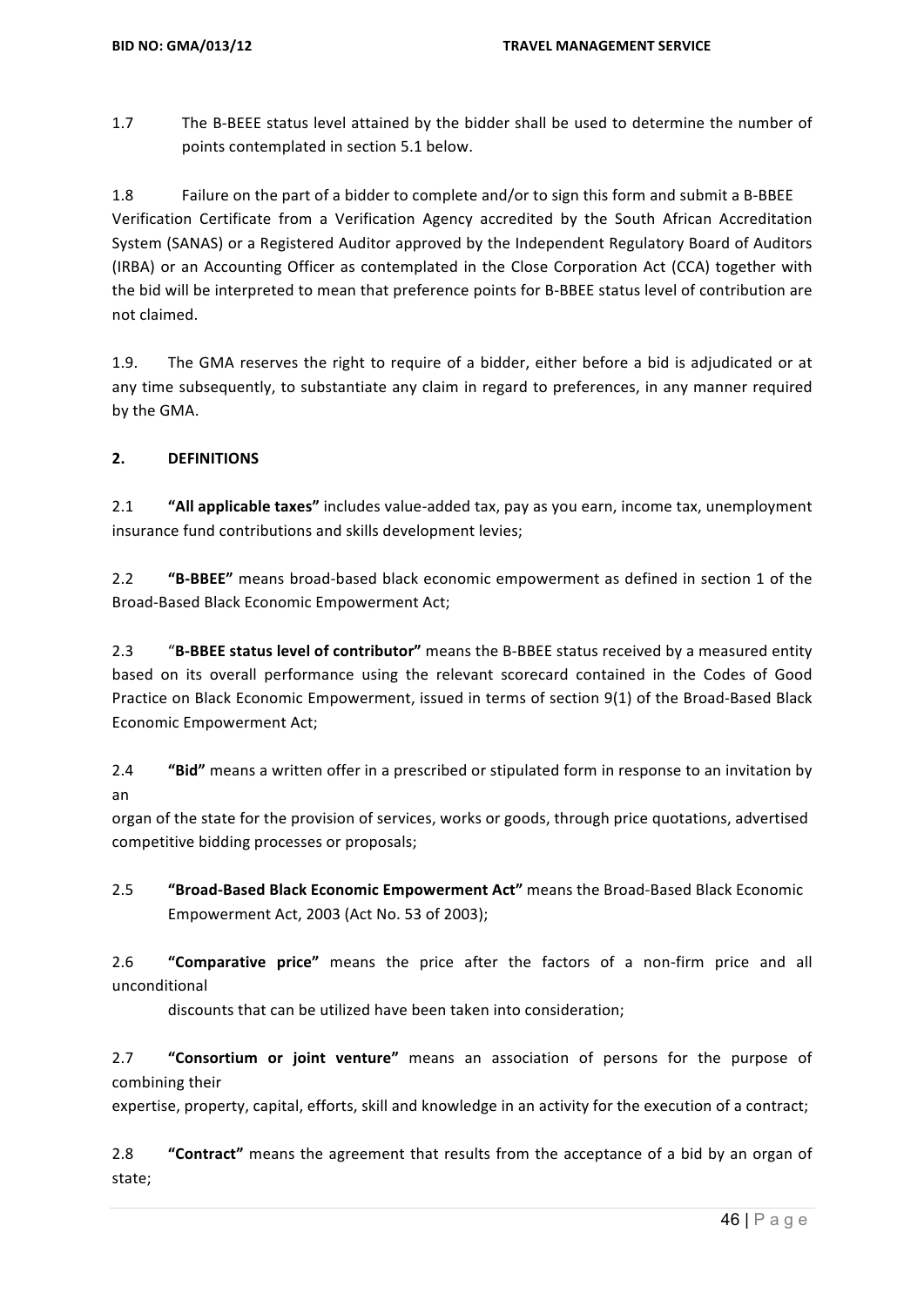2.9 **"EME"** means any enterprise with annual total revenue of R5 million or less;

2.10 **"Firm price"** means the price that is only subject to adjustments in accordance with the actual increase or decrease resulting from the change, imposition, or abolition of customs or excise duty and any other duty, levy, or tax, which, in terms of the law or regulation, is binding on the contractor and demonstrably has an influence on the price of any supplies, or the rendering costs of any service, for the execution of the contract;

2.11 **"Functionality"** means the measurement according to predetermined norms, as set out in the **bid** 

documents, of a service or commodity that is designed to be practical and useful, working or

operating, taking into account, among other factors, the quality, reliability, viability and durability of a service and the technical capacity and ability of a bidder;

2.12 **"Non-firm prices"** means all prices other than "firm" prices;

2.13 **"Person"** includes a juristic person;

2.14 **"Rand value"** means the total estimated value of a contract in South African currency, calculated at

the time of bid invitations, and includes all applicable taxes and excise duties;

2.15 **"Sub-contract"** means the primary contractor's assigning, leasing, making out work to, or employing, another person to support such primary contractor in the execution of part of a project in terms of the contract;

- 2.16 **"Total revenue"** bears the same meaning assigned to this expression in the Codes of Good Practice on Black Economic Empowerment, issued in terms of section 9(1) of the Broad-
- Based

Black Economic Empowerment Act and promulgated in the *Government Gazette* on 9 February

- 2007;
- 2.17 **"Trust"** means the arrangement through which the property of one person is made over or bequeathed to a trustee to administer such property for the benefit of another person; and

2.18 **"Trustee"** means any person, including the founder of a trust, to whom property is bequeathed in

order for such property to be administered for the benefit of another person.

#### **3. ADJUDICATION USING A POINT SYSTEM**

3.1 The bidder obtaining the highest number of total points will be awarded the contract.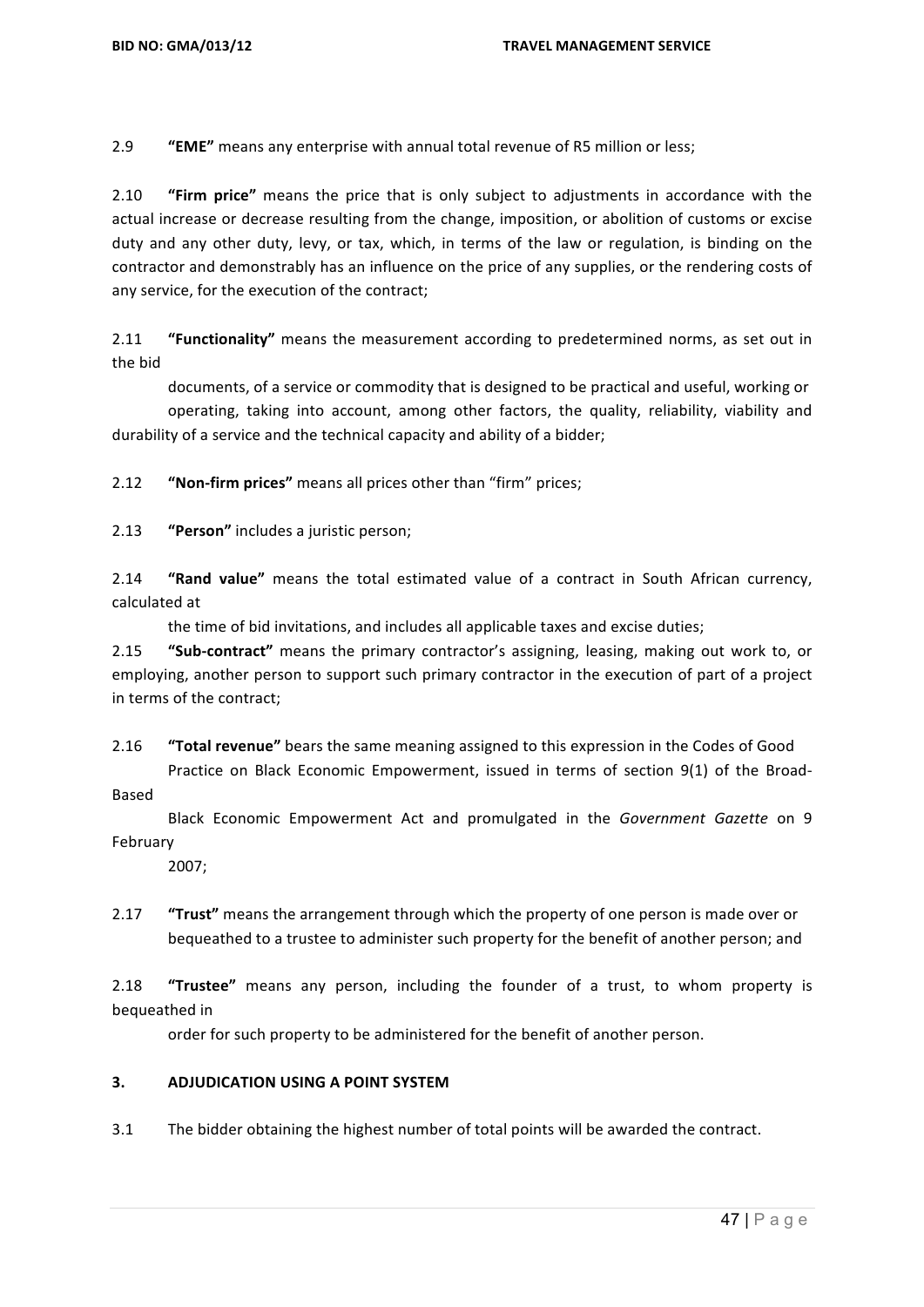3.2 Preference points shall be calculated after prices have been brought to a comparative basis taking into account all factors of non-firm prices and all unconditional discounts;

3.3 Points scored shall be rounded off to the nearest 2 decimal places;

3.4 In the event that two or more bids have scored equal total points, the successful bid shall be the one scoring the highest number of preference points for B-BBEE;

3.5 However, when functionality is part of the evaluation process and two or more bids have scored equal points including equal preference points for B-BBEE, the successful bid shall be the one scoring the highest score for functionality; and

3.6 Should two or more bids be equal in all respects, the award shall be decided by the drawing of lots.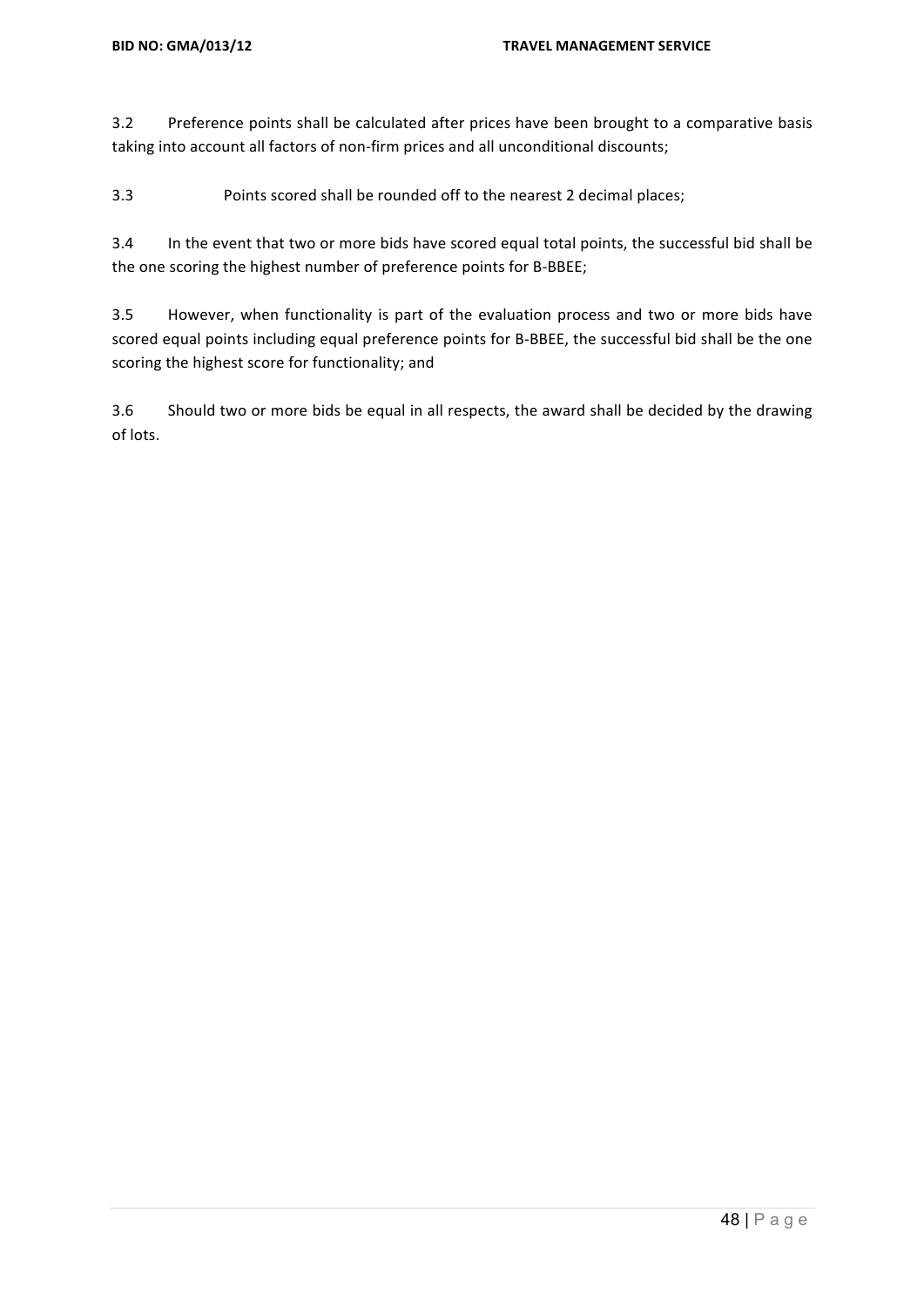#### **4. POINTS AWARDED FOR PRICE**

#### **4.1 THE 90/10 PREFERENCE POINT SYSTEM**

A maximum of 90 points is allocated for price on the following basis:

$$
Ps = 90 \left( 1 - \frac{Pt - P \min}{P \min} \right)
$$

Where

| Ps   | $=$ | Points scored for comparative price of bid under consideration |
|------|-----|----------------------------------------------------------------|
| Pt   | $=$ | Comparative price of bid under consideration                   |
| Pmin | $=$ | Comparative price of lowest acceptable bid                     |

## **5. Points awarded for B-BBEE Status Level of Contribution**

5.1 In terms of Regulation 5 (2) and 6 (2) of the Preferential Procurement Regulations, preference points must be awarded to a bidder for attaining the B-BBEE status level of contributor in accordance with the table below:

|                    | ٠<br>and the |
|--------------------|--------------|
| -<br>۰,<br>۰.<br>M |              |

| <b>B-BBEE Status Level of Contributor</b> | <b>Number of points</b> |
|-------------------------------------------|-------------------------|
|                                           |                         |
| $\mathbf 1$                               | 10                      |
| $\overline{2}$                            | 9                       |
| 3                                         | $\,8\,$                 |
| 4                                         | 5                       |
| 5                                         | $\overline{4}$          |
| 6                                         | $\overline{3}$          |
| $\overline{7}$                            | $\overline{2}$          |
| 8                                         | $\mathbf{1}$            |
|                                           |                         |
| Non-compliant contributor                 | $\mathbf 0$             |

5.3 Bidders who qualify as EMEs in terms of the B-BBEE Act must submit a certificate issued by an Accounting Officer as contemplated in the CCA or a Verification Agency accredited by SANAS or a Registered Auditor. Registered auditors do not need to meet the prerequisite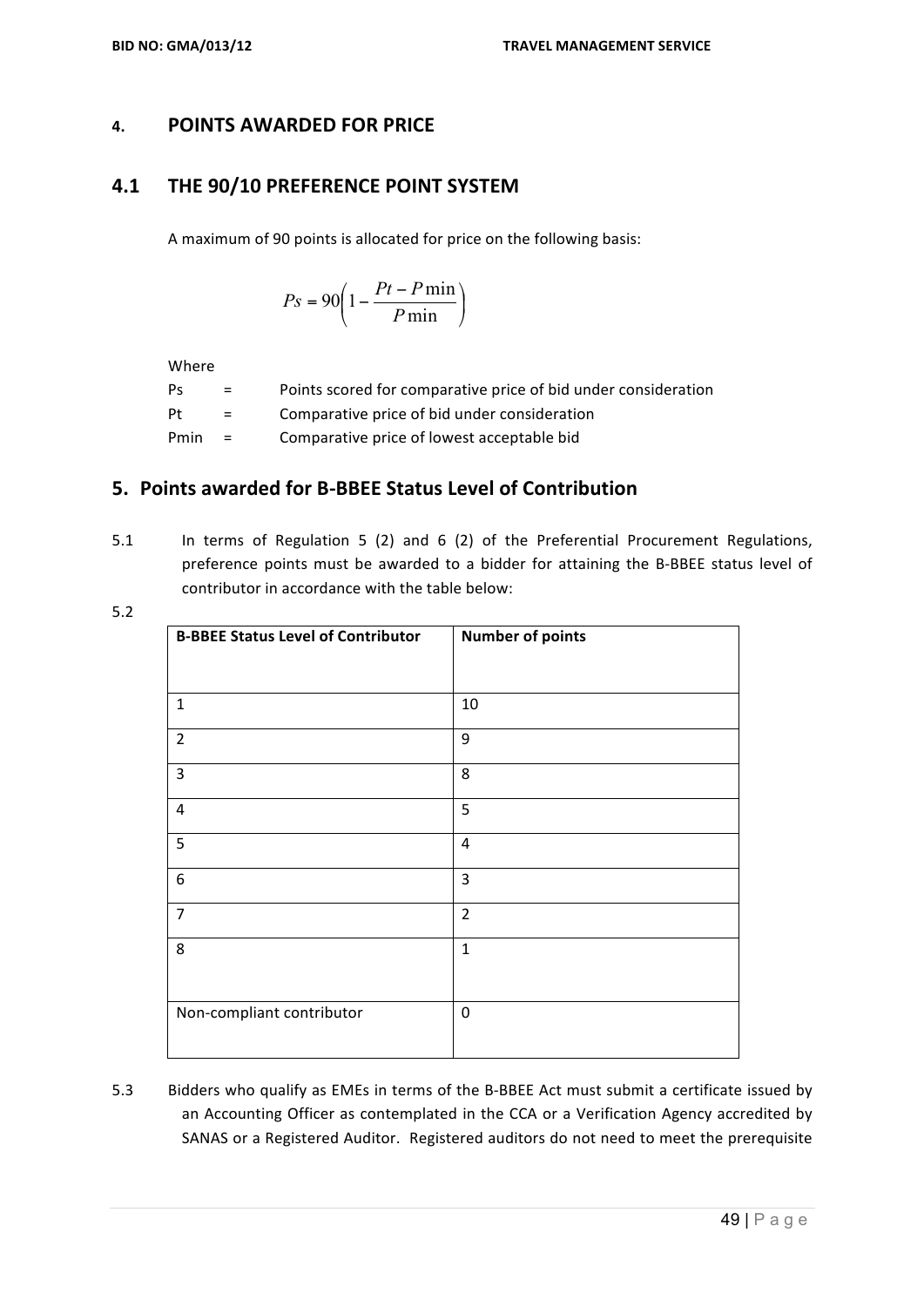for IRBA's approval for the purpose of conducting verification and issuing EMEs with B-**BBEE Status Level Certificates.** 

5.4 Bidders other than EMEs must submit their original and valid B-BBEE status level verification certificate or a certified copy thereof, substantiating their B-BBEE rating issued by a Registered Auditor approved by IRBA or a Verification Agency accredited by SANAS.

5.5 A trust, consortium or joint venture, will qualify for points for their B-BBEE status level as a legal entity, provided that the entity submits their B-BBEE status level certificate.

5.6 A trust, consortium or joint venture will qualify for points for their B-BBEE status level as an unincorporated entity, provided that the entity submits their consolidated B-BBEE scorecard as if they were a group structure and that such a consolidated B-BBEE scorecard is prepared for every separate bid.

5.7 Tertiary institutions and public entities will be required to submit their B-BBEE status level certificates in terms of the specialized scorecard contained in the B-BBEE Codes of Good Practice.

5.8 A person will not be awarded points for B-BBEE status level if it is indicated in the bid documents that such a bidder intends sub-contracting more than 25% of the value of the contract to any other enterprise that does not qualify for at least the points that such a bidder qualifies for, unless the intended sub-contractor is an EME that has the capability and ability to execute the subcontract.

5.9 A person awarded a contract may not sub-contract more than 25% of the value of the contract to any other enterprise that does not have an equal or higher B-BBEE status level than the person concerned, unless the contract is sub-contracted to an EME that has the capability and ability to execute the sub-contract.

#### **6. BID DECLARATION**

6.1 Bidders who claim points in respect of B-BBEE Status Level of Contribution must complete the following:

## **7. B-BBEE STATUS LEVEL OF CONTRIBUTION CLAIMED IN TERMS OF PARAGRAPHS 1.3.1.2 AND 5.1**

7.1 B-BBEE Status Level of Contribution: ………….. = ................ (Maximum of 10 points)

(Points claimed in respect of paragraph 7.1 must be in accordance with the table reflected in paragraph 5.1 and must be substantiated by means of a B-BBEE certificate issued by a Verification Agency accredited by SANAS or a Registered Auditor approved by IRBA or an Accounting Officer as contemplated in the CCA).

#### **8 SUB-CONTRACTING**

8.1 Will any portion of the contract be sub-contracted? YES / NO (delete which is not applicable) 

8.1.1 If yes, indicate: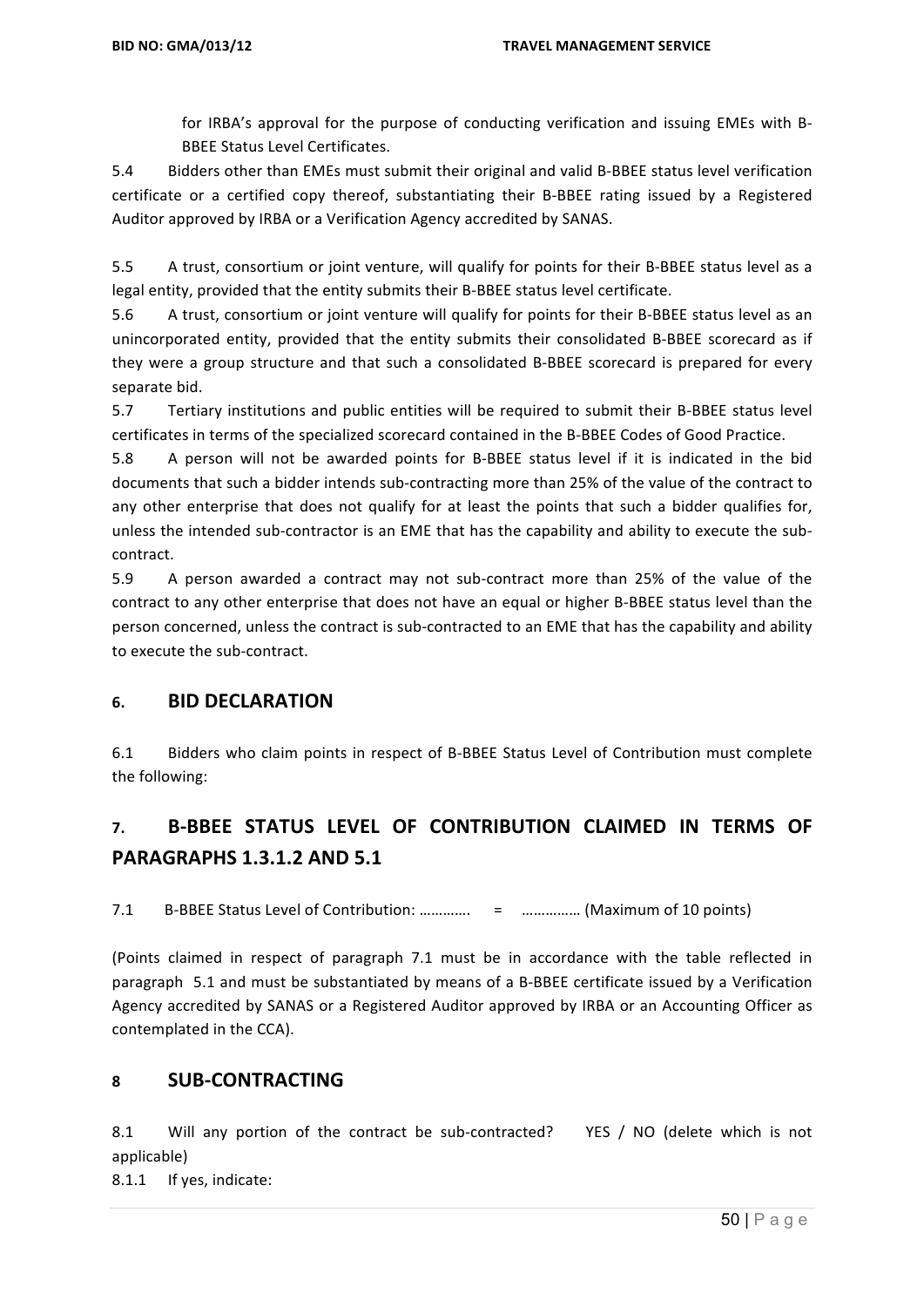| subcontracted?          | be | will |       | contract | the | 0t     | percentage                            | what | (i)                 |
|-------------------------|----|------|-------|----------|-----|--------|---------------------------------------|------|---------------------|
|                         |    |      |       |          |     | %      | the name of the sub-contractor?       |      | (ii)                |
| sub-contractor?         |    | the  | of    | level    |     | status | <b>B-BBEE</b>                         | the  | (iii)               |
| NO (delete which is not |    |      | YES / |          |     |        | whether the sub-contractor is an EME? |      | (iv)<br>applicable) |

## **9 DECLARATION WITH REGARD TO COMPANY/FIRM**

9.1 Name of company/firm : many company of the set of the set of the set of the set of the set of the set of the set of the set of the set of the set of the set of the set of the set of the set of the set of the set of the

9.2 VAT registration number:

```
9.3 Company	registration	number: …………………………………………………………………………………………..
```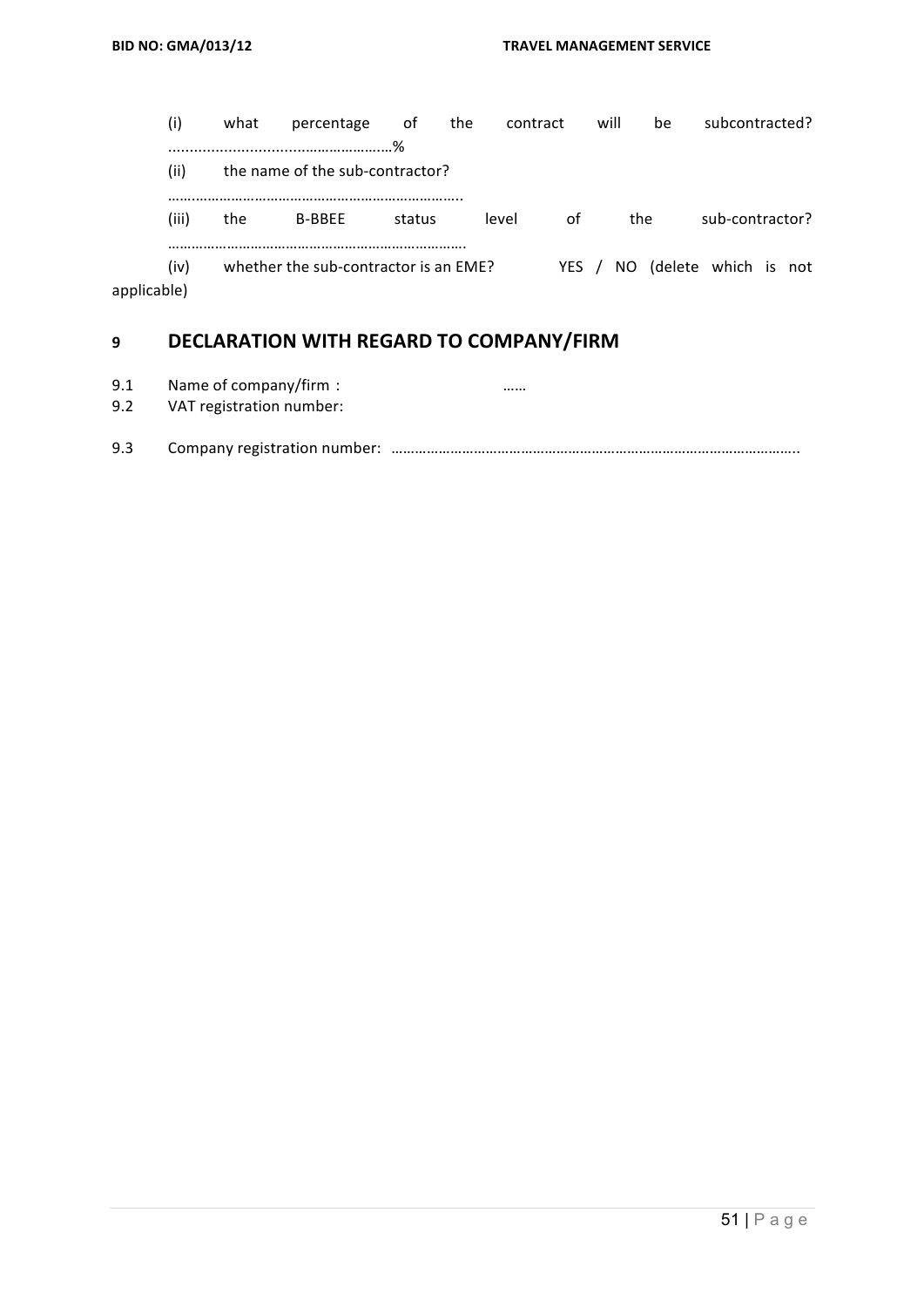#### 9.4 TYPE OF COMPANY/ FIRM

Partnership/Joint Venture / Consortium One person business/sole propriety Close corporation Company (Pty) Limited

#### 9.5 DESCRIBE PRINCIPAL BUSINESS ACTIVITIES

--------------------------------------------------------------------------------------------------------------------------- -------------------------------------------------------------------------------------------------------------------------------------- --------------------------------------------------------------------------------------------------------------------------------------

-----

9.6 COMPANY CLASSIFICATION

| Manufacturer                                    |
|-------------------------------------------------|
| Supplier                                        |
| Professional service provider                   |
| Other service providers, e.g. transporter, etc. |
| [Tick applicable box]                           |

9.7 Total number of years the company/firm has been in business? ………………………………………

9.8 I/we, the undersigned, who is / are duly authorised to do so on behalf of the company/firm, certify that the points claimed, based on the B-BBE status level of contribution indicated in paragraph 7 of the foregoing certificate, qualifies the company/ firm for the preference(s) shown and I / we acknowledge that:

(i) The information furnished is true and correct;

(ii) The preference points claimed are in accordance with the General Conditions as indicated in paragraph 1 of this form;

(iii) In the event of a contract being awarded as a result of points claimed as shown in paragraph 7, the contractor may be required to furnish documentary proof to the satisfaction of the purchaser that the claims are correct;

(iv) If the B-BBEE status level of contribution has been claimed or obtained on a fraudulent basis or any of the conditions of contract have not been fulfilled, the purchaser may, in addition to any other remedy it may have  $-$ 

(a) disqualify the person from the bidding process;

(b) recover costs, losses or damages it has incurred or suffered as a result of that person's conduct;

(c) cancel the contract and claim any damages which it has suffered as a result of having to make less favourable arrangements due to such cancellation;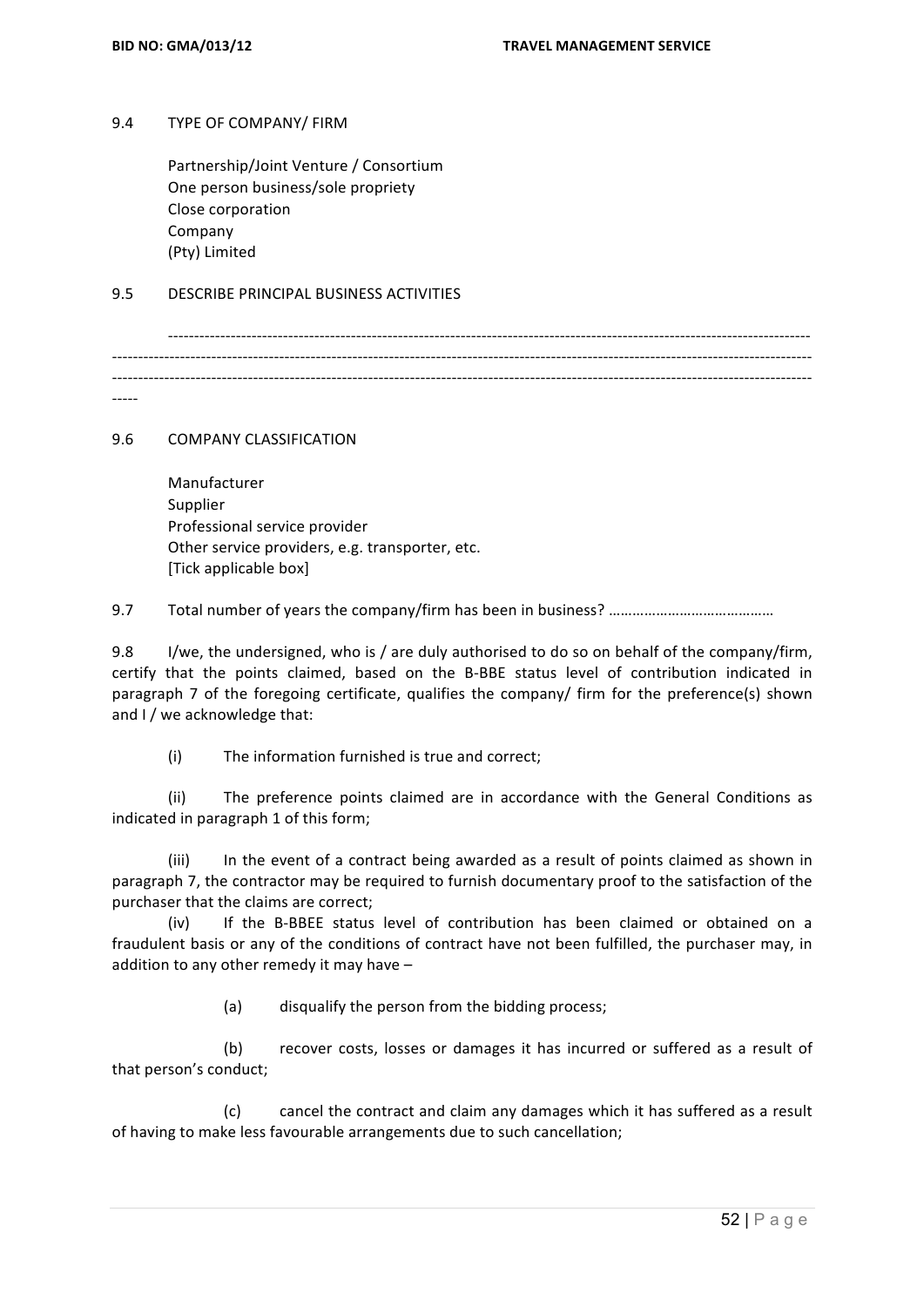- (d) restrict the bidder or contractor, its shareholders and directors, or only the shareholders and directors who acted on a fraudulent basis, from obtaining business from any organ of state for a period not exceeding 10 years, after the audi alteram partem (hear the other side) rule has been applied; and
- (e) forward the matter for criminal prosecution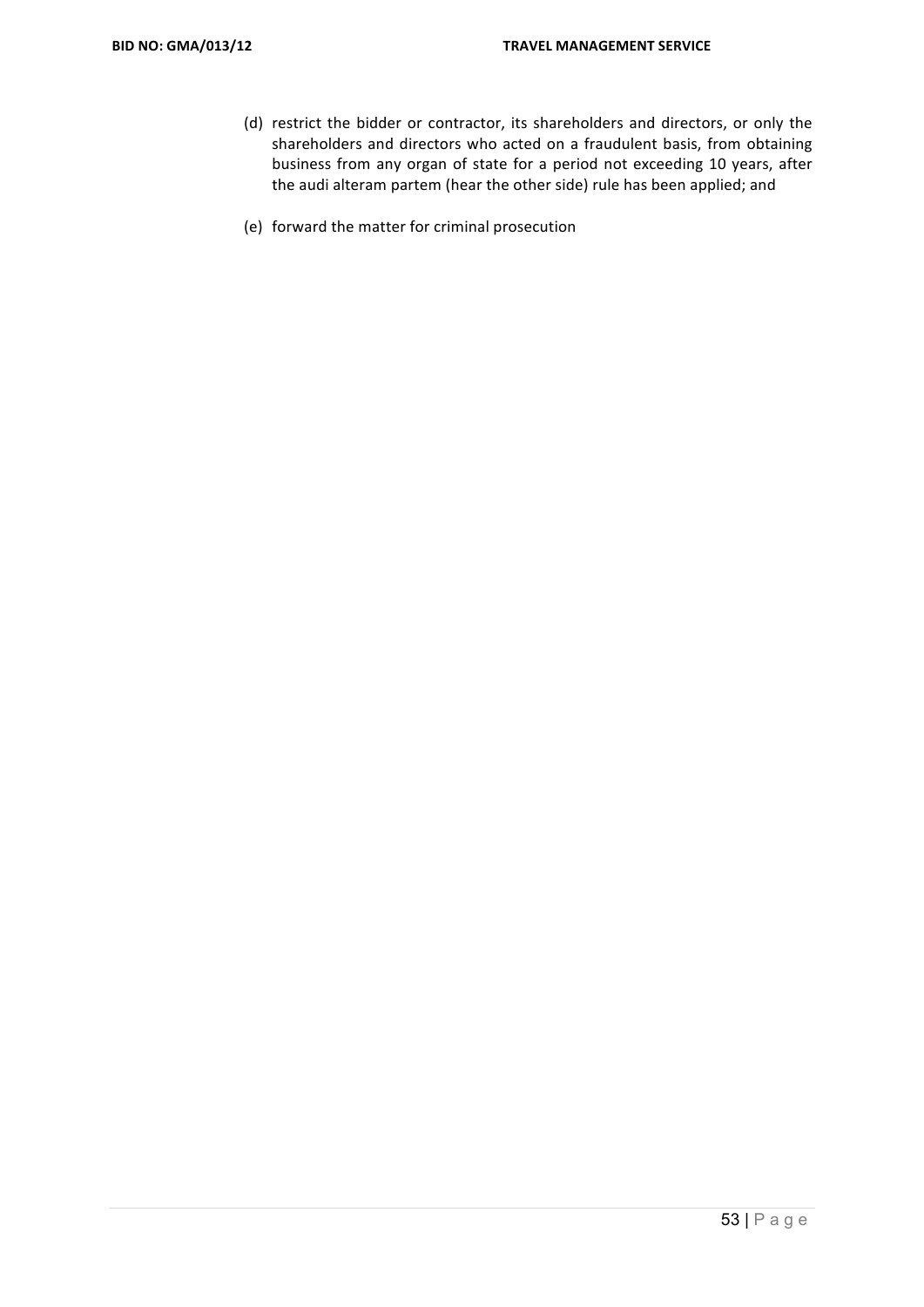| <b>WITNESSES</b>                  |  |  |  |  |
|-----------------------------------|--|--|--|--|
| <b>NAME OF BIDDER</b>             |  |  |  |  |
| <b>IDENTITY NUMBER</b>            |  |  |  |  |
| <b>POSITION</b>                   |  |  |  |  |
| AUTHORISED SIGNATORIES OF BIDDERS |  |  |  |  |
| <b>WITNESS 1</b>                  |  |  |  |  |
| <b>WITNESS 2</b>                  |  |  |  |  |
| <b>DATE</b>                       |  |  |  |  |
| <b>ADDRESS</b>                    |  |  |  |  |
|                                   |  |  |  |  |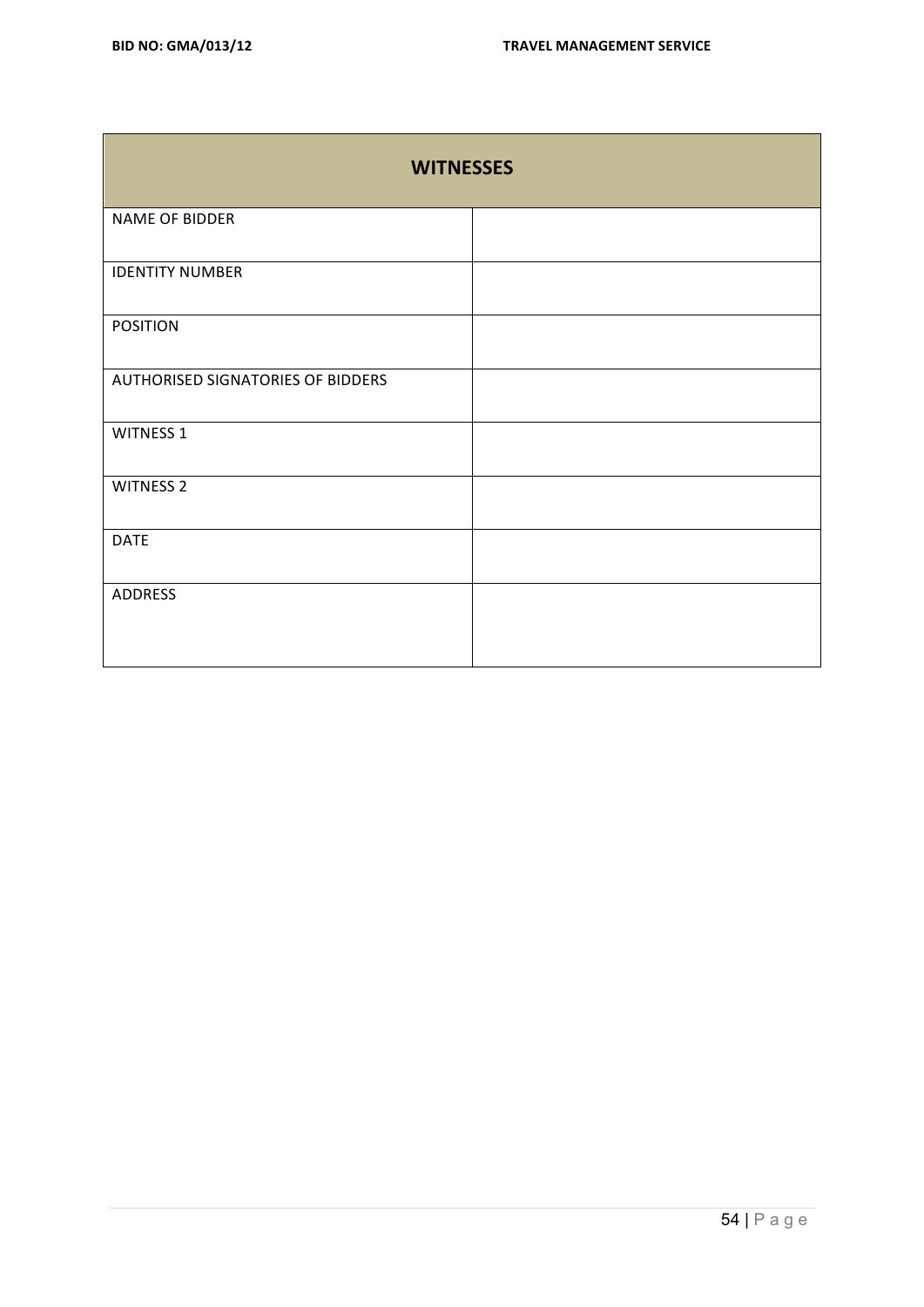## **SBD 7.2**

### **CONTRACT FORM - RENDERING OF SERVICES**

#### **PART 1 (TO BE FILLED IN BY THE SERVICE PROVIDER)**

- 1. I hereby undertake to render services described in the attached bidding documents to (name of the institution)………………………………………… in accordance with the requirements and task directives / proposals specifications stipulated in Bid Number.......................... at the price/s quoted. My offer/s remains binding upon me and open for acceptance by the Purchaser during the validity period indicated and calculated from the closing date of the bid.
- 2. The following documents shall be deemed to form and be read and construed as part of this agreement:
	- (i) Bidding documents, *viz*
		- *-* Invitation to bid;
		- Tax clearance certificate;
		- Pricing schedule(s):
		- Filled in task directive/proposal;
		- Preference claims for Broad Based Black Economic Empowerment Status Level of Contribution in terms of the Preferential Procurement Regulations 2011;
		- Declaration of interest:
		- Declaration of Bidders past SCM practices;
		- Certificate of Independent Bid Determination;
		- **Special Conditions of Contract;**
	- (ii) General Conditions of Contract; and
	- (iii) Other (specify)
- 3. I confirm that I have satisfied myself as to the correctness and validity of my bid; that the price(s) and rate(s) quoted cover all the services specified in the bidding documents; that the price(s) and rate(s) cover all my obligations and I accept that any mistakes regarding price(s) and rate(s) and calculations will be at my own risk.
- 4. I accept full responsibility for the proper execution and fulfilment of all obligations and conditions devolving on me under this agreement as the principal liable for the due fulfilment of this contract.
- 5. I declare that I have no participation in any collusive practices with any bidder or any other person regarding this or any other bid.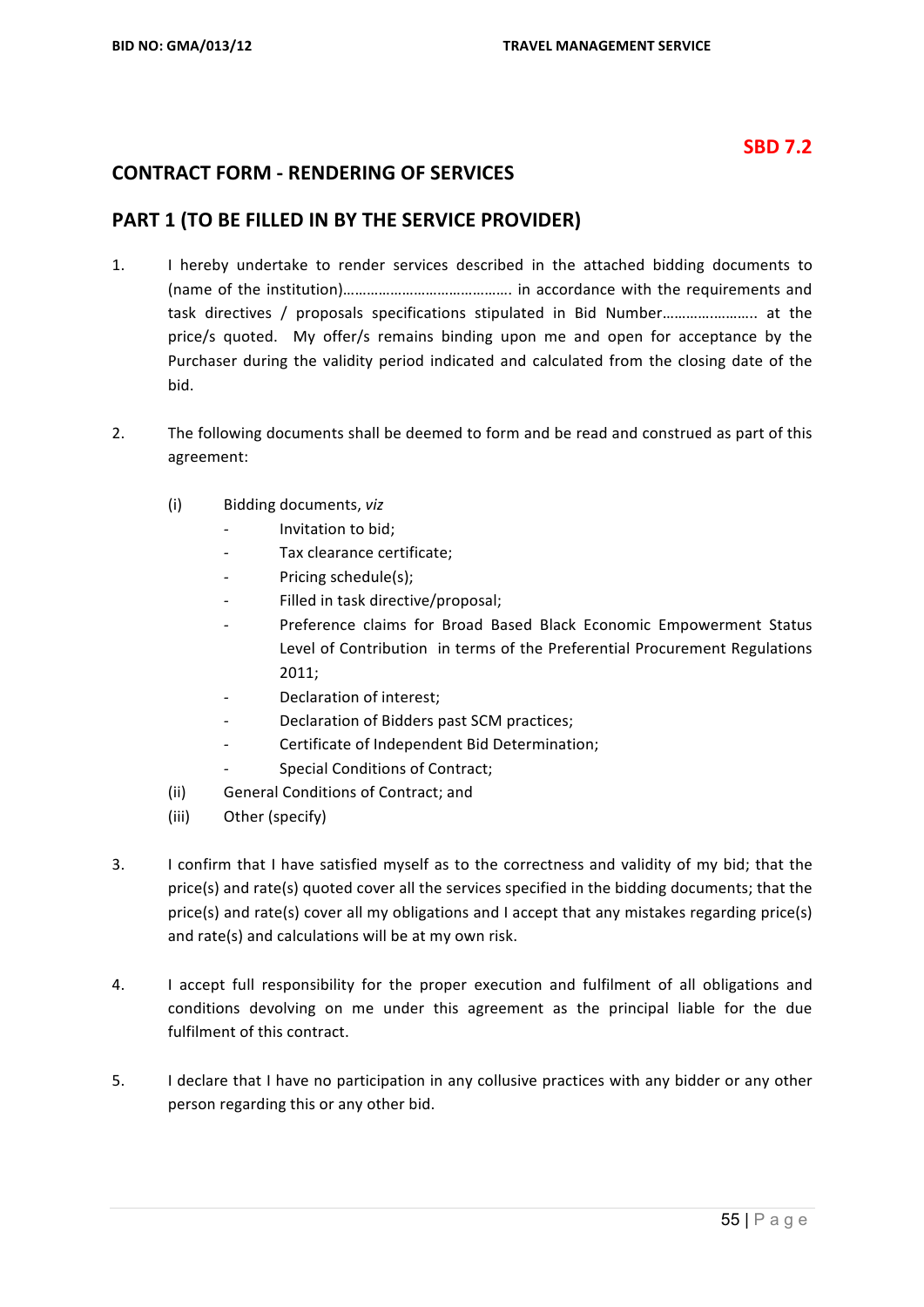| I confirm that I am duly authorised to sign this contract. |  |  |  |  |
|------------------------------------------------------------|--|--|--|--|
| <b>NAME OF BIDDER</b>                                      |  |  |  |  |
| NAME (PRINT)                                               |  |  |  |  |
| <b>POSITION</b>                                            |  |  |  |  |
| AUTHORISED SIGNATORIES OF BIDDERS                          |  |  |  |  |
| <b>WITNESS 1</b>                                           |  |  |  |  |
| <b>WITNESS 2</b>                                           |  |  |  |  |
| <b>DATE</b>                                                |  |  |  |  |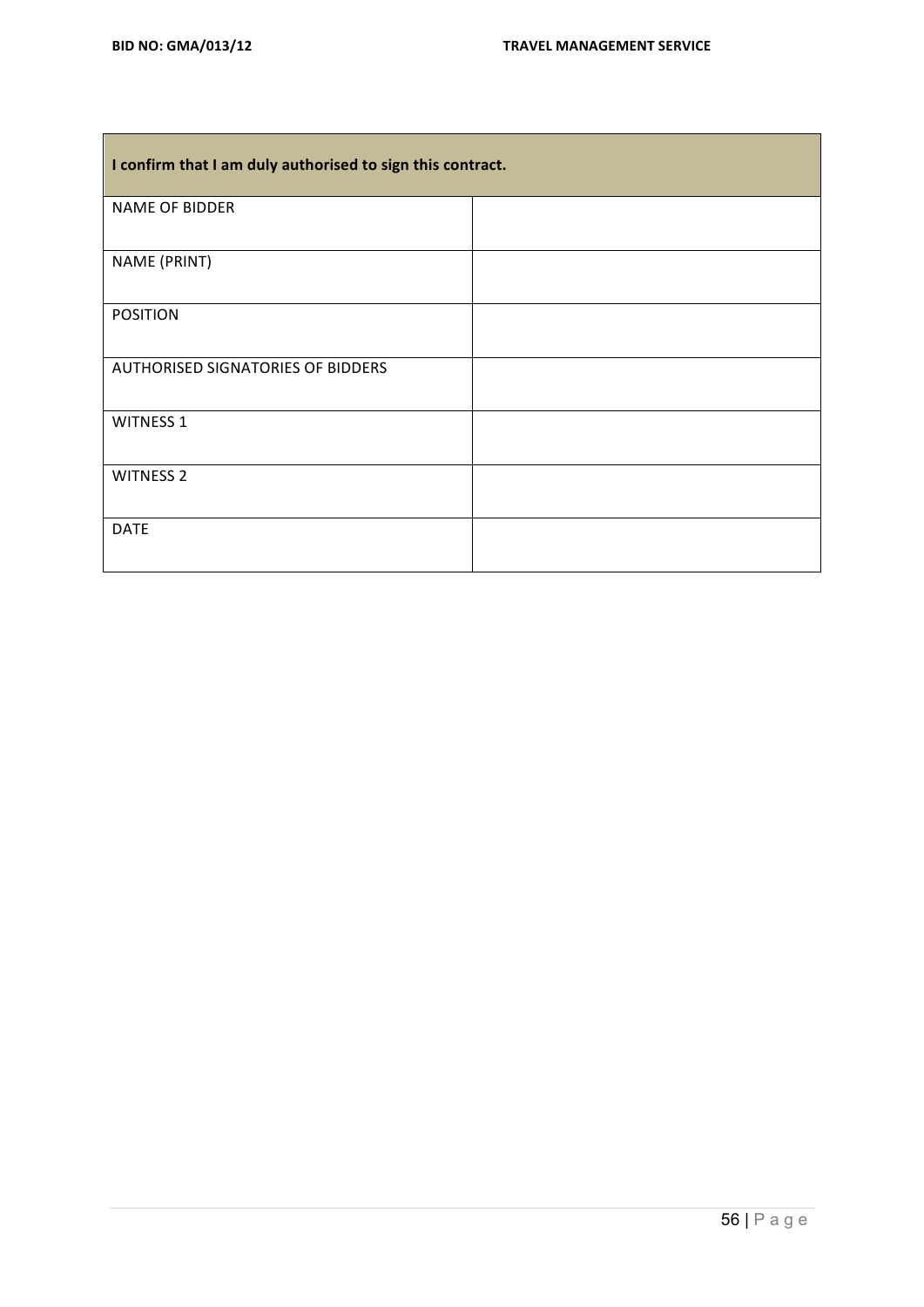#### **SBD 8**

### DECLARATION OF BIDDERS PAST SUPPLY CHAIN MANAGEMENT PRACTICES

- 1 This declaration is used by GMA in ensuring that when goods and services are being procured, all reasonable steps are taken to combat the abuse of the supply chain management system.
- 2 The bid of any bidder may be disregarded if that bidder, or any of its directors have
	- a. abused the institution's supply chain management system;
	- b. committed fraud or any other improper conduct in relation to such system; or
	- c. failed to perform on any previous contract.

#### **3** In order to give effect to the above, the following questionnaire must be completed and submitted with the bid.

| NO.   | <b>QUESTION</b>                                                                                                                                                                                                                                                                                                                                                                                                                                                                                                                                                                                                                                      | <b>YES</b> | <b>NO</b>      |
|-------|------------------------------------------------------------------------------------------------------------------------------------------------------------------------------------------------------------------------------------------------------------------------------------------------------------------------------------------------------------------------------------------------------------------------------------------------------------------------------------------------------------------------------------------------------------------------------------------------------------------------------------------------------|------------|----------------|
| 4.1   | Is the bidder or any of its directors listed on the National Treasury's Database of<br>Restricted Suppliers as companies or persons prohibited from doing business with the<br>public sector?<br>(Companies or persons who are listed on this Database were informed in writing of this<br>restriction by the Accounting Officer/Authority of the institution that imposed the<br>restriction after the <i>audi alteram partem</i> rule was applied).<br>The Database of Restricted Suppliers now resides on the National Treasury's website<br>(www.treasury.gov.za) and can be accessed by clicking on its link at the bottom of the<br>home page. | Yes        | N <sub>o</sub> |
| 4.1.1 | If so, furnish particulars:                                                                                                                                                                                                                                                                                                                                                                                                                                                                                                                                                                                                                          |            |                |
| 4.2   | Is the bidder or any of its directors listed on the Register for Tender Defaulters in terms<br>of section 29 of the Prevention and Combating of Corrupt Activities Act (No 12 of<br>2004)?<br>The Register for Tender Defaulters can be accessed on the National Treasury's<br>website (www.treasury.gov.za) by clicking on its link at the bottom of the home<br>page.                                                                                                                                                                                                                                                                              |            |                |
| 4.2.1 | If so, furnish particulars:                                                                                                                                                                                                                                                                                                                                                                                                                                                                                                                                                                                                                          |            |                |
| 4.3   | Was the bidder or any of its directors convicted by a court of law (including a court<br>outside of the Republic of South Africa) for fraud or corruption during the past five<br>years?                                                                                                                                                                                                                                                                                                                                                                                                                                                             |            |                |
| 4.3.1 | If so, furnish particulars:                                                                                                                                                                                                                                                                                                                                                                                                                                                                                                                                                                                                                          |            |                |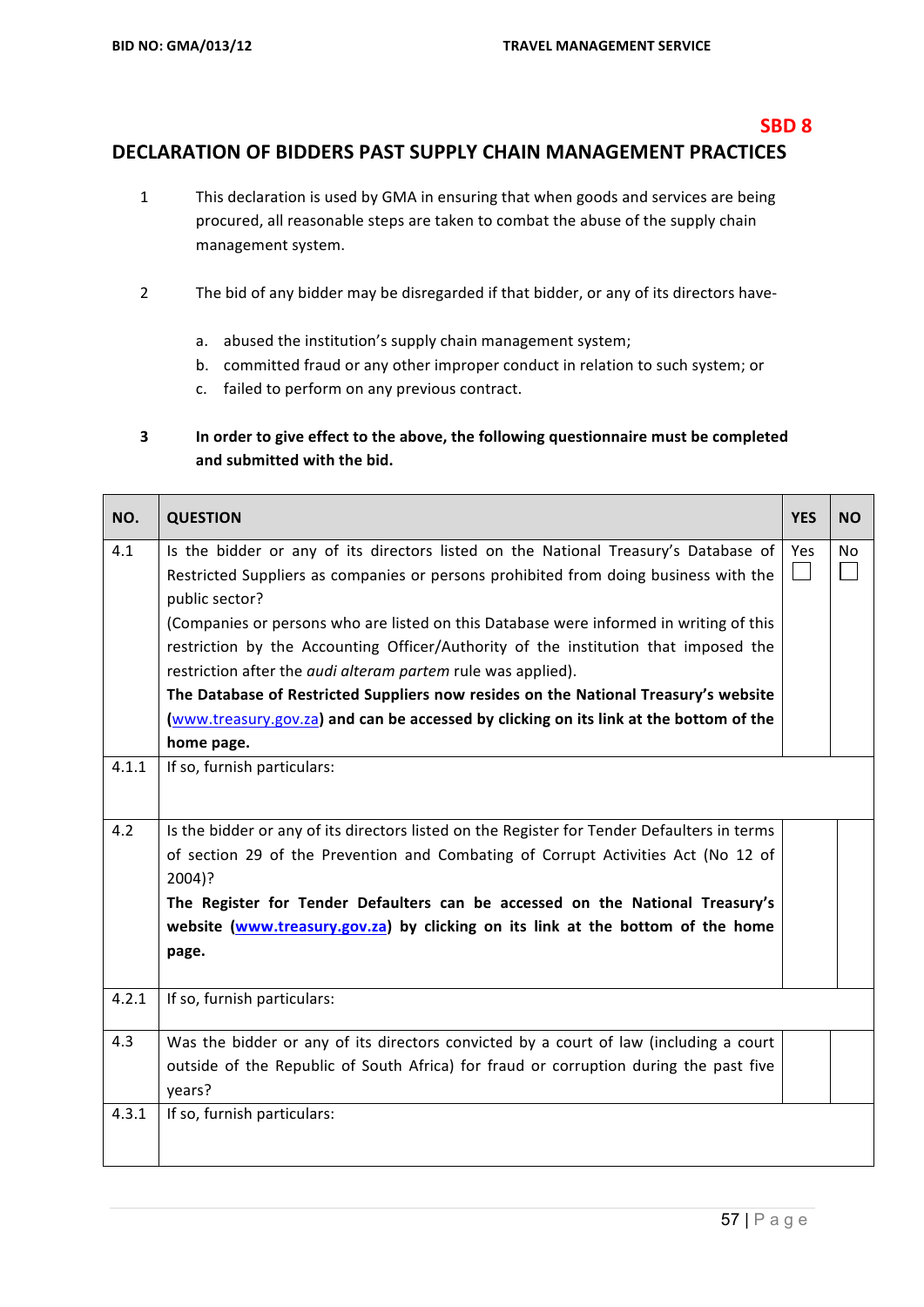| 4.4   | Was any contract between the bidder and any organ of state terminated during the |  |
|-------|----------------------------------------------------------------------------------|--|
|       | past five years on account of failure to perform on or comply with the contract? |  |
| 4.4.1 | If so, furnish particulars:                                                      |  |
|       |                                                                                  |  |

**在这里的一个人,我们也不能在这里的时候,我们也不能在这里的时候,我们也不能在这里的时候,我们**也不能在这里的时候,我们也不能在这里的时候,我们也不能在这里的时候,

| <b>CERTIFICATION</b>                                                                                                                                                                                                                               |  |  |  |  |
|----------------------------------------------------------------------------------------------------------------------------------------------------------------------------------------------------------------------------------------------------|--|--|--|--|
|                                                                                                                                                                                                                                                    |  |  |  |  |
| CERTIFY THAT THE INFORMATION FURNISHED ON THIS DECLARATION FORM IS TRUE AND CORRECT.<br>$\Box$<br>$\Box$<br>I ACCEPT THAT, IN ADDITION TO CANCELLATION OF A CONTRACT, ACTION MAY BE TAKEN AGAINST ME<br>SHOULD THIS DECLARATION PROVE TO BE FALSE. |  |  |  |  |
| <b>NAME OF THE BIDDER</b>                                                                                                                                                                                                                          |  |  |  |  |
| <b>POSITION</b>                                                                                                                                                                                                                                    |  |  |  |  |
| <b>AUTHORISED SIGNATORY</b>                                                                                                                                                                                                                        |  |  |  |  |
| <b>DATE</b>                                                                                                                                                                                                                                        |  |  |  |  |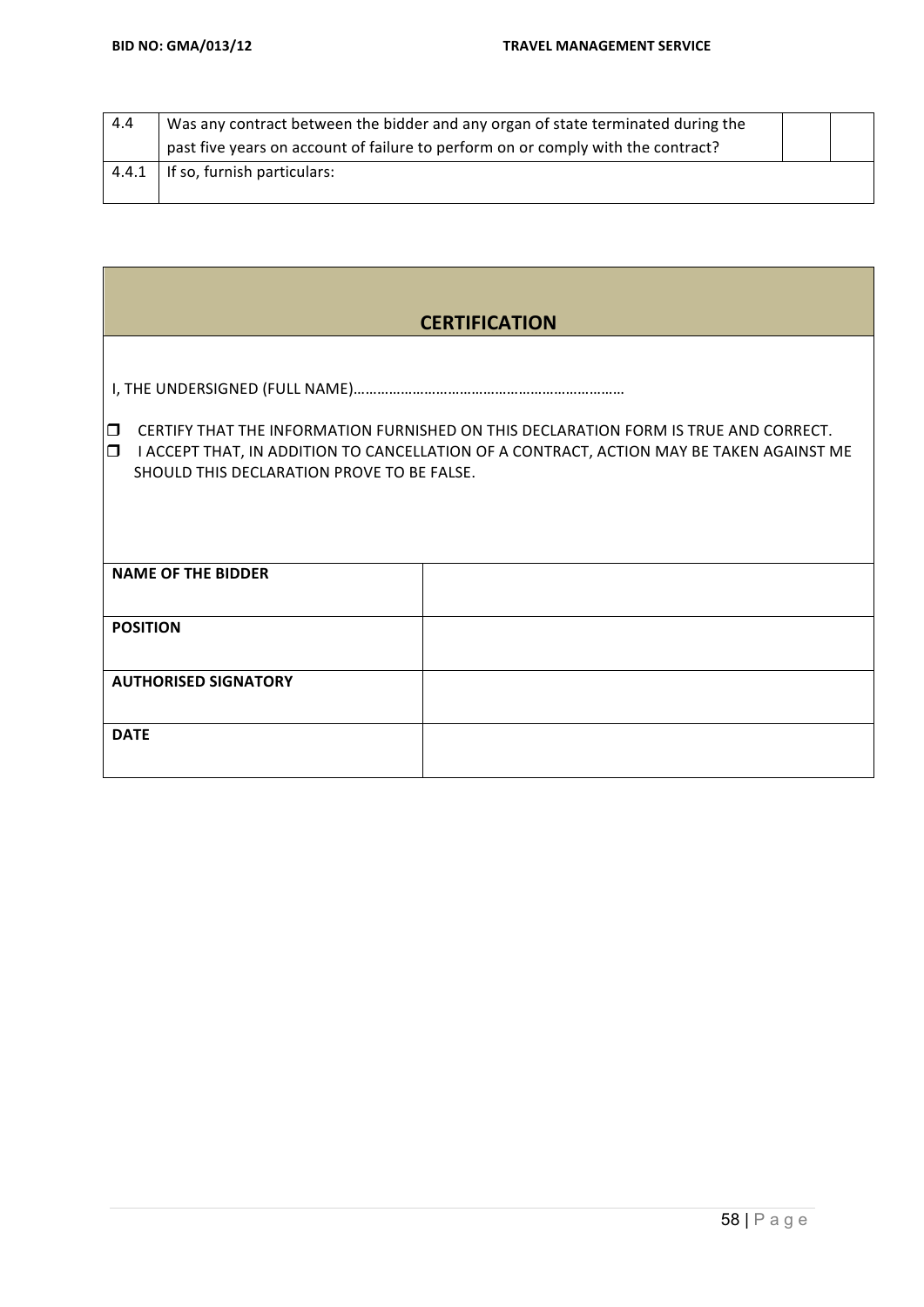#### **CERTIFICATE OF INDEPENDENT BID DETERMINATION**

- 1. This Standard Bidding Document must form part of all bids<sup>1</sup> invited.
- 2. Section 4 (1) (b) (iii) of the Competition Act No. 89 of 1998, as amended, prohibits an agreement between, or concerted practice by, firms, or a decision by an association of firms, if it is between parties in a horizontal relationship and if it involves collusive bidding (or bid rigging).<sup>2</sup> Collusive bidding is a *per se* prohibition meaning that it cannot be justified under any grounds.
- 3. Treasury Regulation 16A9 prescribes that accounting officers and accounting authorities must take all reasonable steps to prevent abuse of the supply chain management system and authorizes accounting officers and accounting authorities to:
	- a. disregard the bid of any bidder if that bidder or any of its directors have abused the institution's supply chain management system and or committed fraud or any other improper conduct in relation to such system.
	- b. cancel a contract awarded to a supplier of goods and services if the supplier committed any corrupt or fraudulent act during the bidding process or the execution of that contract.
		- 4. This SBD serves as a certificate of declaration that would be used by institutions to ensure that, when bids are considered, reasonable steps are taken to prevent any form of bid-rigging.
		- 5. In order to give effect to the above, the attached Certificate of Bid Determination (Annexure G) must be completed and submitted with the bid:

 $<sup>1</sup>$  Includes price quotations, advertised competitive bids, limited bids and proposals.</sup>

<sup>2</sup> Bid rigging (or collusive bidding) occurs when businesses, that would otherwise be expected to compete, secretly conspire to raise prices or lower the quality of goods and / or services for GMA which wish to acquire goods and / or services through a bidding process. Bid rigging is, therefore, an agreement between competitors not to compete.

<sup>3</sup> Joint venture or Consortium means an association of persons for the purpose of combining their expertise, property, capital, efforts, skill and knowledge in an activity for the execution of a contract.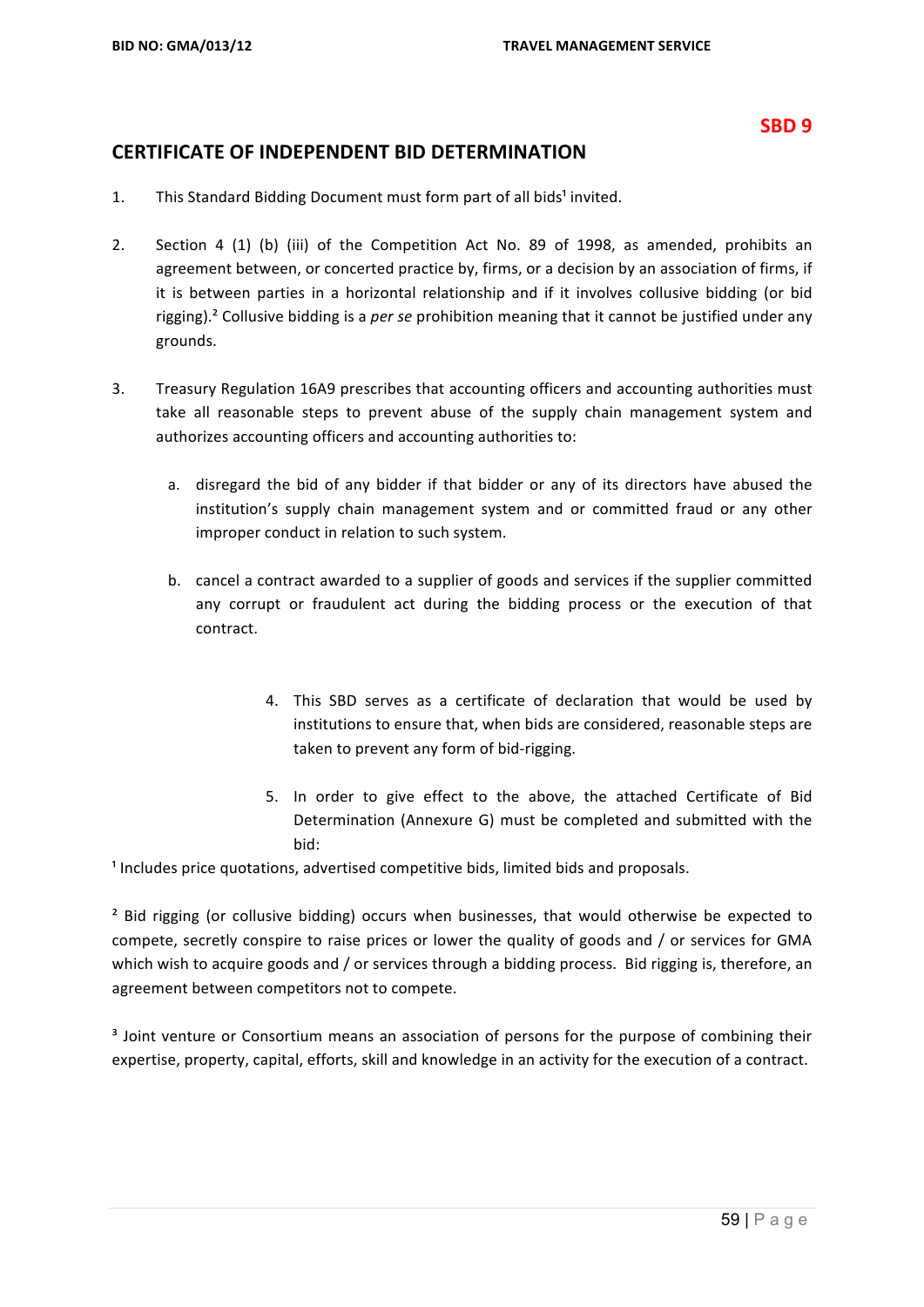I, the undersigned, in submitting the accompanying bid:

|                                                    | (Bid Number and |
|----------------------------------------------------|-----------------|
| Description)                                       |                 |
| In response to the invitation for the bid made by: |                 |

\_\_\_\_\_\_\_\_\_\_\_\_\_\_\_\_\_\_\_\_\_\_\_\_\_\_\_\_\_\_\_\_\_\_\_\_\_\_\_\_\_\_\_\_\_\_\_\_\_\_\_\_\_\_\_\_\_\_\_\_\_\_\_\_\_\_\_\_\_(Name of 

Institution)

do hereby make the following statements that I certify to be true and complete in every respect:

| $-2$<br> | on | .<br>. .<br>_____ |       | ЭĪ |
|----------|----|-------------------|-------|----|
|          |    | __                | uidu. |    |

#### (Name of Bidder)

- 1. I have read and I understand the contents of this Certificate;
- 2. I understand that the accompanying bid will be disqualified if this Certificate is found not to be true and complete in every respect;
- 3. I am authorised by the bidder to sign this Certificate, and to submit the accompanying bid, on behalf of the bidder;
- 4. Each person whose signature appears on the accompanying bid has been authorised by the bidder to determine the terms of, and to sign the bid, on behalf of the bidder;
- 5. For the purposes of this Certificate and the accompanying bid, I understand that the word "competitor" shall include any individual or organisation, other than the bidder, whether or not affiliated with the bidder, who:
	- (a) has been requested to submit a bid in response to this bid invitation;
	- (b) could potentially submit a bid in response to this bid invitation, based on their qualifications, abilities or experience; and
	- (c) provides the same goods and services as the bidder and/or is in the same line of business as the bidder.
- 6. The bidder has arrived at the accompanying bid independently from, and without consultation, communication, agreement or arrangement with any competitor. However communication between partners in a joint venture or consortium<sup>3</sup> will not be construed as collusive bidding.
- 7. In particular, without limiting the generality of paragraphs 6 above, there has been no consultation, communication, agreement or arrangement with any competitor regarding:
	- (a) prices;
	- (b) geographical area where product or service will be rendered (market allocation);
- (c) methods, factors or formulas used to calculate prices;
- $(d)$  the intention or decision to submit or not to submit, a bid;
- (e) the submission of a bid which does not meet the specifications and conditions of the bid; or
- $(f)$  bidding with the intention not to win the bid.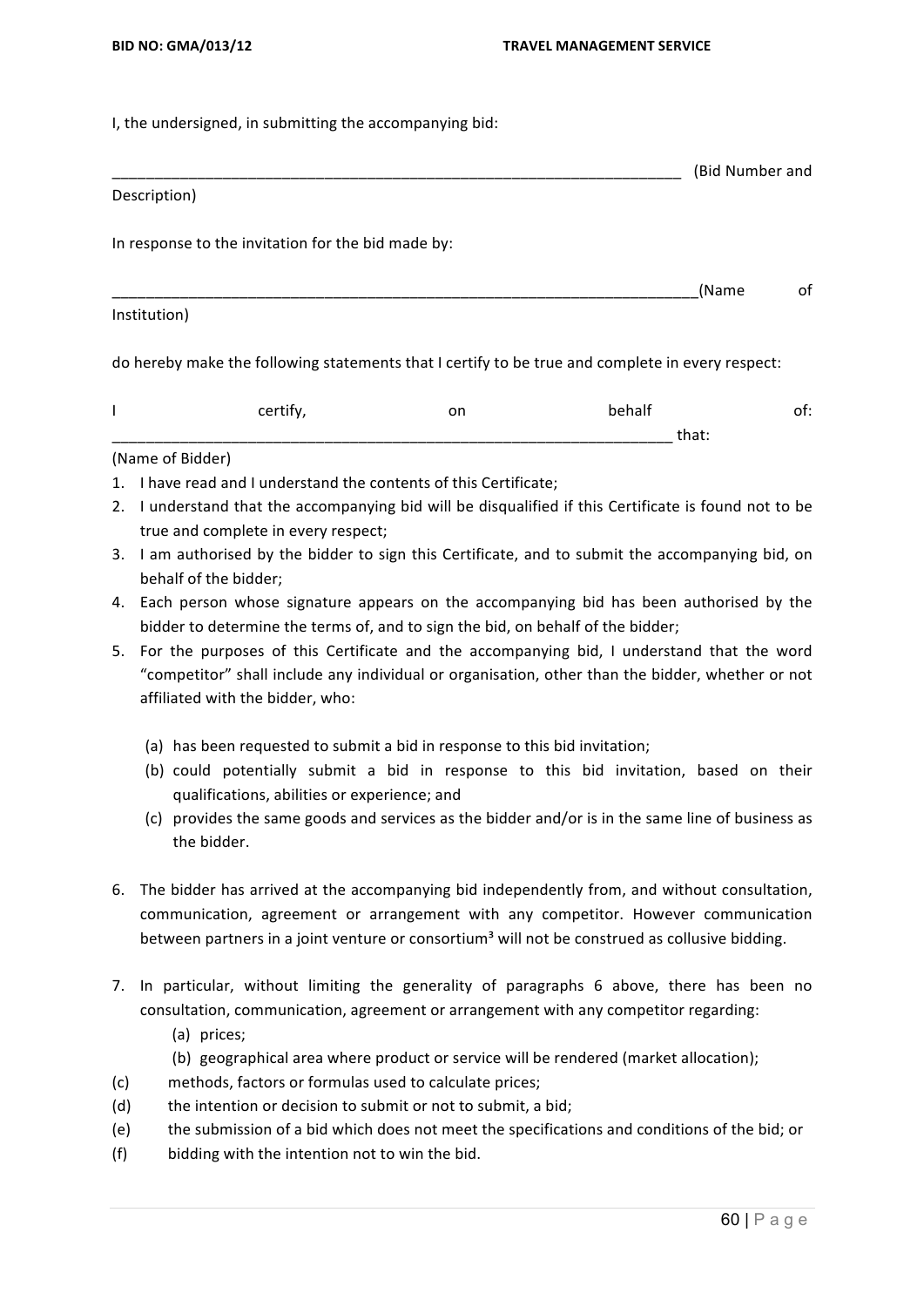- 8. In addition, there have been no consultations, communications, agreements or arrangements with any competitor regarding the quality, quantity, specifications and conditions or delivery particulars of the products or services to which this bid invitation relates.
- 9. The terms of the accompanying bid have not been, and will not be, disclosed by the bidder, directly or indirectly, to any competitor, prior to the date and time of the official bid opening or of the awarding of the contract.
- 10. I am aware that, in addition and without prejudice to any other remedy provided to combat any restrictive practices related to bids and contracts, bids that are suspicious will be reported to the Competition Commission for investigation and possible imposition of administrative penalties in terms of section 59 of the Competition Act No 89 of 1998 and or may be reported to the National Prosecuting Authority (NPA) for criminal investigation and or may be restricted from conducting business with the public sector for a period not exceeding ten (10) years in terms of the Prevention and Combating of Corrupt Activities Act No 12 of 2004 or any other applicable legislation.

| <b>NAME OF BIDDER</b>       |  |
|-----------------------------|--|
| <b>POSITION</b>             |  |
| <b>AUTHORISED SIGNATORY</b> |  |
| <b>DATE</b>                 |  |